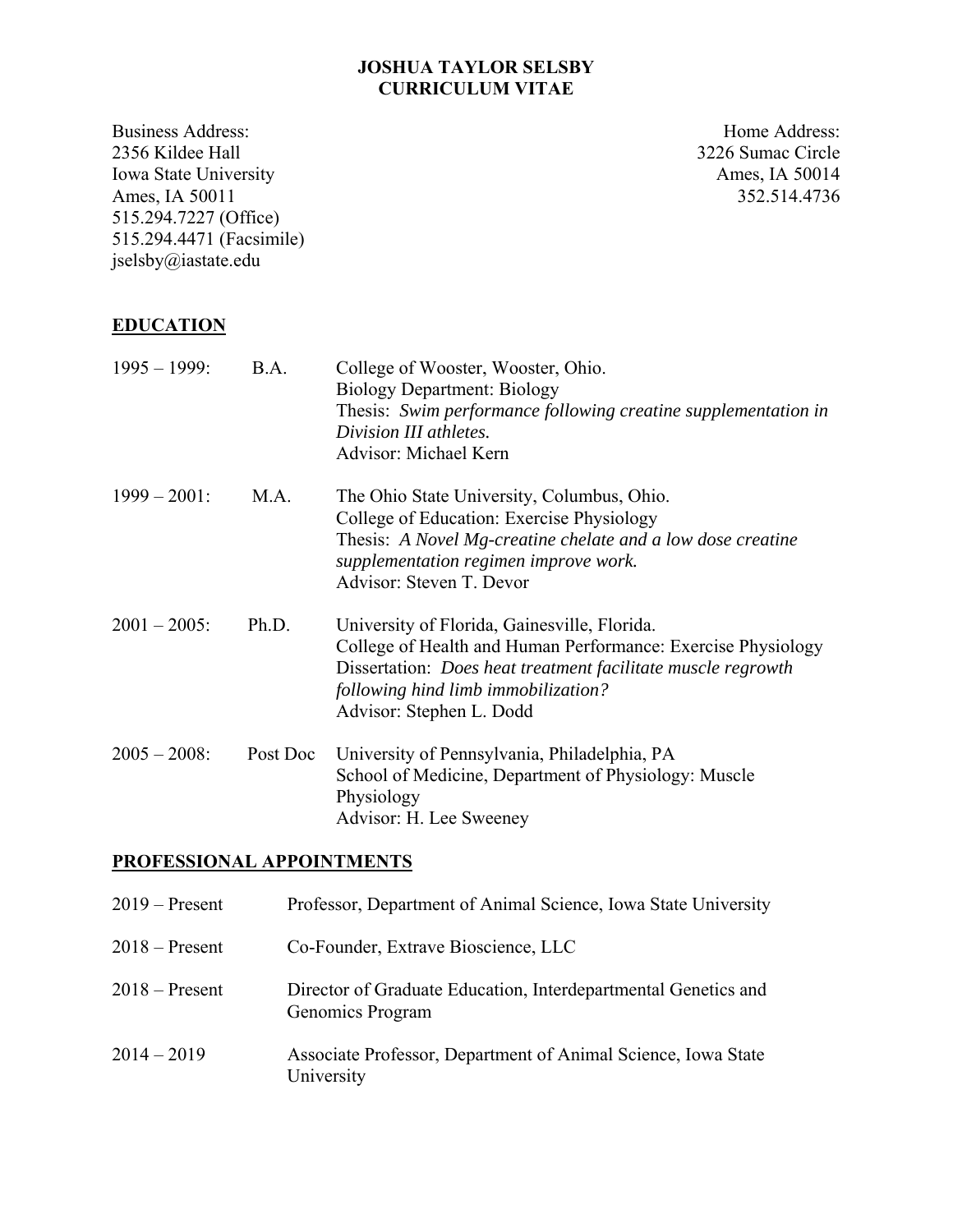| $2008 - 2014$       | Assistant Professor, Department of Animal Science, Iowa State University<br>Courtesy Appointments: Kinesiology (2008), Biomedical Sciences<br>(2011)<br>Other Graduate Affiliations: Molecular, Cellular, and<br>Developmental Biology (2008), Interdepartmental Program in<br>Nutritional Sciences (2009), Neuroscience (2009), Genetics (2010)             |
|---------------------|--------------------------------------------------------------------------------------------------------------------------------------------------------------------------------------------------------------------------------------------------------------------------------------------------------------------------------------------------------------|
| $2005 - 2008$       | Postdoctoral Fellow, Department of Physiology, School of Medicine,<br>University of Pennsylvania<br>Advisor: H. Lee Sweeney<br>Muscle Physiology Lab                                                                                                                                                                                                         |
| $2003 - 2005$       | Graduate Student Research Assistant, Applied Physiology and<br>Kinesiology, University of Florida<br>Muscle Physiology Lab<br>$\bullet$                                                                                                                                                                                                                      |
| $2001 - 2003$ :     | Graduate Student Teaching Assistant, Applied Physiology and<br>Kinesiology, University of Florida<br>Physiology Lecture Manager<br>Anatomy Lab<br>Physiology Lab                                                                                                                                                                                             |
| $1999 - 2001$ :     | Graduate Student Teaching Assistant, Exercise Physiology, The Ohio<br><b>State University</b><br>General Fitness and Wellness Instructor<br><b>Body Composition Practicum</b><br>$\bullet$<br>Non-majors Exercise Physiology Survey Class Lab<br>Junior Level Exercise Physiology Major Lab<br>Senior Level Exercise Physiology Major Lab<br>Kinesiology Lab |
| 1999:               | Undergraduate Teaching Assistant, Biology Department, College of<br>Wooster<br>Pathogens<br>$\bullet$                                                                                                                                                                                                                                                        |
| 1998:               | Undergraduate Teaching Assistant, Physical Education, College of<br>Wooster<br><b>Elementary Physical Education</b>                                                                                                                                                                                                                                          |
| <b>PUBLICATIONS</b> |                                                                                                                                                                                                                                                                                                                                                              |

| Summary (Source: Google Scholar 5/18/2020) |                          |
|--------------------------------------------|--------------------------|
| Total Peer-Reviewed Papers $-62$           | I-10 Index $-48$         |
| H Index $-25$                              | Total Citations $-2,115$ |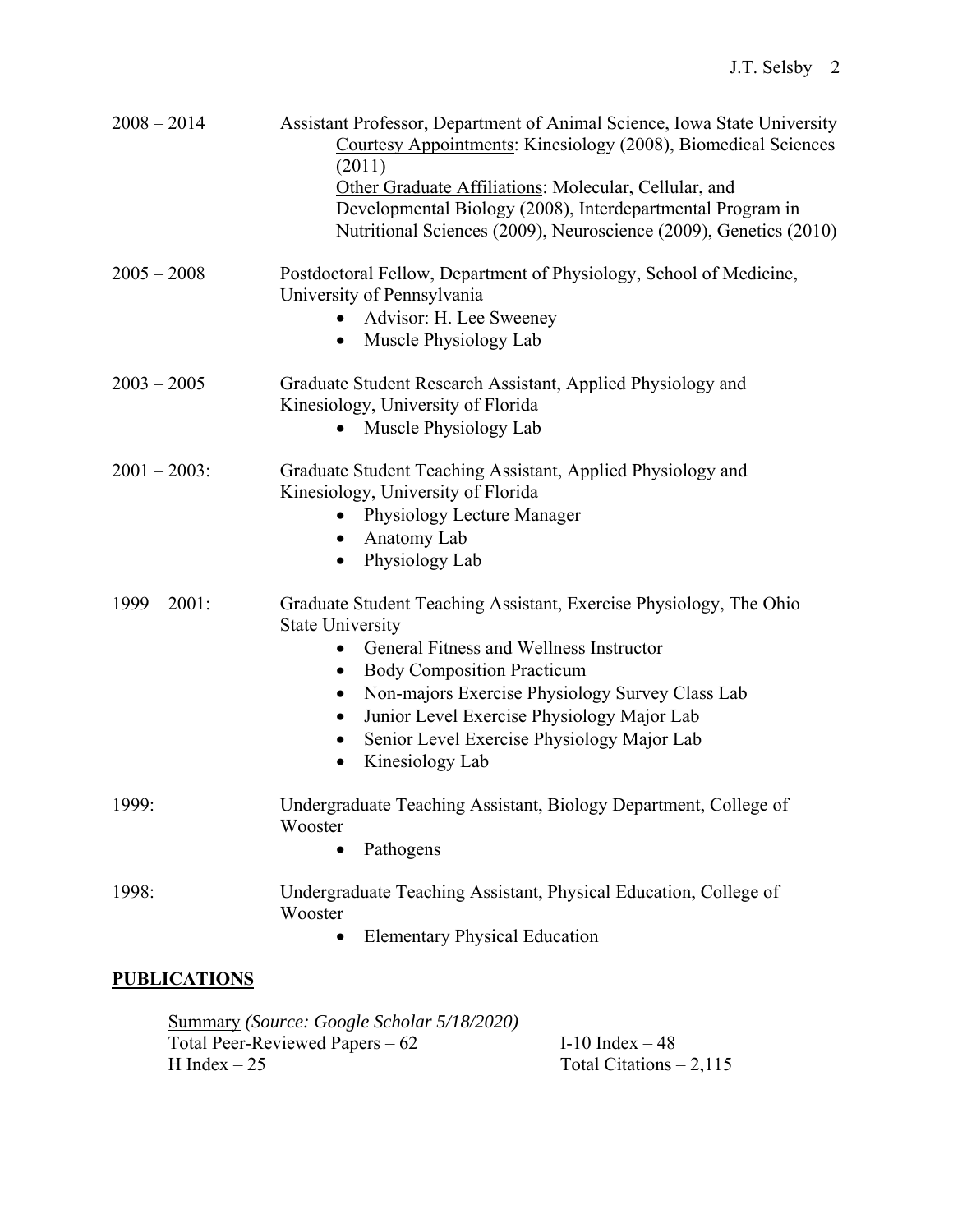- 1. Ballmann C, Quindry JC, Spaulding HR, and **Selsby JT**. Therapeutic Potential of Quercetin in Cardiovascular and Neuromuscular Disorders. Conditioning Medicine. *In Press.*
- 2. Spaulding HR, Quindry T, Quindry JC, and **Selsby JT**. Nutraceutical and pharmaceutical cocktails did not preserve diaphragm muscle function or reduce muscle damage in D2-mdx mice. Experimental Physiology. *In Press*
- 3. Spaulding HR, Ludwig AK, Hollinger K, Hudson MB, and **Selsby JT**. PGC-1α overexpression increases transcription factor EB nuclear localization and lysosome abundance in dystrophin-deficient skeletal muscle. Physiological Reports. 8:e14383, 2020.
- 4. Spaulding HR, Ballmann C, Hudson MB, Quindry JC, and **Selsby JT**. Autophagy in the heart is enhanced and independent of disease progression in mus musculus dystrophinopathy models. JRSM Cardiovascular Disease. 8:2048004019879581, 2019.
- 5. Spaulding HR, Quindry T, Hammer K, Quindry JC, and **Selsby JT**. Nutraceutical and pharmaceutical cocktails did not improve muscle function or reduce histological damage in d2 mdx mice. Journal of Applied Physiology. 127:1058-1066, 2019.
- 6. Zhao L, McMillan R, Xie G, Won S, Baumgard L, El-Kadi S, **Selsby JT**, Ross JW, Gabler NK, Hulver M, and Rhoads R. Heat stress decreases metabolic flexibility in skeletal muscle of growing pigs. American Journal of Physiology – Regulatory, Integrative, and Comparative Physiology. 315:1096-1106, 2018.
- 7. Abuajamieh M, Kvidera SK, Moyorga EJ, Kaiser A, Lei S, Seibert JT, Horst EA, Sans Fernandez MV, Ross JW, **Selsby JT**, Keating AF, Rhoads RP, and Baumgard LB. The effect of recovery from heat stress on circulating bioenergetics and inflammatory biomarkers. Journal of Animal Science. 96:4599-4620, 2018.
- 8. Spaulding HR and **Selsby JT**. Is exercise the right medicine for dystrophic muscle? Medicine and Science in Sport and Exercise. 50:1723-1732, 2018.
- 9. Ganesan S, Brownstein A, Pearce S, Hudson M, Gabler NK, Baumgard L, Rhoads R, and **Selsby JT**. Prolonged environment-induced hyperthermia alters autophagy in oxidative skeletal muscle from Sus scrofa. Journal of Thermal Biology. 74:160-169, 2018.
- 10. Seelenbinder KM, Zhao LD, Hanigan MD, Hulver MW, McMillan RP, Baumgard LH, **Selsby JT**, Ross JW, Gabler NK, and Rhoads RP. Effects of heat stress during porcine reproductive and respiratory syndrome virus infaction on metabolic responses in growing pigs. Journal of Animal Science. 96:1375-1387, 2018.
- 11. Ganesan S, Pearce S, Gabler NK, Baumgard LH, Rhoads RP, and **Selsby JT**. Short-term heat stress results in increased apoptotic signaling and autophagy in oxidative skeletal muscle. Journal of Thermal Biology. 72:73-80, 2018.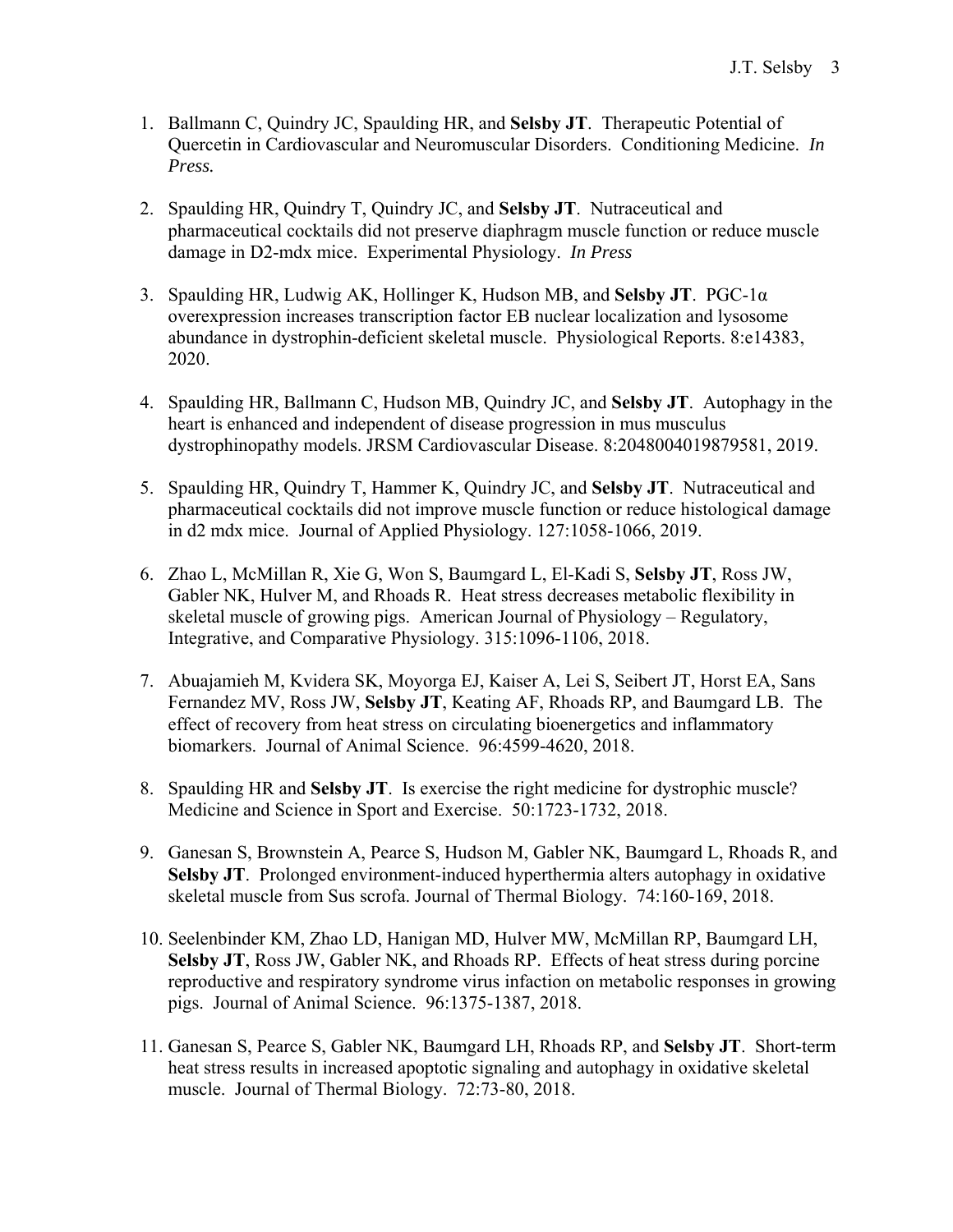- 12. Ganesan S, Summers CM, Pearce SC, Gabler NK, Baumgard LH, Rhoads RP, Valentine RJ, and **Selsby JT**. Short term heat stress altered metabolism and insulin signaling in skeletal muscle. Journal of Animal Science. 96:154-167, 2018.
- 13. Spaulding H, Kelly E, Quindry JC, Sheffield J, Hudson MB, and **Selsby J**. Autophagic dysfunction and autophagosome escape in the mdx mus musculus model of Duchenne muscular dystrophy. Acta Physiologica (Oxf). 222:1-11, 2018.
- 14. Hale BJ, Hager CL, Seibert JT, **Selsby JT**, Baumgard, LH, Keating AF, and Ross JW. Heat stress induces autophagy in pig ovaries during follicular development. Biology of Reproduction. 97:426-437, 2017.
- 15. Ganesan S\*, Volodina O\*, Pearce SC, Gabler NK, Baumgard LH, Rhoads RP, and **Selsby JT**. Acute heat stress activated inflammatory signaling in porcine oxidative skeletal muscle. Physiological Reports. 5:e13397, 2017. \*Authors contributed equally to this work.
- 16. Ganesan, S, Summers C, Pearce SC, Gabler NK, Valentine RJ, Baumgard LH, Rhoads RP, and **Selsby JT**. Short term heat stress causes altered intracellular signaling in oxidative skeletal muscle. Journal of Animal Science. 95:2438-2451, 2017.
- 17. Brownstein AJ, Ganesan S, Summers CM, Pearce S, Hale BJ, Ross JW, Gabler N, Seibert JT, Rhoads RP, Baumgard LH, and Selsby, JT. Heat stress causes dysfunctional autophagy in oxidative skeletal muscle. Physiological Reports. 5:e13317, 2017.
- 18. Volodina O\*, Ganesan S\*, Pearce SC, Gabler NK, Baumgard LH, Rhoads RP, and **Selsby JT**. Short-term heat stress alters redox balance in porcine skeletal muscle. Physiological Reports. 8:e13267, 2017. \*Authors contributed equally to this work.
- 19. Englund DA, Sharp RL, **Selsby JT**, Ganesan SS, and Franke WD. Resistance training performed at distinct angular velocities elicits velocity-specific alterations in muscle strength and mobility status in older adults. Experimental Gerontology. 91:51-56, 2017.
- 20. Ballmann C, Denney CT, Beyers R, Quindry T, Romero T, **Selsby JT**, and Quindry JC. Long term dietary quercetin enrichment as a cardioprotective countermeasure in mdx mice. Experimental Physiology. 102:635-649, 2017. \*This paper was featured in an unsolicited ViewPoint from Experimental Physiology.
- 21. Ballmann C, Denney T, Beyers R, Quindry T, Romero M, Amin R, **Selsby JT**, and Quindry JC. Lifelong quercetin enrichment and cardioprotection in Mdx/Utrn<sup>+/-</sup>mice. American Journal of Physiology: Heart and Circulation. 312:128-140, 2017.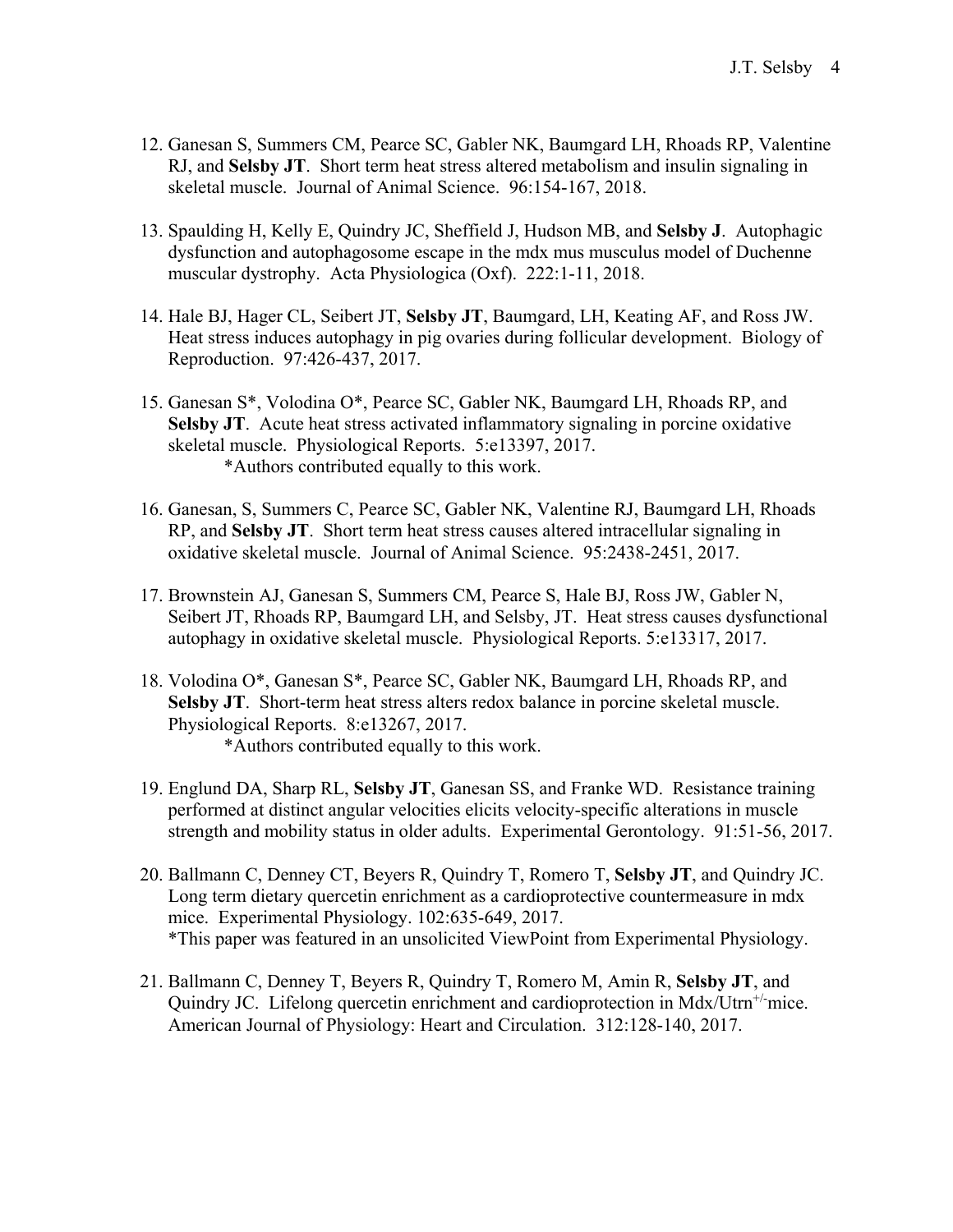- 22. Spaulding HR, Ballmann CG, Quindry JC, and **Selsby JT**. Long-term quercetin dietary enrichment partially protects dystrophic skeletal muscle. PLoS One. 11: e0168293, 2016.
- 23. **Selsby JT**, Spaulding H, Ballmann C, Ross JW, and Quindry JC. Oral quercetin administration transiently protects respiratory function in dystrophin deficient mice. Journal of Physiology. 594:6037-6053, 2016.
- 24. Ganesan S, Reynolds C, Hollinger K, Pearce SC, Gabler NK, Baumgard LH, Rhoads RP, and **Selsby JT**. Twelve hours of heat stress induces inflammatory signaling in porcine skeletal muscle. American Journal of Physiology. 310:1288-1296, 2016.
- 25. Quindry JC, Ballmann CG, Epstein EE, and **Selsby JT**. Plethysmography measurements of respiratory function in conscious unrestrained mice. Journal of Physiological Sciences. 66:157-164, 2016.
- 26. Johnson JS, Abuajamieh M, Sanz Fernandez VM, Seibert JT, Stoakes SK, Keating AF, Ross JW, **Selsby JT**, Rhoads RP, and Baumgard LH. The impact of in utero heat stress and nutrient restriction on progeny body composition. Journal of Thermal Biology. 53:143-150, 2015.
- 27. Hollinger K and **Selsby JT**. PGC-1α gene transfer improves muscle function in dystrophic muscle following prolonged disease progression. Experimental Physiology. 100:1145-1158, 2015.
- 28. **Selsby JT**, Ross JW, Nonneman D, and Hollinger K. Porcine models of muscular dystrophy. Institute for Lab Animal Research Journal. 56:116-126, 2015.
- 29. Ballmann C, Hollinger K, **Selsby JT**, Amin R, and Quindry JC. Histological and biochemical outcomes of cardiac pathology in mdx mice with dietary quercetin enrichment. Experimental Physiology 1:12-22, 2015. \*3rd most downloaded article in issue in first 3 months following publication
- 30. Hollinger K, Shanely RA, Quindry JC, and **Selsby JT**. Long-term quercetin dietary enrichment decreases muscle injury in mdx mice. Clinical Nutrition. 34:515-522, 2015.
- 31. Boddicker RL, Seibert JT, Johnson JS, Pearce SC, **Selsby JT**, Gabler NK, Lucy MC, Safrankski TJ, Rhoads RP, Baumgard LH, and Ross JW. Gestational heat stress alters postnatal offspring body composition indices and metabolic parameters in pigs. PLoS One: 10;9(11):e110859, 2014.
- 32. Fortunato MJ, Ball CE, Hollinger K, Patel NB, Modi JN, Rajasekaran V, Nonneman DJ, Ross JW, Kennedy EJ, **Selsby JT**, Beedle AM. Development of rabbit monoclonal antibodies for detection of alpha-dystroglycan in normal and dystrophic tissue. PLoS One. 9:e97567, 2014.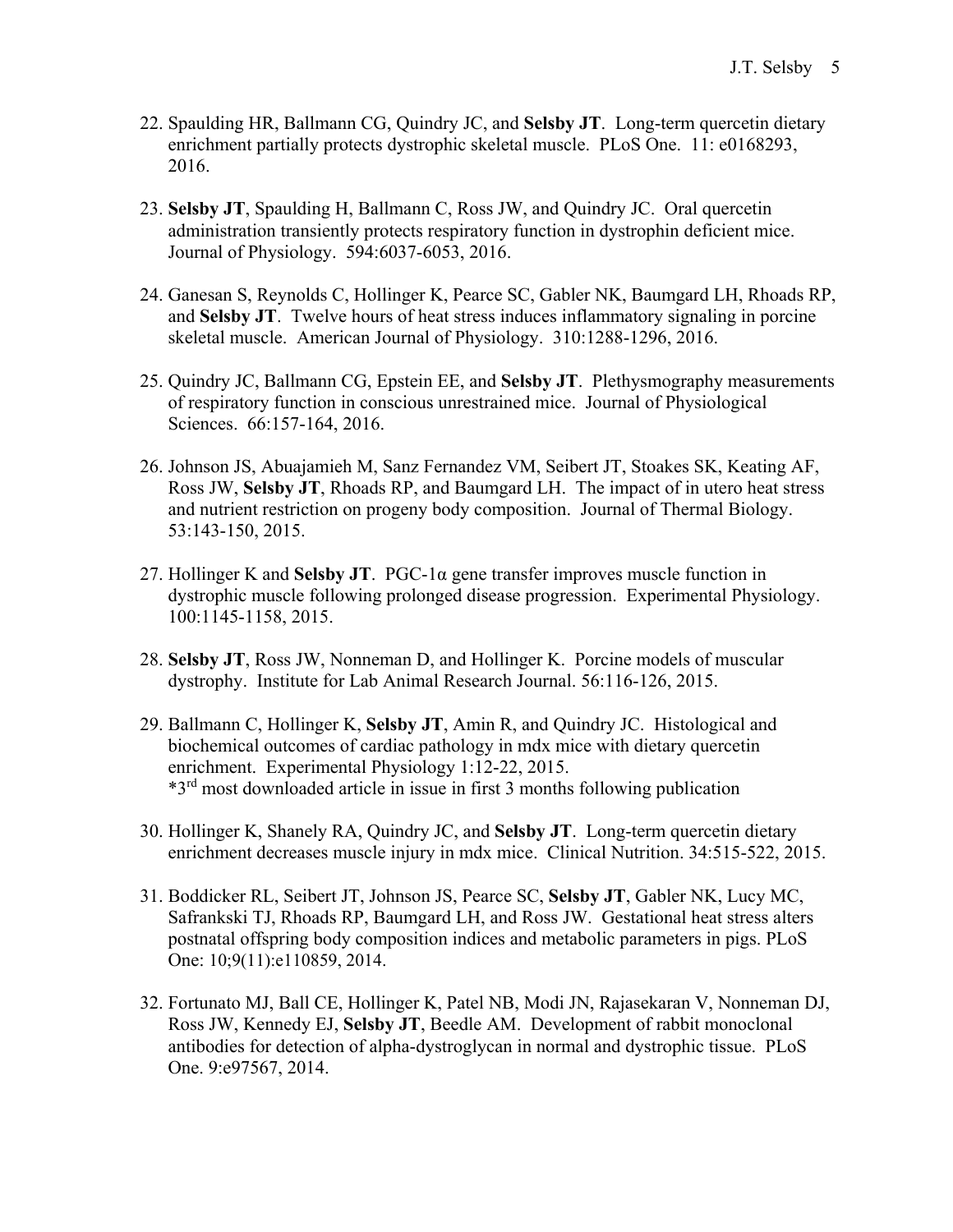33. Montilla Rosado, SI, Johnson, TP, Pearce, SC, Gardan-Salmon, D, Gabler, NK, Ross, JW, Rhoads, RP, Baumgard, LH, Lonergan SM, **Selsby, JT**. Heat stress causes oxidative stress but not inflammatory signaling in porcine skeletal muscle. Temperature. 1:42-50, 2014.

\*This paper nominated by editors for 2014 Temperature Young Investigator Award for the Best Paper on Thermal Physiology in a Changing Thermal World.

- 34. Hollinger, K, Yang, CX, Nonneman, D, Ross, JW, **Selsby, JT**. Dystrophin insufficiency causes selective muscle injury and loss of dystrophin-glycoprotein complex assembly in pig skeletal muscle. FASEB Journal. 28:1600-1609, 2014.
- 35. Johnson, JS, Boddicker, RL, Sanz-Fernandez, MV, Ross, JW, **Selsby, JT**, Lucy, MC, Safranski TJ, Rhoads, RP, and Baumgard, LH. Effects of *in-utero* heat stress on mammalian post-natal thermoregulation. International Journal of Hyperthermia. 29:696- 702, 2013.
- 36. **Selsby, JT\*,** Acosta, P, Sleeper, M, Barton, ER, and Sweeney, HL. Long-term wheel running impairs diaphragm function in the mdx mouse model of DMD. Journal of Applied Physiology. 115(5):660-666, 2013.
- 37. Cruzen, SM, Harris, AJ, Hollinger, K, Punt, RM, Grubbs, JK, **Selsby, JT**, Gabler, NK, Lonergan, SM, Huff-Lonergan, E. Evidence of decreased muscle protein turnover in gilts selected for low residual feed intake. Journal of Animal Science. 91(8):4007-4016, 2013.
- 38. Hollinger, K. and **Selsby, J.T.** The therapeutic potential of protease inhibition as a treatment for DMD. Acta Physiologica. 208(3):234-44, 2013*.*
- 39. Hollinger, K., Gardan-Salmon, D., Santana, C., Rice, D., Snella, E., and **Selsby, J.T**. Rescue of dystrophic skeletal muscle by PGC-1α involves restored expression of dystrophin associated protein complex components and satellite cell signaling. American Journal of Physiology - Regulatory, Integrative and Comparative Physiology. 305:13-23, 2013.
- 40. Johnson, A, Gesing, L, Ellis, M, McGlone, J, Berg, E, Lonergan S, Fitzgerald, R, Karriker, L, Ramireza, A, Stalder, K, Sapkota, A, Kephart, R, **Selsby, J**, Sadler, L, and Ritter, M. The welfare of pigs on farm during the marketing process. Journal of Animal Science. 91:2481-2491, 2013.
- 41. **Selsby JT**\*, Morris CA\*, Morris LD, and Sweeney HL. A proteasome inhibitor fails to attenuate dystrophic pathology in mdx mice. PLoS Currents: Muscular Dystrophy. 4:e4f84a944d893, 2012 \*Authors contributed equally to this work
- 42. **Selsby, JT**, Morine, K, Pendrak, K, Barton, E, Sweeney HL. Rescue of dystrophic skeletal muscle by PGC-1 $\alpha$  involves a fast to slow fiber type shift in the mdx mouse. *PLoS One:* 7(1):e30063, 2012.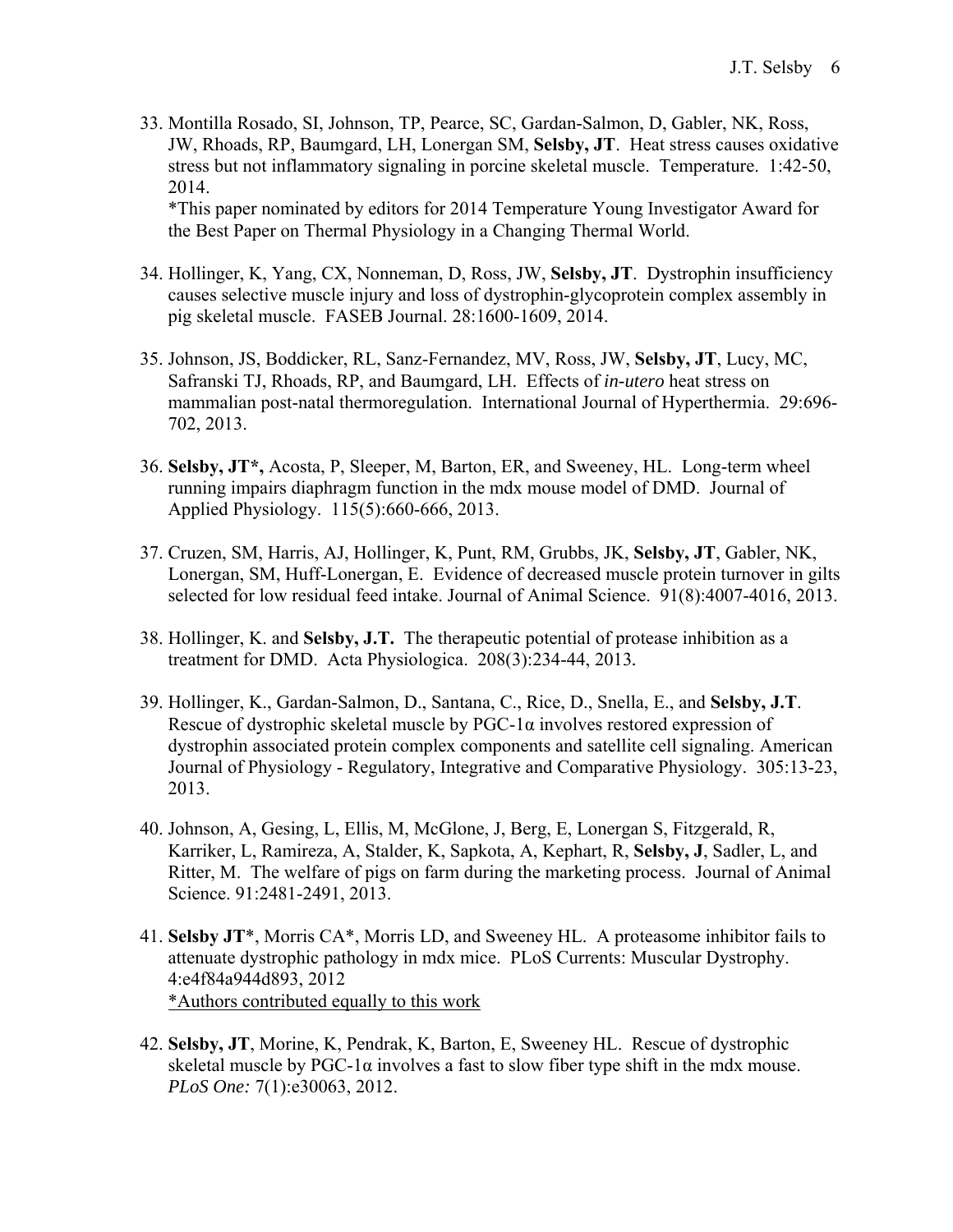- 43. Gesing, LM, Johnson, AK, **Selsby, JT,** Feuerbach C, Hill H, Faga M, Whiley A, Bailey R, Stalder KJ, and Ritter MJ. Effects of Grow-Finish Group Size on Stress Responses at Loading and Unloading and the Impact on Transport Losses from Market Weight Pigs. Professional Animal Scientist. 27:477-484, 2011.
- 44. Gardan-Salmon D, Dixon J, Lonergan SM and **Selsby JT.** Proteomic assessment of the acute phase of dystrophin deficiency in mdx mice. European Journal of Applied Physiology, 111:2763-73, 2011.
- 45. **Selsby JT**. Increased catalase expression improves muscle function in mdx mice. Experimental Physiology (London), 96.2:194-202, 2011.
- 46. **Selsby JT**, Pendrak K, Zadel M, Tian Z, Pham J, Carver T, Acosta P, Barton ER, and Sweeney HL. Leupeptin based inhibitors do not improve the mdx phenotype.American Journal of Physiology – Regulatory, Integrative and Comparative Physiology, 299:1192- 1201, 2010.
- 47. Morris CA\*, **Selsby JT\***, Morris LD, Pendrak K, and Sweeney HL. Bowman Birk inhibitor attenuates dystrophic pathology in mdx mice. Journal of Applied Physiology, 109:1492-1499, 2010. \*Authors contributed equally to this work.
- 48. Gesing, LM, Johnson, AK, **Selsby, JT**, Feuerbach, C, Hill, H, Faga, M, Whiley, A, Bailey, R, Stalder, KJ, and Ritter, MJ. Effects of pre-sorting prior to loading on stress responses at loading and unloading and transport losses from market weight pigs. Professional Animal Scientist, 26:603-610, 2010.
- 49. Morine KJ, Bish LT, **Selsby JT**, Gazzara JA, Pendrak K, Sleeper MM, Barton ER, Lee SJ, Sweeney HL. Activin IIB receptor blockade attenuates dystrophic pathology in a mouse model of Duchenne muscular dystrophy. Muscle Nerve, 42:722-730, 2010.
- 50. DiSilvestro, RA, **Selsby, JT**, and Siefker, K. A Pilot Study of Copper Supplementation Effects on Plasma  $F_{2\alpha}$  Isoprostanes and Urinary Collagen Crosslinks in Young Adult Women. Journal of Trace Elements in Medicine and Biology. 24:165-168, 2010. Epub 2010 Mar 27.
- 51. Quindry, J, French, J, Hamilton, K, Lee, Y, **Selsby, JT**, and Powers, S. Exercise does not increase cyclooxygenase-2 myocardial levels in young or senescent hearts. The Journal of Physiological Sciences. 60(3):181-6, 2010. 2010 Jan 7. [Epub ahead of print]
- 52. Pipinos II, Judge AR, **Selsby JT**, Zhu Z, Swanson SA, Nella AA, Dodd SL. The myopathy of peripheral arterial occlusive disease: Part 2. Oxidative stress, neuropathy, and shift in muscle fiber type. Invited review: Vascular and Endovascular Surgery. 42:101-112, 2008.
- 53. Judge, AR, **Selsby, JT**, and Dodd, SL. Antioxidants attenuate oxidative damage in skeletal muscle during mild ischemia. Experimental Physiology. 93:479-485, 2008.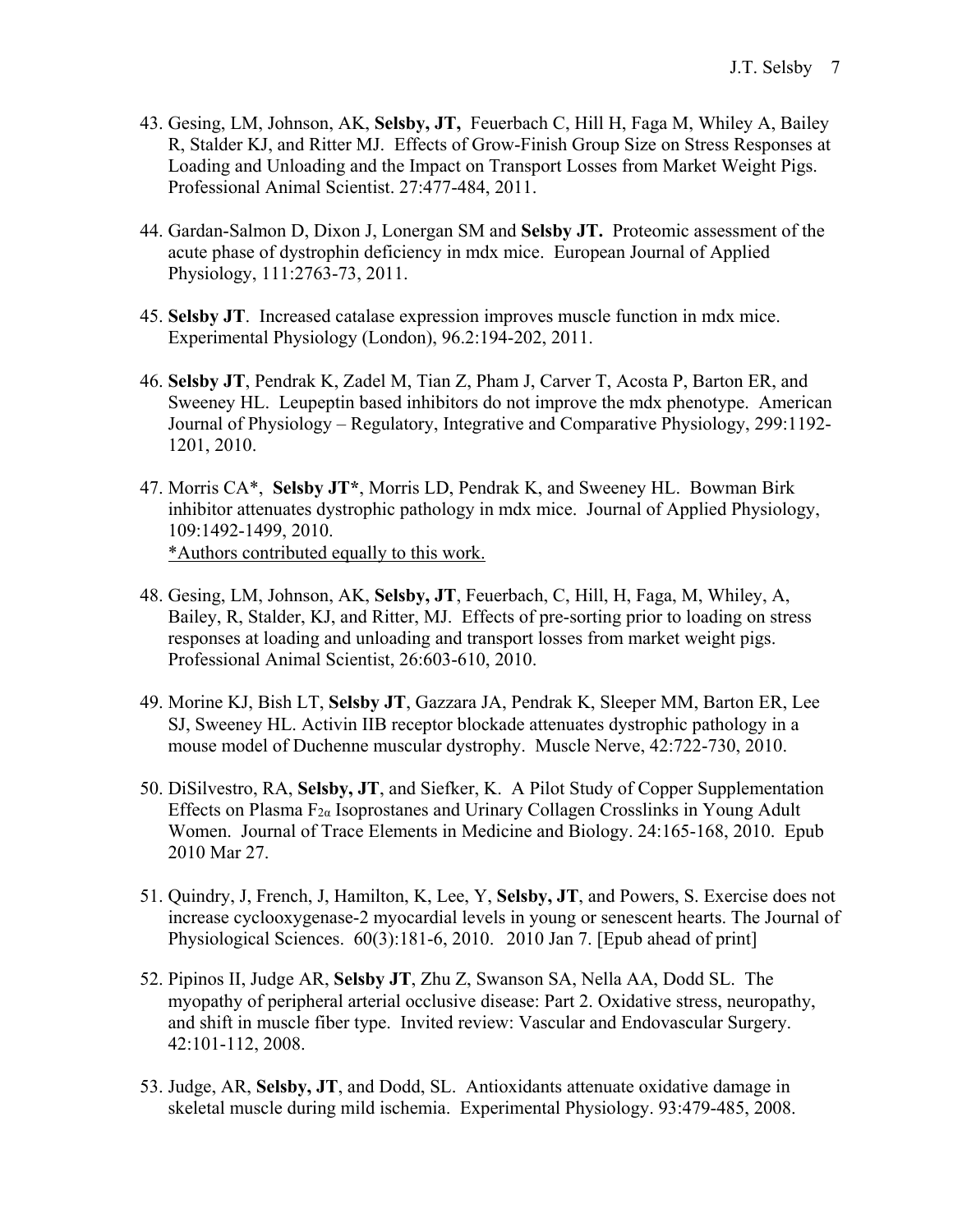- 54. Pipinos II, Judge AR, **Selsby JT**, Zhu Z, Swanson SA, Nella, A, and Dodd SL. The myopathy of peripheral arterial occlusive disease: Part 1. Functional and histomorphological changes and evidence for mitochondrial dysfunction. Invited review: Vascular and Endovascular Surgery 41:481-489, 2008.
- 55. **Selsby, JT**, Rother, S, Tsuda, S, Pracash, O, Quindry, J, and Dodd, SL. Intermittent hyperthermia enhances skeletal muscle regrowth and attenuates oxidative damage following reloading. Journal of Applied Physiology 102:1702-1707, 2007*.* Epub ahead of print: doi:10.1152/japplphysiol.00722.2006.
- 56. Pipinos, II, Judge, AR, Zhu, Z, **Selsby, JT**, Swason, S, Johanning, J, Baxter, B, Lynch, T, and Dodd, SL. Mitochondrial defects and oxidative damage in skeletal muscle of patients with peripheral arterial disease. Free Radical Biology and Medicine 41:262-269, 2006.
- 57. Sellman, JE, Deruisseau, KC, Betters, JL, Lira, VA, Soltow, QA, **Selsby, JT**, and Criswell, DS. In vivo inhibition of nitric oxide synthase impairs up-regulation of contractile protein mRNA in overloaded plantaris muscle. Journal of Applied Physiology 100:196-203, 2006.
- 58. Dodd, SL, **Selsby, JT**, Payne, A, Judge, AR and Dott, C. Effects of Botulinum Neurotoxin type A (Dysport) on rat skeletal muscle myosin heavy chain composition. Toxicon 46:196-203, 2005.
- 59. **Selsby, JT** and Dodd, SL. Heat treatment reduces oxidative stress and protects muscle mass during immobilization. American Journal of Physiology – Regulatory, Integrative and Comparative Physiology 289(1):R134-139, 2005.
- 60. **Selsby, JT**, Judge, AR, Yimlamai, T, Leeuwenburgh, C, and Dodd, SL. Life long calorie restriction increases heat shock proteins and proteasome activity in soleus muscles of Fisher 344 rats. Experimental Gerontology 40:37-42, 2005.
- 61. **Selsby, JT**, DiSilvestro, R, and Devor, ST. A novel Mg-creatine chelate and a low dose creatine supplementation regimen improve work. Journal of Strength and Conditioning Research 18:311-315, 2004.
- 62. **Selsby, JT**, Beckett, KD, Kern, M and Devor, ST. Swim performance following creatine supplementation in Division III athletes. Journal of Strength and Conditioning Research 17:421-424, 2003.

## **POSTER PRESENTATIONS** (98)

1. Rudolph T, Abeyta M, Rhoads RP, Baumgard LH, and **Selsby JT**. Sex complicates the effect and treatment of heat stress. Experimental Biology, San Diego, CA, April, 2020.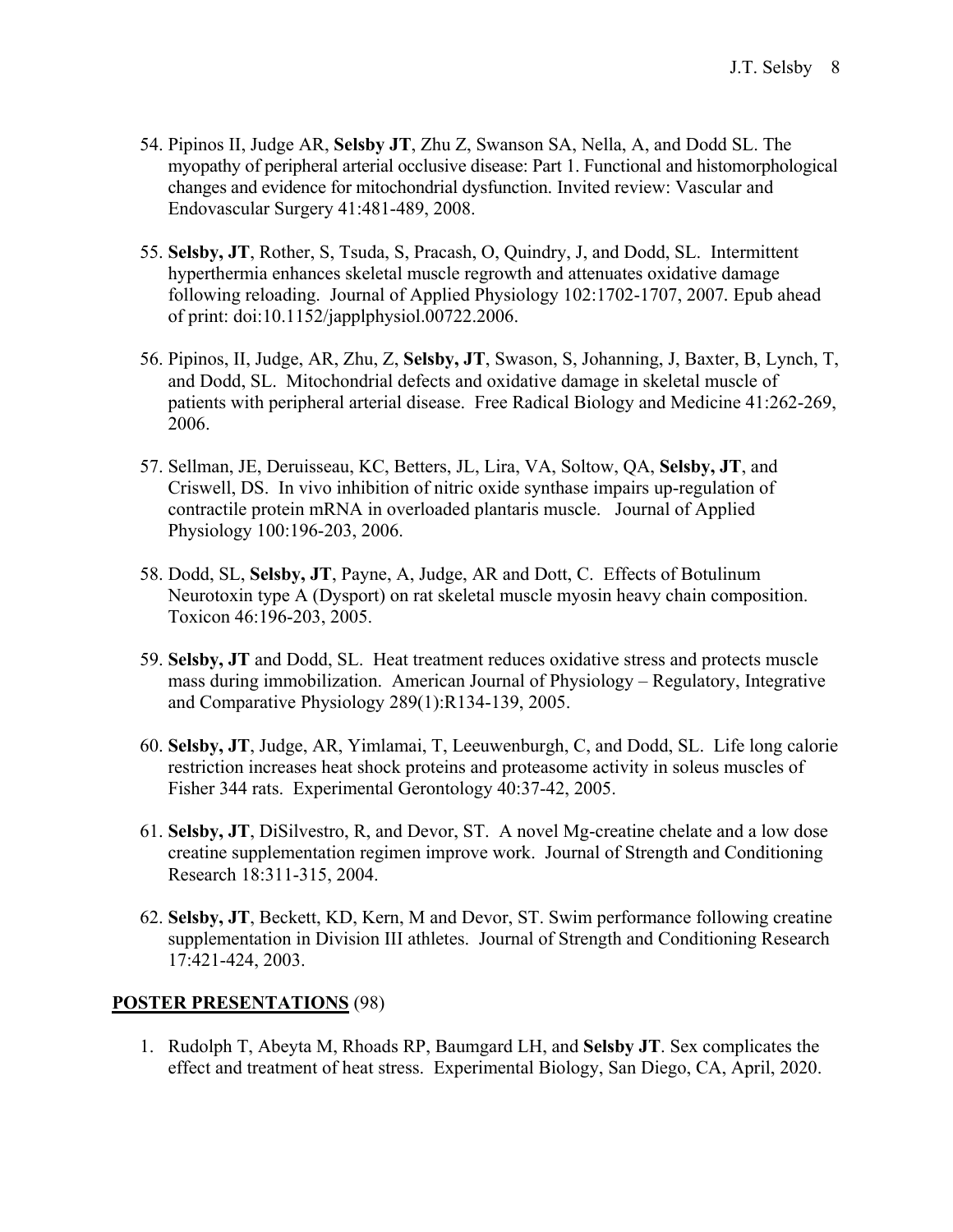- 2. Krishna S, Quindry T, Hudson MB, Quindry JC, and **Selsby JT**. Defective Autophagic Degradation in Aged D2-mdx Diaphragms. Experimental Biology, San Diego, CA, April, 2020.
- 3. Fausnacht D, Baumgard LH, **Selsby JT**, and Rhoads RP. Heat stress increases respiratory exchange ratio while reducing daily energy expenditure in growing pigs. Experimental Biology, San Diego, CA, April, 2020.
- 4. Mayorga EJ, Horst EA, Goetz BM, Rodriguez-Jimezez S, Abeyta MA, Al-Qaisi M, Lei S, **Selsby JT** and Baumgard LH. Effects of mitoquinol during acute heat stress exposure in growing pigs. Midwest American Dairy Science Association, Omaha, NE, March, 2020.
- 5. Mayorga EJ, Horst EA, Goetz BM, Rodriguez-Jimezez S, Abeyta MA, Al-Qaisi M, Lei S, **Selsby JT** and Baumgard LH. Effects of rapamycin during acute heat stress exposure in growing pigs. Midwest American Dairy Science Association, Omaha, NE, March, 2020.
- 6. Baumgard LH, Rhoads RP, RossJP, Keating AF, Gabler NK, and **Selsby JT**. The intestinal, metabolic, inflammatory and production responses to heat stress. European Federation of Animal Science, Ghent, Belgium, August, 2019.
- 7. **Selsby JT**, Spaulding HR, Wilson B, Quindry JC, Hudson MB. Autophagy is altered in aged limb muscle from D2-mdx mice. Myology, Boudreaux, France, March, 2019.
- 8. Spaulding HR, Hammer KR, Hudson MB, Quindry JC, and Selsby JT. Increased muscle damage and inflammatory signaling in limb muscles of D2-mdx mice. Advances in Muscle Biology in Health and Disease. Gainesville, FL, March, 2019.
- 9. Shuler KT, Wilson BE, Munoz ER, Mitchell AD, **Selsby JT**, and Hudson MB. Peroxideinduced mitochondria dysfunction in muscle cells is restored by satellite cell-derived extracellular vesicles. Advances in Muscle Biology in Health and Disease. Gainesville, FL, March, 2019.
- 10. Wilson BE, Shuler KT, Mitchell AD, Munoz ER, **Selsby JT**, and Hudson MB. Impaired autophagic flux alters myotube extracellular vesicle release. Advances in Muscle Biology in Health and Disease. Gainesville, FL, March, 2019.
- 11. Mitchell AD, Munoz ER, Shuler KT, Wilson BE, **Selsby JT**, and Hudson MB. Extracellular vesicle-mediated skeletal and cardiac cell crosstalk. Advances in Muscle Biology in Health and Disease. Gainesville, FL, March, 2019.
- 12. Spaulding HR, Ludwig AK\*, Hudson MB, and **Selsby JT**. PGC-1α Overexpression Increases Lysosome Abundance and Autophagy in Dystrophic Skeletal Muscle. Iowa Physiological Society, Des Moines, IA, September, 2018.

\*indicates undergraduate student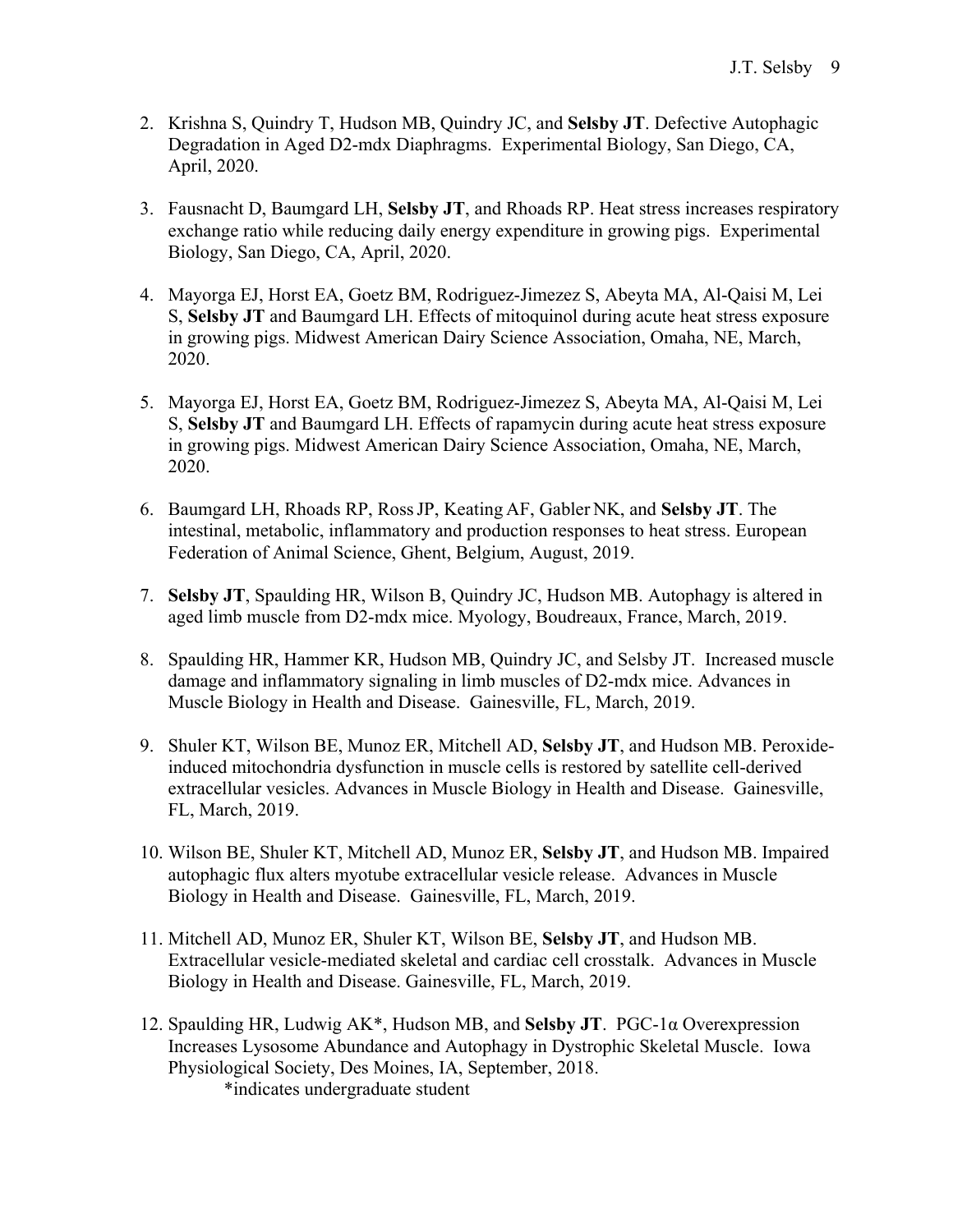13. Hammer KR\*, Spaulding HR, Quindry JC, and **Selsby JT**. The effect of quercetin-based cocktails on dystrophic injury. Iowa Physiological Society, Des Moines, IA, September, 2018.

\*indicates undergraduate student

- 14. **Selsby JT**, Ganesan S, Pearce SC, Gabler NK, Hudson MB, Rhoads RP, and Baumgard LH. The impact of short-term heat stress on the calpain and proteasome systems in skeletal muscle from a large animal model. Military Health System Research Symposium. Kissimmee, FL, August, 2018.
- 15. Munoz E, Pautz CM, Wilson BE, Caban CT, Jeka JE, **Selsby JT**, and Hudson MB. Decreased Exosomal MicroRNA-7844-5p as a Potential Biomarker of Repetitive Head Impact. Military Health System Research Symposium. Kissimmee, FL, August, 2018.
- 16. Wilson BE, Munoz ER, Pautz CM, **Selsby JT**, and Hudson MB. Characterization and potential signaling of dystrophic muscle-released exosomes. New Directions in Skeletal Muscle Biology and Disease. New Orleans, June, 2018.
- 17. Spaulding HR, Quindry T, Quindry JC, and **Selsby JT**. Long-term quercetin and Lisinopril supplementation provides limited protection to dystrophic skeletal muscle from D2-mdx mice. New Directions in Skeletal Muscle Biology and Disease. New Orleans, June, 2018.
- 18. Ludwig AK\*, Spaulding HR, Hudson MB, and **Selsby JT**. PGC-1α Overexpression Increases Lysosome Abundance and Autophagy in Dystrophic Skeletal Muscle. Experimental Biology, San Diego, April, 2018. \*indicates undergraduate student
- 19. Spaulding HR, Quindry T, Quindry JC, and **Selsby JT.** Nutraceutical and Pharmaceutical Interventions Improve Fatigue Resistance in Dystrophic Skeletal Muscle. Experimental Biology, San Diego, April, 2018.
- 20. Quindry JC, Quindry T, Tiemessen K, **Selsby JT**. Cardiac, respiratory, and physical activity profiles in young D2-mdx mice. Experimental Biology, San Diego, April, 2018.
- 21. Baumgard LH, Horst EA, Mayorga Lozano EJ, Al-Qaisi MA, Shouse CS, Kvidera SK, Lei S, Seibert JT, Ramirez HA, Keating AF, Ross JW, **Selsby JT**, Appuhamy R, and Rhoads RP. Heat stress, consequences of gut barrier dysfunction. Midwest American Society of Animal Science, Omaha, NE, March, 2018.
- 22. Pautz C, Wilson BE, Jackson K, **Selsby JT**, Barerro CA, Merali S, Kelly EM, and Hudson MB. Exercise or reduced-calorie diet attenuates overnutrition-induced Glut4 carbonylations in adipose tissues. ACSM, Denver, June, 2017.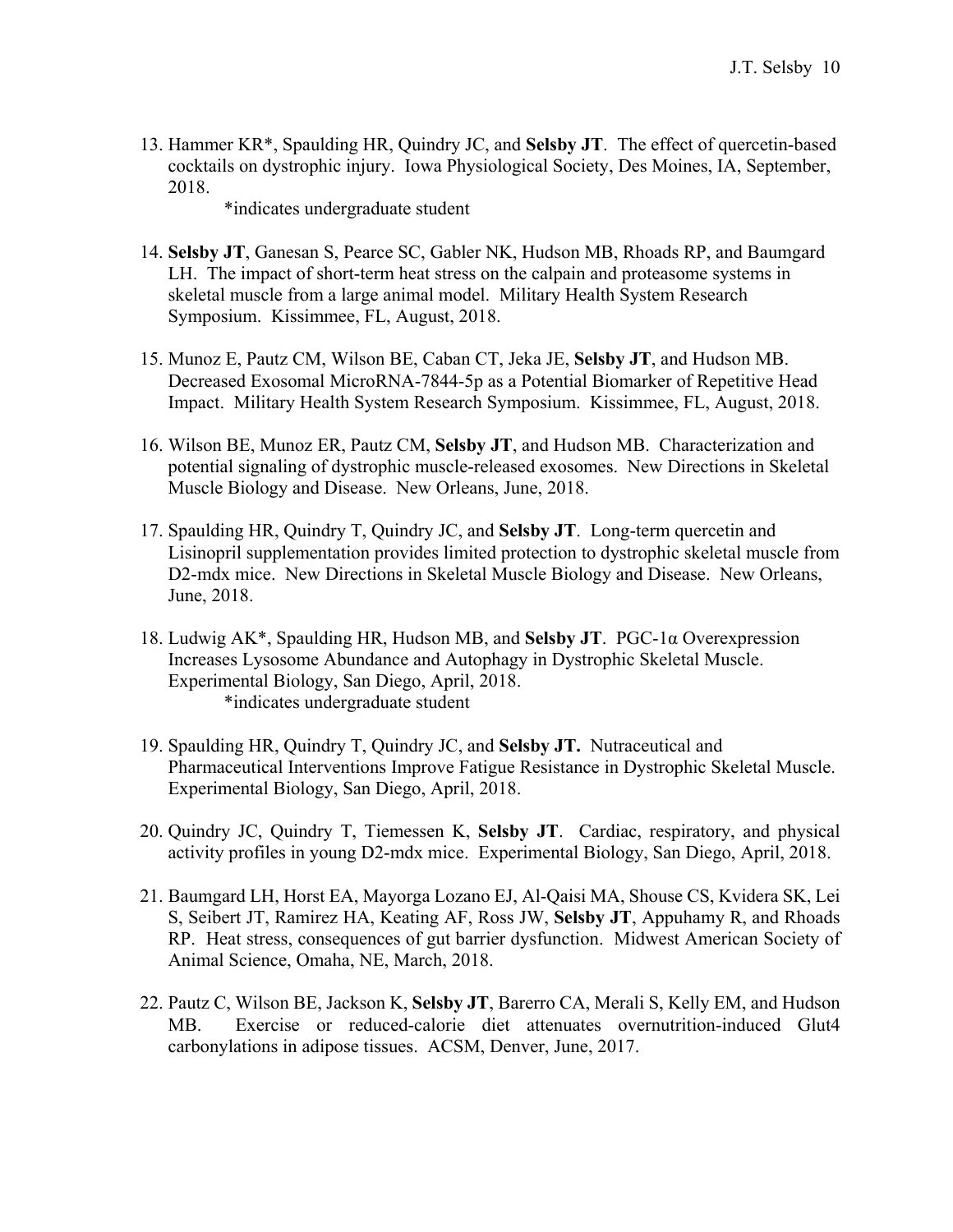- 23. Hudson MB, Pautz CM, Barrero CA, Kelly EM, **Selsby JT**, and Wilson BE. Size profile and selective protein packaging of exosomes released from atrophying muscle cells. ACSM, Denver, June, 2017.
- 24. Spaulding H, Kelly EM, Sheffield JB, Quindry JC, Hudson MB, and **Selsby JT**. Impaired autophagic flux in dystrophic muscle augments extracellular autophagosome release. Advances in Skeletal Muscle Biology in Health and Disease. Gainesville, FL, March 8-10, 2017.
- 25. Spaulding H, Ross JW, Nonneman JD, and **Selsby JT**. Autophagy is independent of disease progression in the dystrophic myocardium in mouse and porcine dystrophinopathy models. FASEB, Chicago, April, 2017.
- 26. Spaulding H, Ross JW, Nonneman JD, and **Selsby JT**. Dystrophin insufficiency causes locomotor dysfunction in a spontaneously occurring pig model. FASEB, Chicago, April, 2017.
- 27. Hill S\*, Lien S, Spaulding H, Nonneman D, Ross JW, and **Selsby JT**. Dystrophin insufficiency increases skeletal muscle damage. FASEB, Chicago, April, 2017. \*indicates undergraduate
- 28. **Selsby JT**, Ganesan S, Brownstein AJ, Gabler NK, Pearce SC, Baumgard LH, and Rhoads RP. Prolonged heat stress altered autophagy signaling in oxidative skeletal muscle. FASEB, Chicago, April, 2017.
- 29. Quindry J, Quindry T, Ballmann C, and **Selsby JT**. Indices of autophagy are unaltered by quercetin consumption in hearts of Mdx/Utrn<sup>+/-</sup> mice. Experimental Biology, Chicago, April 22-26, 2017.
- 30. Hale BJ, Hager CL, **Selsby JT**, Baumgard LH, Keating AF, and Ross JW. Heat stress induces autophagy in pig ovaries during follicular development. Plant and Animal Genomics. San Diego, CA January, 2017.
- 31. Spaulding HR and **Selsby JT**, Autophagic dysfunction in dystrophic muscle is independent of disease progression. Iowa Physiological Society, Des Moines, IA, October 29<sup>th</sup>, 2016.
- 32. **Selsby JT**, Spaulding HR. Autophagic dysfunction in dystrophic muscle is independent of disease progression. New Directions in Biology and Disease of Skeletal Muscle. Orlando, FL, June 29-July 2, 2016.
- 33. Volodina OE, Ganesan S, Pearce SC, Gabler NK, Baumgard LH, Rhoads RP, and **Selsby JT**. Chronology of early heat stress mediated changes in oxidative skeletal muscle. FASEB, San Diego, CA April, 2016.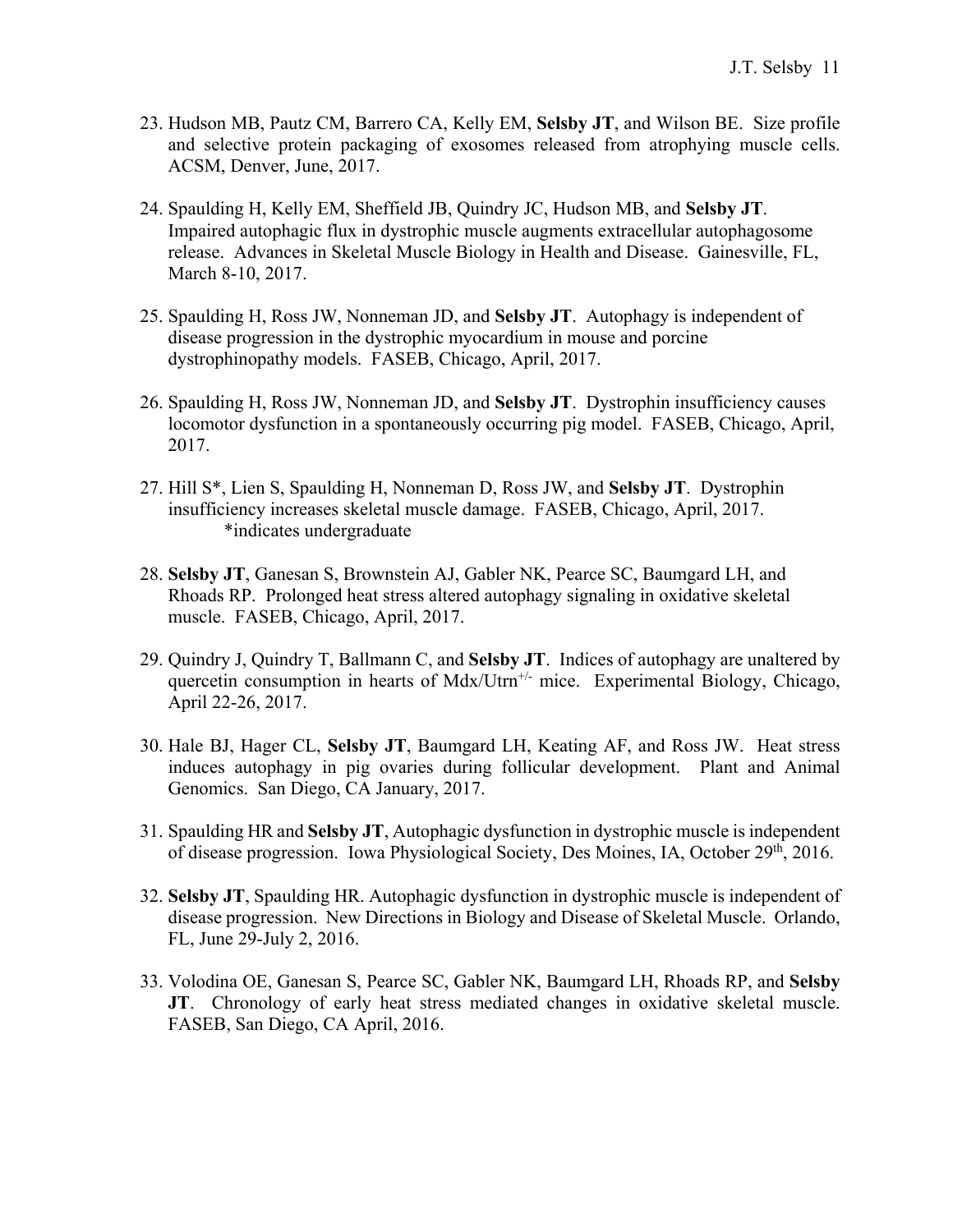- 34. Brownstein A, Summers C, Ganesan S, Hale BJ, Pearce S, Gabler N, Ross JW, Rhoads RP, Baumgard LH, and **Selsby JT**. Heat stress causes autophagic stalling in oxidative skeletal muscle. FASEB, San Diego, CA April, 2016.
- 35. Spaulding H, Ballmann C, Quindry JC, and **Selsby JT**. Long-term quercetin treatment is unable to sustain elevated  $PGC-1\alpha$  pathway activation in the mdx diaphragm. FASEB, San Diego, CA April, 2016.
- 36. Ganesan S, Summers C, Pearce S, Gabler N, Valentine R, Baumgard L, Rhoads R, and **Selsby JT.** Impaired mitochondrial clearance contributes to heat stress-mediated muscle dysfunction. FASEB, San Diego, CA April, 2016.
- 37. Ganesan S, Summers C, Pearce S, Gabler N, Valentine R, Baumgard L, Rhoads R, and **Selsby JT.** Heat Stress-induced insulin resistance in oxidative skeletal muscle. FASEB, San Diego, CA April, 2016.
- 38. Zhao LD, Zhang Z, Xie G, **Selsby JT**, Baumgard LH, and Rhoads RP. Activation of ubiquitin-proteasome system components in heat stressed pig skeletal muscle. FASEB, San Diego, CA April, 2016.
- 39. Beyers RJ, Ballmann C, **Selsby JT**, Salibi N, Quindry JC, and Denney TS. Whole-heart T2-mapping at 7T quantifies dystrophic myocardial pathology in mdx/utrn+/- mice. International Society for Magnetic Resonance in Medicine, Toronto, Ontario, Canada, May 30-31, 2015.
- 40. **Selsby JT**, Ballmann CG, and Quindry JQ. Long-term dietary quercetin enrichment improves muscle function in dystrophic skeletal muscle. FASEB, Boston, MA March, 2015.
- 41. **Selsby JT** and Sterle JA. Student perception of achievement influences student evaluation of teaching. FASEB, Boston, MA, March 2015.
- 42. Ballmann CB, Beyer R, Denney T, **Selsby JT** and Quindry JC. Effect of chronic dietary quercetin enrichment on cardiac function in dystrophic mice. FASEB, Boston, MA, March 2015.
- 43. Ballmann CB, Beyer R, Denney T, **Selsby JT** and Quindry JC. Effect of long term quercetin supplementation on dystrophic cardiac pathology in  $\text{mdx}/\text{utrn}^{+/-}$  mice. FASEB, Boston, MA, March 2015.
- 44. Zhao L, McMillan RP, Xie G, Zhang Z, Baumgard L, **Selsby J,** Ross J, Gabler N, Hulver M, Rhoads RP. Effect of heat stress on porcine skeletal muscle metabolism. FASEB, Boston, MA, March 2015.
- 45. Abuajamieh M, Laughlin EJ, Lei SM, Stoakes SK, Mayorga EJ, Seibert JT, Nolan EA, Sanz Fernandez MV, Ross JW, **Selsby JT**, Rhoads RP, and Baumgard LB. The effects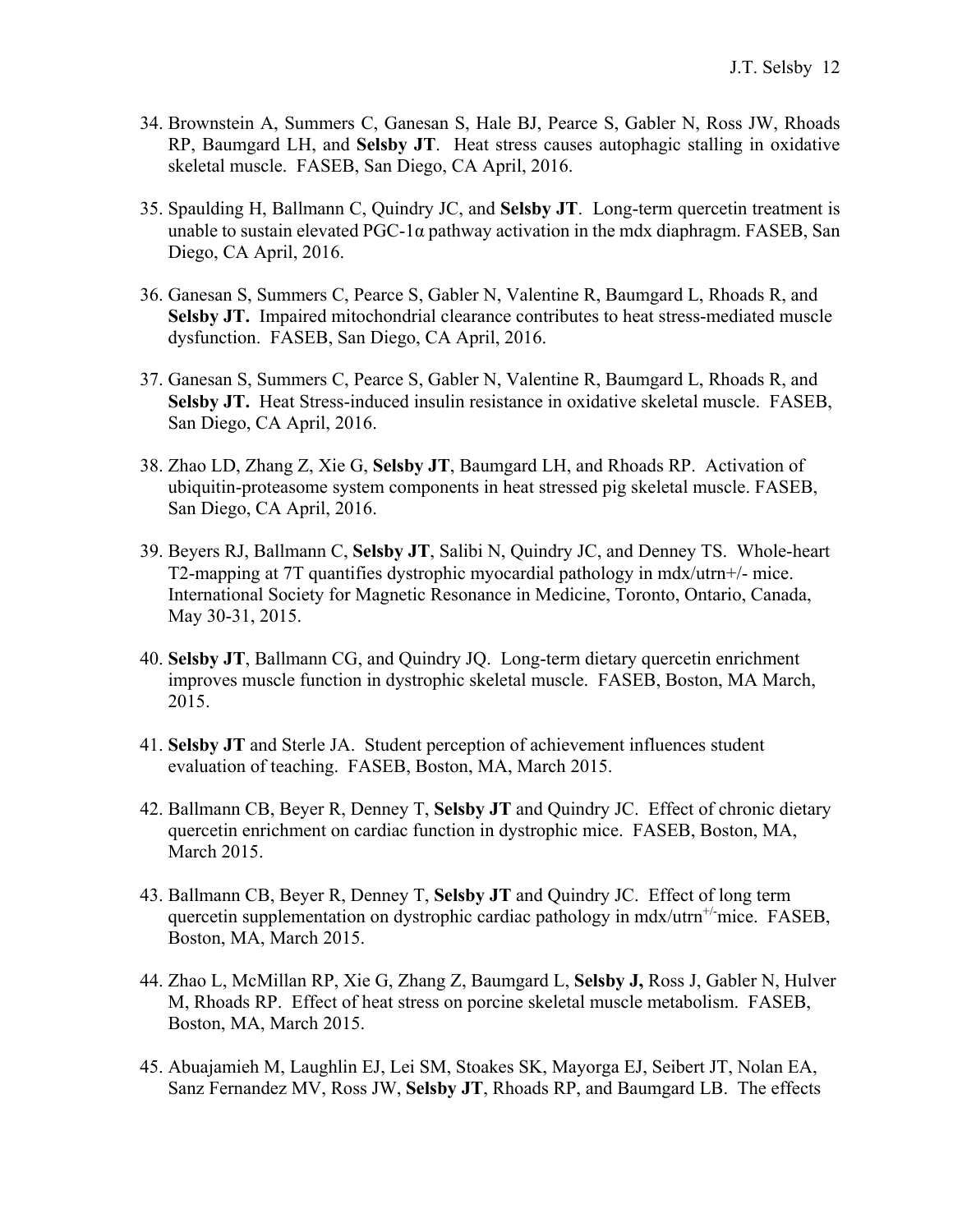of recovery time from heat stress on circulating bioenergetics variables and biomarkers of leaky gut. FASEB, Boston, MA March 2015.

- 46. Peters B, Ballmann C, **Selsby JT**, and Quindry J. Quercetin feeding and spontaneous activity in the aged mdx mouse. South East American College of Sports Medicine, Jacksonville, FL, February 14<sup>th</sup>, 2015.
- 47. Boddicker, RL, Koltes J, Fritz E, Johnson J, Seibert JT, Reecy JM, Nettleton D, Lucy MC, Safranski TJ, **Selsby JT**, Rhoads RP, Gabler NK, Baumgard LH, Ross JW. Alterations in body composition and transcriptional profile as the result of prenatal HS exposure in pigs. Plant and Animal Genome XXIII Conference. San Diego, CA, January 10-14, 2015.
- 48. **Selsby JT**, Kaiser A, Ross JW, Nonneman DJ, Johnson AK, and Stalder KJ. Dystrophin insufficiency causes locomotor dysfunction in a swine model of dystrophinopathy. New Directions in Biology and Disease of Skeletal Muscle, Chicago, IL, June 29-July 2, 2014.
- 49. Beedle AM, Ball CE, Hollinger K, Patel NB, Modi JN, Rajasekaran V, Nonneman DJ, Ross JW, Kennedy EJ, **Selsby JT** and Fortunato MF. Rabbit monoclonal antibodies for the detection of alpha-dystroglycan core protein. New Directions in Biology and Disease of Skeletal Muscle, Chicago, IL, June 29-July 2, 2014.
- 50. Johnson JS, Abuajamieh M, Sanz-Fernandez MV, Seibert JT, Stoakes SK, Keating AF, Ross JW, **Selsby JT**, Rhoads RP, Baumgard LH. The impact of *in utero* heat stress and nutrient restriction on progeny body composition. 2014 American Society of Animal Science Annual Meeting. Kansas City, Missouri July 20-24.
- 51. Ballmann C, Hollinger K, **Selsby JT**, Quindry JC. Effect of chronic quercetin supplementation on dystrophic cardiac pathology in *mdx* mice. FASEB, San Diego, CA April, 2014.
- 52. **Selsby JT**, Sterle JA, Zywicki CM. Participation in Supplemental Instruction improves students' academic performance in a physiology course. FASEB, San Diego, CA April, 2014.
- 53. Hollinger K, Barton ER, **Selsby JT**. PGC-1α gene transfer rescues dystrophic muscle from advanced disease progression. FASEB, San Diego, CA April, 2014.
- 54. **Selsby JT**, Ballman C, Quindry JC. Dietary quercetin enrichment improves respiratory function in mdx mice. FASEB, San Diego, CA April, 2014.
- 55. Quindry JC, Ballman C, and **Selsby JT**. Whole body plethysmography measurement of respiratory function of mice in vivo. FASEB, San Diego, April, 2014.
- 56. Rosado S, Johnson T, Pearce S, Gardon-Salmon D, Gabler N, Ross JW, Rhoads R, Baumgard L, Lonergan S, **Selsby JT**. Heat stress triggers an antioxidant response in porcine skeletal muscle. FASEB, Boston, MA April, 2013.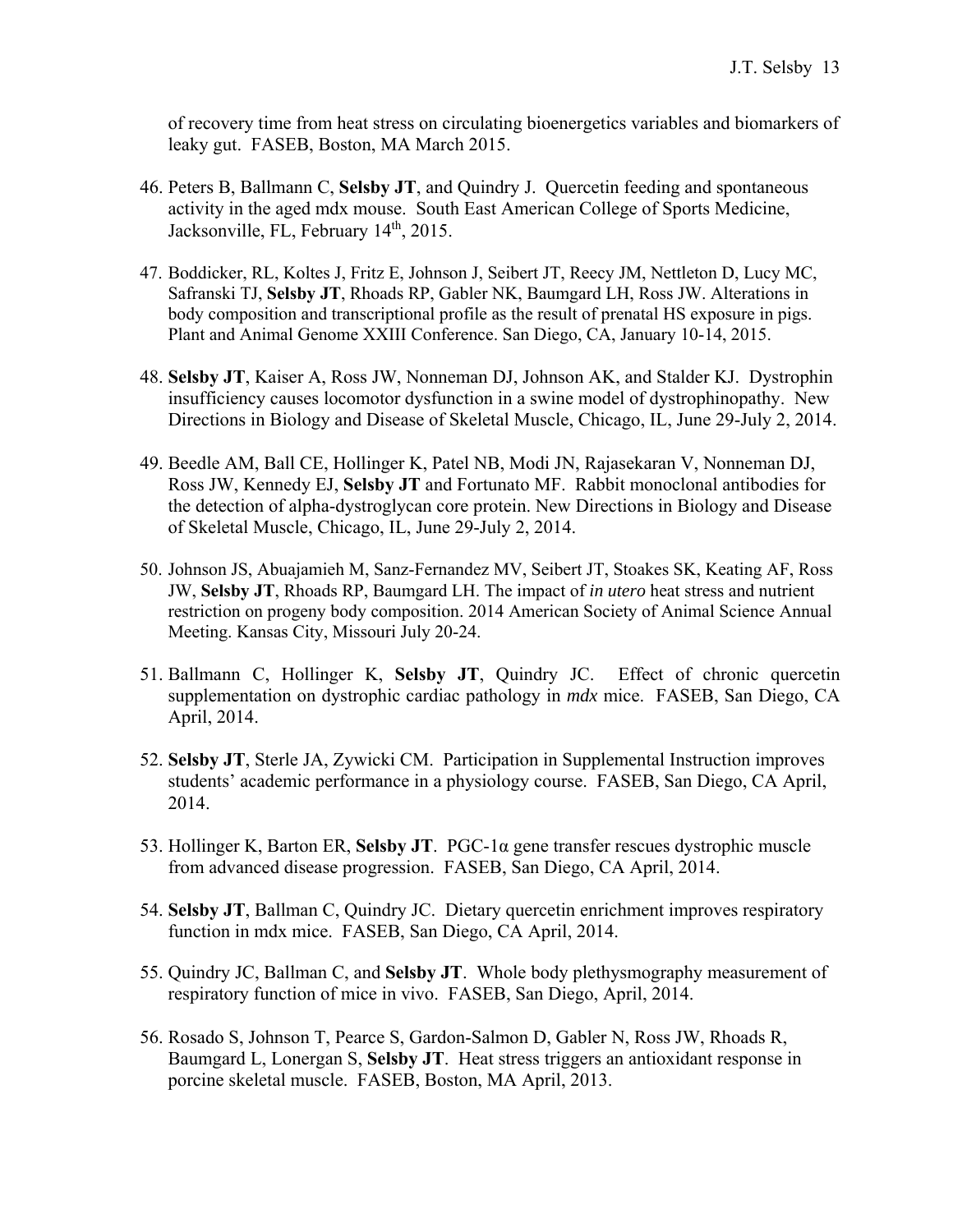- 57. Hollinger K, Yang C, Ross JW, Rohrer G, Nonneman D, and **Selsby JT**. Dystrophin insufficiency causes a Becker muscular dystrophy-like phenotype in swine. FASEB, Boston, MA April 2013.
- 58. **Selsby JT**, Acosta P, Sleeper MM, Barton ER, Sweeney HL. Long-term wheel running improves cardiac function but has negative consequences for diaphragmatic function in the mdx mouse. FASEB, Boston, MA April 2013.
- 59. Johnson JS, Ross JW, **Selsby JT**, Boddicker RL, Lucy MC, Safranski TJ, Rhoads RP, and Baumgard LH. Effects of *in-utero* heat stress on post-natal thermoregulation. FASEB, Boston, MA April 2013.
- 60. Rosado Montilla SI, Pearce SC, Gardan-Salmon D, Gabler NK, Ross JW, Rhoads RP, Baumgard LH, Lonergan SM, and Selsby JT. The effect of heat stress on inflammatory signaling in porcine skeletal muscle. MWASAS, Des Moines, IA March 2013.
- 61. Hollinger K, Snella S, Shanely RA, **Selsby, JT**. A quercetin enriched diet slows disease progression in dystrophic skeletal muscle. IPS, Des Moines, IA, September, 29, 2012.
- 62. Cruzen SM, Harris AJ, Hollinger K, **Selsby JT**, Gabler NK, Lonergan SM, Huff-Lonergan E. Gilts selected for low residual feed intake have potential for decreased protein degradation. International Congress of Meat Science and Technology. Montreal, Canada, August 12-17, 2012. First place graduate student competition.
- 63. Boddicker RL, Boddicker NJ, Rhoades JN, Pearce S, Johnson J, Lucy MC, Safranski TJ, Gabler NK, **Selsby JT**, Patience J, Rhoads RP, Baumgard LH, and Ross JW. 2012. Heat stress experienced in utero alters postnatal body composition parameters in growing pigs. American Society of Animal Science Annual Meeting. Phoenix, AZ, July 15-19, 2012.
- 64. Won SGL, Xie G, Boddicker RL, Rhoades JN, Lucy MC, Safranski TJ, **Selsby JT,** Lonergan S, Baumgard LH, Ross JW, and Rhoads RP. 2012 Acute duration heat stress alters expression of cellular bioenergetic-associated genes in skeletal muscle of growing pigs. American Society of Animal Science Annual Meeting. Phoenix, AZ, July 15-19, 2012.
- 65. Selsby JT<sup>\*</sup>, Yang Cia-Xia, Hollinger K<sup>1</sup>, Ross JW, Nonneman D. Initial characterization of a novel porcine model of Becker muscular dystrophy. New Directions in Skeletal Muscle Biology. New Orleans, LA, June 17-21, 2012.
- 66. Johnson JS, Boddicker R, Pearce S, Sanz-Fernandez V, Lucy M, Safransk, T, Gabler N, Rhoads R, Ross JW, Patience J, Lonergan S, Baumgard L, and **Selsby JT**. Gestational thermal environment alters postnatal response to heat stress. FASEB, San Diego, CA, April, 2012.
- 67. Hollinger K, Rice\* D, Snella E, and **Selsby JT**. PCG-1α over-expression rescues dystrophic muscle by modifying gene expression. FASEB, San Diego, CA, April, 2012.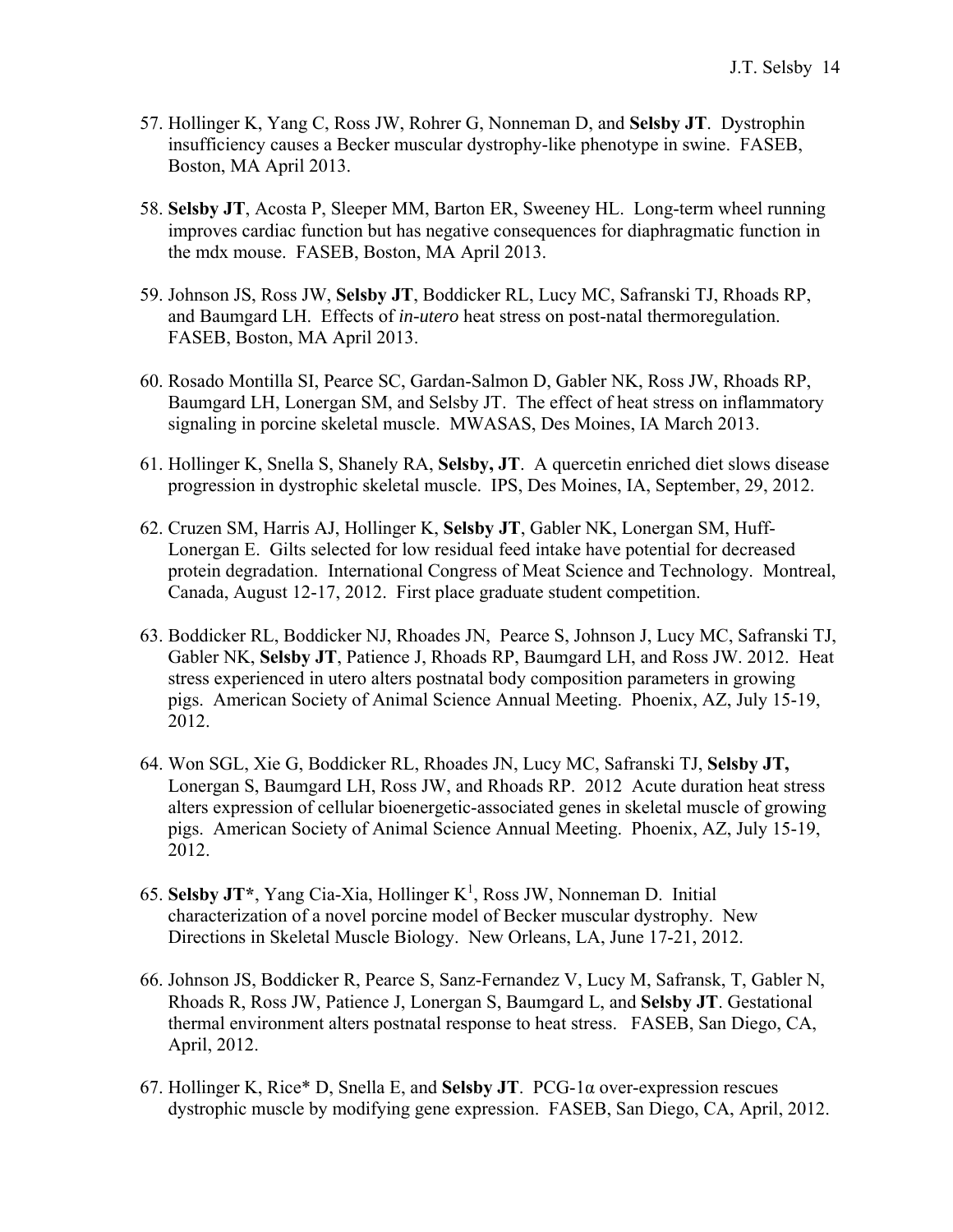\*indicates undergraduate; chosen for oral presentation

- 68. Hollinger K, Snella L, Shanely RA, and **Selsby JT**. Dietary quercetin supplementation alleviates disease related muscle injury in dystrophic muscle. FASEB, San Diego, CA, April, 2012.
- 69. Hollinger K<sup>1</sup>, Snella E, Shanely RA, and Selsby JT<sup>\*</sup>. A quercetin enriched diet slows disease progression in dystrophic skeletal muscle. Advances in Skeletal Muscle Biology in Health and Disease. Gainesville, FL, February 22-24, 2012.
- 70. Hollinger  $K^1$ , Gardan-Salmon  $D^2$ , Santana  $C^3$ , Rice  $D^3$ , Snella E, and **Selsby JT\***. PGC-1α gene transfer rescues dystrophin-deficient skeletal muscle from typical disease progression. Iowa Physiologic Society/ Nebraska Physiologic Society combined meeting, Des Moines, IA, October 22, 2011. *Oral Presentation.*
- 71. **Selsby JT**, Johnson K, Gardan-Salmon D, Hollinger K, Nearing M, Rhoads R, Lonergan S, Gabler N, Pearce S, and Baumgard L. Expression of MnSOD, CuZnSOD and catalase in response to chronic environmental hyperthermia in pigs. FASEB, Washington, D.C. April 2011.
- 72. Gardan-Salmon D, Hollinger K, Santana C\*, and **Selsby JT**. PGC-1α over-expression rescues dystrophin-deficient skeletal muscle. FASEB, Washington, D.C. April, 2011. \*indicates undergraduate
- 73. Hollinger, K, Gardan-Salmon, D, Dixon\*, J, Lonergan, S, and **Selsby, JT**. PGC-1α overexpression alters the proteome of dystrophin deficient skeletal muscle. FASEB, Washington, D.C. April, 2011. \*indicates undergraduate
- 74. Gesing, LM, Johnson, AK\*, Stalder, KJ, **Selsby, JT**, Faga, M, Whiley, A, Abrams, S, Hill, H, Bailey, R, and Ritter, MJ. 2010. Effects of pen size on the stress response of market weight pigs during loading and unloading. Journal of Animal Science. 88(2):463. Also selected for oral presentation.
- 75. **Selsby, JT,** Gardan-Salmon, D, and Gealow, L. Postnatal PGC-1alpha over-expression reduces acute injury in mdx mice. New Directions in Muscle Biology. Ottawa, May, 2010.
- 76. Dixon\*, J., Gardan-Salmon, D., Lonergan, S., and **Selsby, J.T.** Analysis of dystrophic muscle by two dimensional differential in-gel electrophoresis. FASEB, Anaheim, April, 2010.

\*indicates undergraduate

77. Gardan-Salmon, D., Fritz, E.R., Nettleton, D., Reecy, J.M., and **Selsby, J.T**. Differentially expressed microRNAs in dystrophin-deficient muscle. FASEB, Anaheim, April, 2010.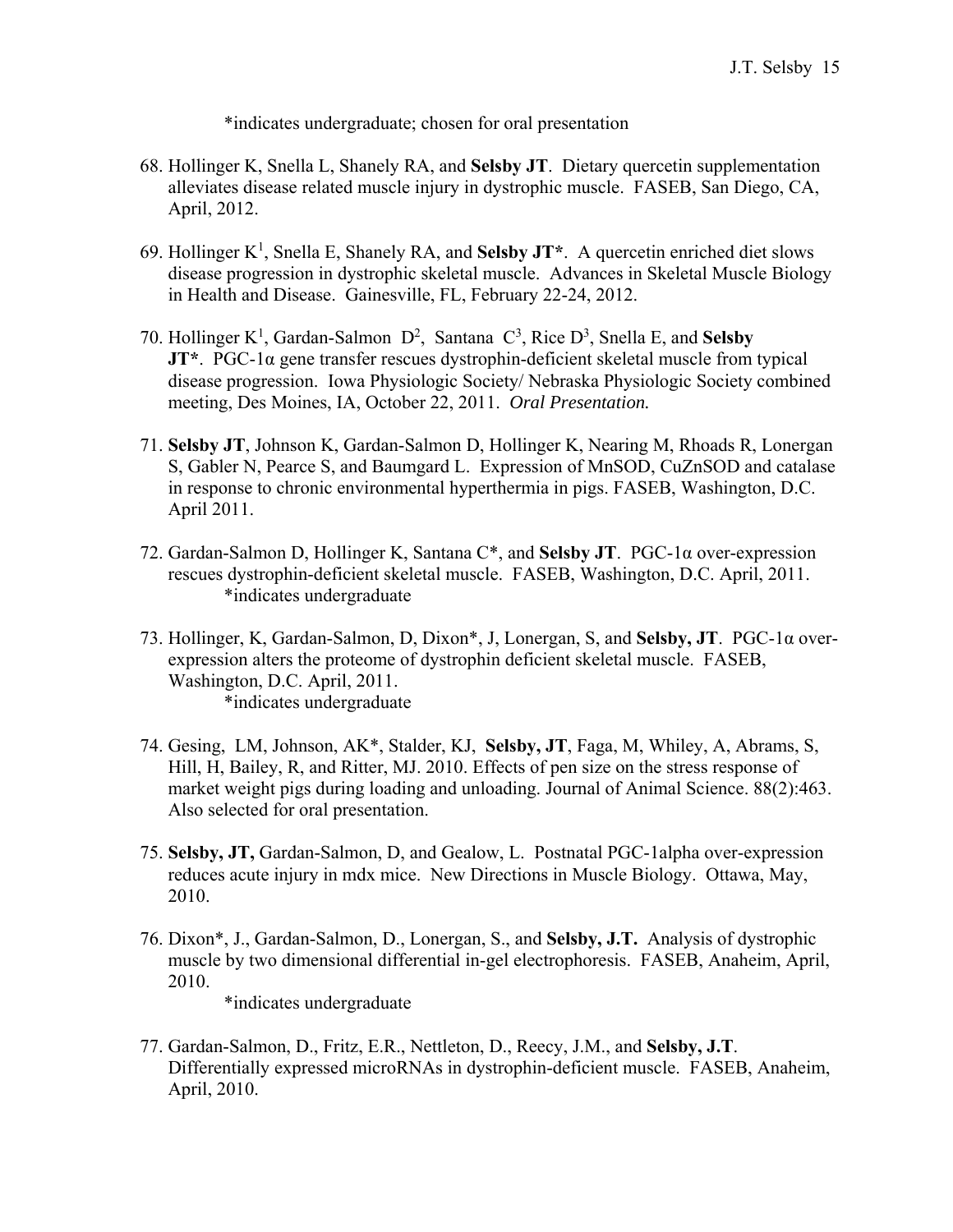- 78. **Selsby, J.T.** and Gardan-Salmon, D. Postnatal PGC-1alpha gene transfer attenuates acute injury in mdx mice. FASEB, Anaheim, April, 2010.
- 79. **Selsby, J.T.** Release of short answer questions prior to an exam has a minimal impact on student performance. FASEB, Anaheim, April, 2010.
- 80. **Selsby, J.T.**, Morine, K., Pendrak, K., Tian, Z., Blanco, E., Barton, E., and Sweeney, H.L. Postnatal PGC-1α over-expression improves muscle function in a mouse model of Duchenne muscular dystrophy. FASEB, New Orleans, April, 2009.
- 81. **Selsby, J.T.**, Morine, K., Pendrak, K., Tian, Z., Blanco, E., Barton, E., and Sweeney, H.L. Resveratrol feeding may be therapeutic for dystrophic skeletal muscle. FASEB, New Orleans, April, 2009.
- 82. **Selsby, JT,** Tian, Z., Barton, E., and Sweeney, H.L. Catalase over-expression protects dystrophic skeletal muscle. FASEB, San Diego, April 5-9, 2008.
- 83. **Selsby, JT**, Tian, Z, Pendrak, K, Ellmer, J, Zadel, M, Acosta, P, Barton, E, and Sweeney, HL. A calpain inhibitor fails to rescue dystrophic skeletal muscle. FASEB, Washington, D.C., April 28-May 2, 2007.
- 84. Quindry, J, French, J, Hamilton, K, Lee, Y, **Selsby, JT**, and Powers, S. Cyclooxygenase-2 is unaltered by exercise in the young and old heart. ACSM, Denver, May 31-June 3, 2006.
- 85. **Selsby, JT**, Rother, S, Tsuda, S, Pracash, O, Quindry, J, Dodd, SL. Heating enhances muscle regrowth rate and reduces oxidant stress. FASEB, San Francisco, April 1-5, 2006.
- 86. **Selsby, JT,** Rother, S, Tsuda, S, Pracash, O, Quindry, J, and Dodd, SL. Heating enhances skeletal muscle regrowth rate and may increase IGF-1 pathway activation. FASEB, San Francisco, April 1-5, 2006.
- 87. **Selsby, JT**, Rother, S, Tsuda, S, Pracash, O, Quindry, J, Dodd, SL. Heating enhances muscle regrowth rate and reduces oxidant stress. Pennsylvania Muscle Institute Annual Meeting, Philadelphia, November 8, 2005.
- 88. **Selsby, JT**, Judge, AR, and Dodd, SL. Vitamins C and E attenuate oxidative damage and neutrophil infiltration into skeletal muscle following contractile-induced claudication. FASEB/IUPS, San Diego, March 31-April 6, 2005.
- 89. **Selsby, JT** and Dodd, SL. The protective effect of heating on skeletal muscle atrophy is not conveyed through native antioxidant enzymes. American Society for Gravitational and Space Biology, New York City, November 9-12, 2004.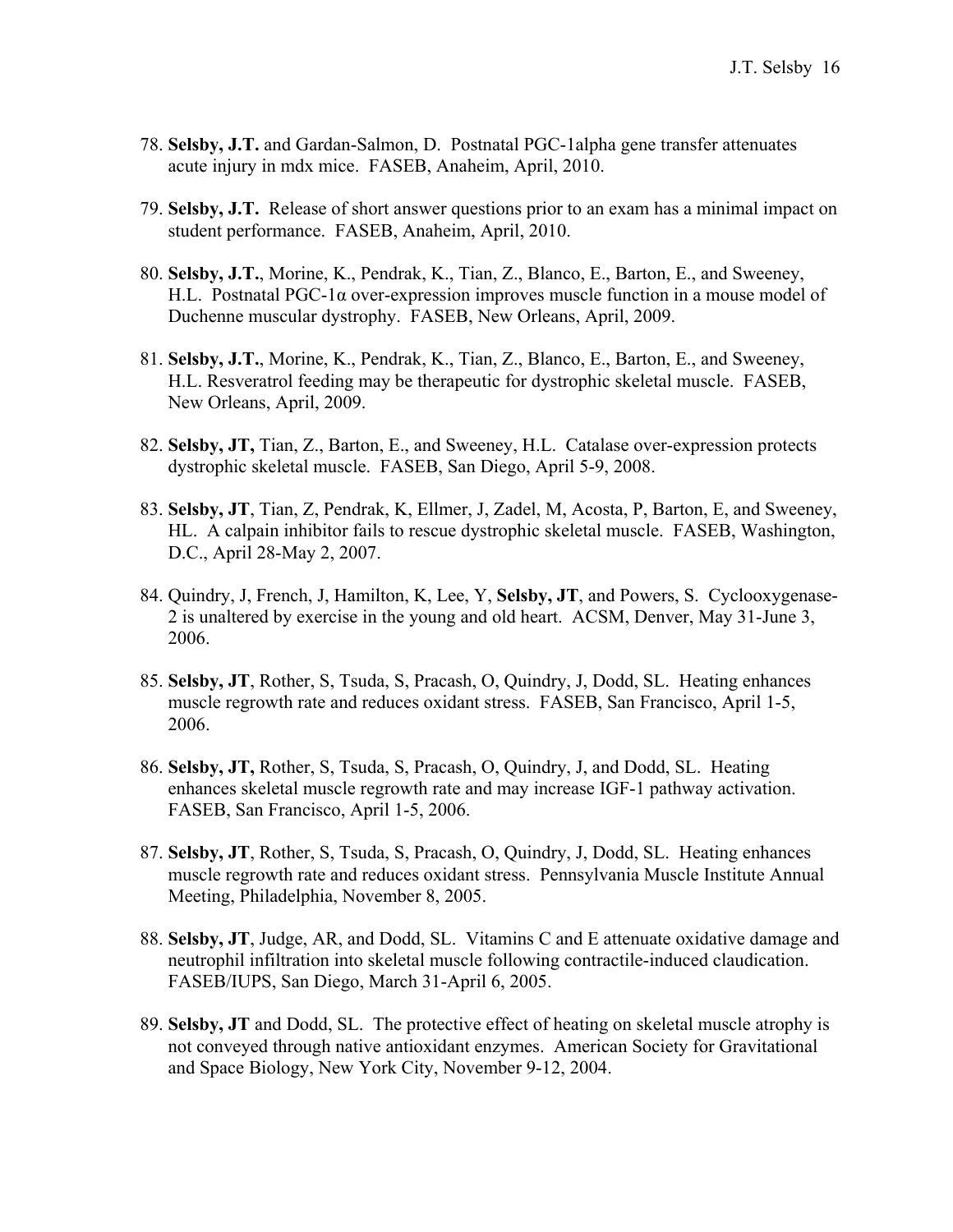- 90. **Selsby, JT** and Dodd, SL. Oxidative damage induced by immobilization is attenuated with heat treatment. FASEB, Washington, D.C. April 17-21, 2004.
- 91. **Selsby, JT**, Judge, AR, Yimlamai, T and Dodd, SL. Caloric restriction increases heat shock proteins in aging skeletal muscle. FASEB, Washington, D.C. April 17-21, 2004.
- 92. Judge, AR, **Selsby, JT**, and Dodd, SL. IL-1β, IL-6, and TNFα are not elevated in skeletal muscle following contractile claudication. FASEB, Washington, D.C. April 17- 21, 2004.
- 93. Criswell, DS, **Selsby, JT**, Sellman, JE, Betters, JL. Nitric oxide synthase activity is necessary for induction of IFG-1 mRNA in overloaded skeletal muscle. ACSM, San Francisco, May 28-31, 2003.
- 94. **Selsby, JT**, Payne, AM, Judge, AR, and Dodd, SL\*. Myosin heavy chain distribution in Botulinum neurotoxin treated animals. SEACSM, Atlanta, Jan 31-Feb 2, 2003.
- 95. **Selsby, JT**, DiSilvestro, R, and Devor, ST. A novel Mg-creatine chelate and a low dose creatine supplementation regimen improve work. ACSM, St Louis, May 29-June 1, 2002.
- 96. Payne, AM, **Selsby, JT** and Dodd, SL. Local heat stress increases expression of heat shock protein 72. ACSM, St. Louis, May 29-June 1, 2002.
- 97. Payne, AM, Judge, AR, **Selsby, JT**, Smith, IJ, and Dodd, SL. Contractile properties of Botulinum Neurotoxin A-treated skeletal muscle. SEACSM, Atlanta, Jan 31-Feb 2, 2002.
- 98. **Selsby, JT**, Beckett, KD, Devor, ST, and Kern, M. Swim performance following creatine supplementation in Division III athletes. ACSM, Baltimore, May 30-June 2, 2001.

#### **INVITED PRESENTATIONS and SEMINARS**

#### **Invited Presentations**

- 1. **Selsby JT**. Autophagic dysfunction in dystrophic skeletal muscle. Luther College, Decorah, IA 2/20/20.
- 2. **Selsby JT**. Autophagic dysfunction in dystrophic skeletal muscle. Grinnell College, Grinnell, IA 11/25/19.
- 3. **Selsby JT**, Ganesan S, Rhoads RP, and Baumgard LH. The heat is on: heat stress induces *radical* change in skeletal muscle. American Society of Animal Scientists, Austin, TX, July, 2019.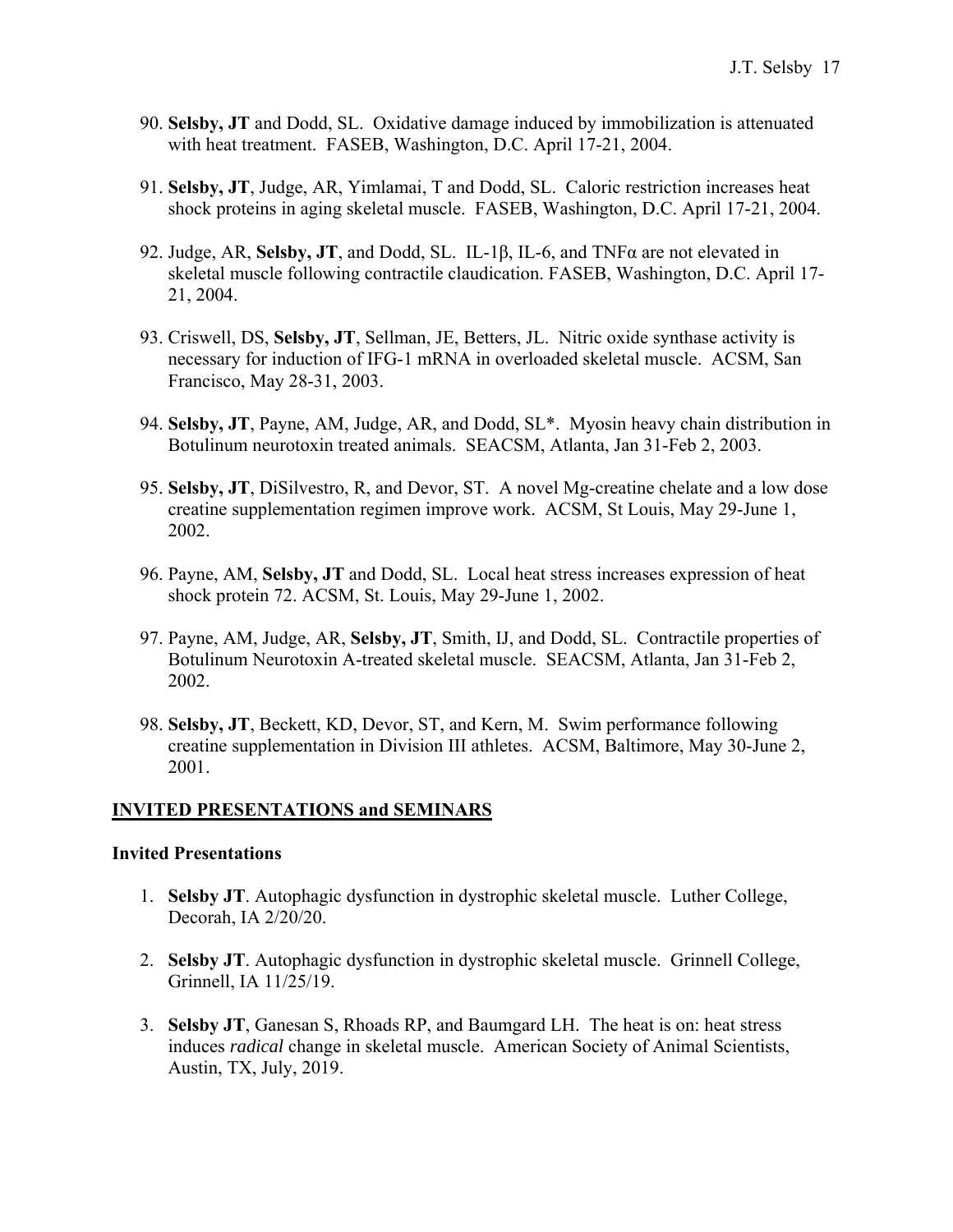4. Spaulding HR, Ludwig AK\*, Hudson MB, and **Selsby JT**. PGC-1α Overexpression Increases Lysosome Abundance and Autophagy in Dystrophic Skeletal Muscle. Iowa Physiological Society, Des Moines, IA, September, 2018.

> \*indicates undergraduate student Selected for oral presentation based on abstract

- 5. **Selsby JT**, Ganesan S, Brownstein AJ, Volodina O, Gabler NK, Rhoads RP, and Baumgard LH. The effects of progressive heat stress on muscle dysfunction. American Dairy Science Association. Knoxville, TN, June, 2018.
- 6. Selsby JT, Baumgard LH, and Rhoads RP. Therapeutic approaches to heat stress: Targeting mitochondria. Project Director's meeting. Washington, D.C., June, 2018.
- 7. Ludwig AK\*, Spaulding HR, Hudson MB, and **Selsby JT**. PGC-1α Overexpression Increases Lysosome Abundance and Autophagy in Dystrophic Skeletal Muscle. Experimental Biology, San Diego, April, 2018. \*indicates undergraduate student; Selected from submitted abstracts
- 8. Baumgard LH, Horst EA, Mayorga EJ, Al-Qaisi M, Shouse CS, Kvidera SK, Lei S, Siebert JT, Ramirez-Ramirez HA, Appuhamy JADRN, Keating AF, Ross JW, **Selsby JT**, and Rhoads RP. Heat stress, consequences of gut barrier dysfunction. Mid-West ADSA, Omaha, NE 3/12/18-3/13/18.
- 9. Selsby JT. The effect of heat stresses on porcine skeletal muscle. Project Director's meeting. Baltimore, MD, 7/13/17.
- 10. Turning down the heat: How heat stress affects muscle growth and limits pork production. Iowa Swine Day, Ames, IA, 6/29/17.
- 11. Spaulding H, Kelly EM, Sheffield JB, Quindry JC, Hudson MB, and Selsby JT. Impaired autophagic flux in dystrophic muscle augments extracellular autophagosome release. Advances in Skeletal Muscle Biology in Health and Disease. Gainesville, FL, March 8- 10, 2017. \*Note: Talk was awarded based on abstract  $(1/16$  selected from  $\sim$ 120 submitted)
- 12. Baumgard L., SK Kvidera, EA Horst, MJ Dickson, JA Ydstie, CS Shouse, EJ Mayorga,
- M Al-Qaisi, S Lei, KL Bidne, JT Seibert, BJ Hall, AF Keating, JW Ross, **JT Selsby** and RP Rhoads. Consequences of leaky gut on the immune system, metabolism, physiology and animal performance. American Dairy Science Association. 2017.
- 13. Wilson BE, Kelly EM, Barrero CA, **Selsby JT**, and Hudson MB. Size Profile and Selective Protein Packaging of Exosomes Released from Atrophying Muscle Cells*.*  MARC ACSM. Nov. 2016.
- 14. Pautz CM, Wilson BE, Jackson K, **Selsby JT**, Barerro CA, Merali S, Kelly EM, and Hudson MB. Exercise or reduced calorie diet attenuates overnutrtion-induced GLUT4 carbonylations in adipose tissue. MARC ACSM Regional Meeting. Nov. 2016.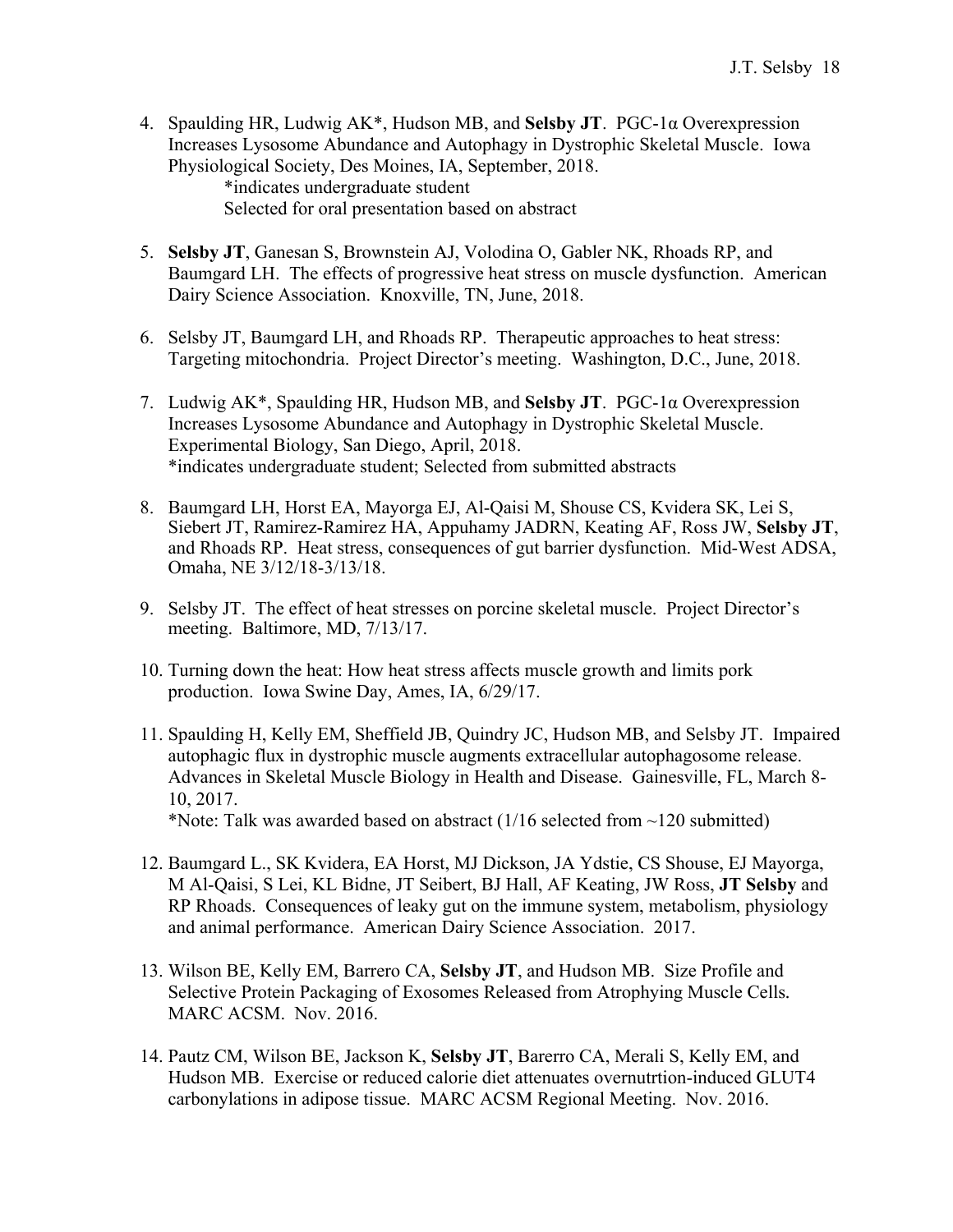- 15. Spaulding HR and **Selsby JT**, Autophagic dysfunction in dystrophic muscle is independent of disease progression. Iowa Physiological Society, Des Moines, IA, October 29<sup>th</sup>, 2016.
- 16. The possibility of autophagic disruption in dystrophic skeletal muscle. NC1184, Manhattan, KS, 10/14/16
- 17. Success, failure, and serendipity in Duchenne muscular dystrophy research. Biological Science Club, 8/31/16
- 18. Selsby JT. The effect of heat stresses on porcine skeletal muscle. Project Director's meeting. Salt Lake City, UT 7/19/16
- 19. Keynote Address: Is exercise safe for muscular dystrophy patients? American College of Sports Medicine (World Congress of Exercise is Medicine, World Congress on the Basic Science of Energy Balance), Boston, MA, June, 2016.
- 20. It's getting hot in herre: heat stress mediated changes in skeletal muscle. Virginia Tech, Blacksburg, VA, March  $16<sup>th</sup>$ , 2016.
- 21. It's getting hot in herre: Heat stress-mediated changes in skeletal muscle. University of Maryland. College Park, MD, December  $8<sup>th</sup>$ , 2015.
- 22. Heat stress mediated changes in skeletal muscle. Heat Stress Symposium, Iowa State University, Ames, IA, April  $17<sup>th</sup>$ , 2015.
- 23. Preparation of the portfolio: The faculty experience. CALS, Iowa State University, Ames, IA, April 22nd, 2015.
- 24. Ballmann CB, Beyer R, Denney T, **Selsby JT** and Quindry JC. Effect of long term quercetin supplementation on dystrophic cardiac pathology in  $\frac{max/turn^{+}}{noise}$ . FASEB, Boston, MA, March 2015.
- 25. **Selsby JT**, Ballmann CG, and Quindry JQ. Long-term dietary quercetin enrichment improves muscle function in dystrophic skeletal muscle. FASEB, Boston, MA March, 2015.
- 26. Quercetin as a novel therapeutic approach for Duchenne muscular dystrophy. Duchenne Alliance International Meeting, March  $6<sup>th</sup>$ , 2015.
- 27. Quercetin as a novel therapeutic approach for Duchenne muscular dystrophy. Drake University Science Collaborative Institute, Drake University, September 12, 2014.
- 28. Baumgard LH, Ross JW, Gabler NK, Lonergan SM, Keating AF, **Selsby JT**, Rhoads RP Metabolic and health consequences of heat stress: Knowledge gaps and opportunities. 2014 American Society of Animal Science Annual Meeting. Kansas City, Missouri July 20-24.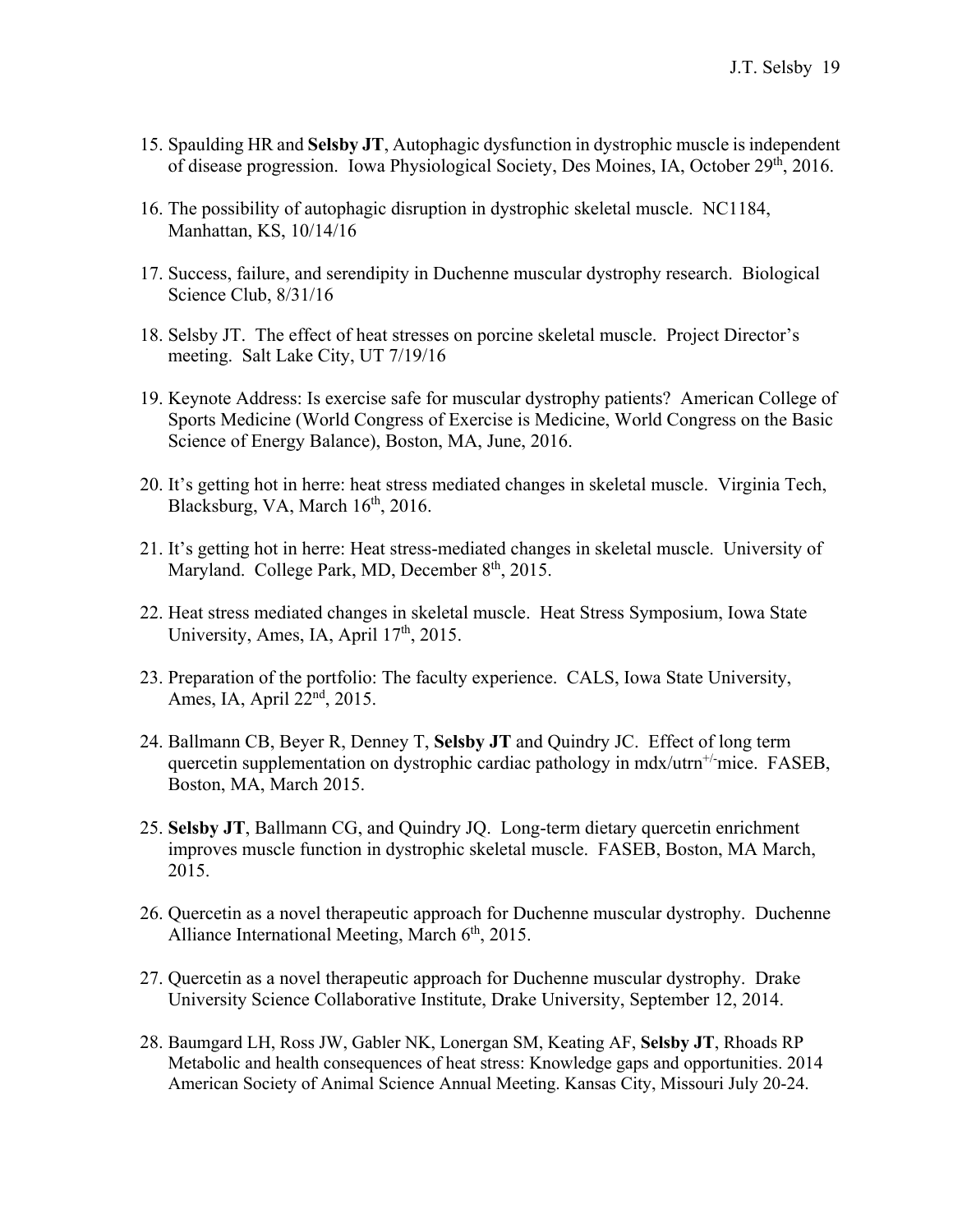- 29. Nonneman D, Rohrer GA, Ross JW, Hollinger K, and **Selsby JT**. Dystrophin deficiencyinduced changes in porcine skeletal muscle. Reciprocal Meat Conference, Madison WI, June 15-18, 2014.
- 30. PEDaling to victory. First Year Seminar 29, Drake University, October 28, 2013
- 31. PEDaling to victory: Advanced concepts. Biology 143 "Exercise Physiology", Drake University, October 28, 2013
- 32. PGC-1α pathway activation as a treatment for DMD. Auburn University, School of Kinesiology, Auburn, AL, May  $9<sup>th</sup>$ , 2013.
- 33. Characterization of a novel porcine model of Becker muscular dystrophy: An early time point. University of Iowa, Department of Molecular Physiology and Biophysics and the Wellstone Muscular Dystrophy Cooperative Research Center, Iowa City, IA. April 11<sup>th</sup>, 2013.
- 34. Heat stress leads to free radical injury in porcine skeletal muscle. Effects of Heat Stress on Post-absorptive metabolism symposium. Ames, IA. April  $4<sup>th</sup>$ , 2013
- 35. PGC-1α pathway activation as a treatment for DMD. College of Wooster, Wooster, OH. March 28, 2013.
- 36. Quercetin-mediated protection of dystrophic skeletal muscle: Next steps and future directions. Duchenne Alliance International Meeting. Boston, MA. March, 9<sup>th</sup>, 2013.
- 37. Early characterization of a novel porcine model of Becker muscular dystrophy. Pioneer Lunch and Learn. Johnston, IA, January 8, 2013
- 38. PGC-1α pathway activation as a treatment for DMD. RaceMD Forum. Portland, OR, December  $10<sup>th</sup>$ , 2012.
- 39. Early characterization of a novel porcine model of Becker muscular dystrophy. NC 1184 Station report. Blacksburg, VA, October 26, 2012.
- 40. Early characterization of a novel porcine model of Becker muscular dystrophy. Muscular Dystrophy Association Fall Education Seminar. Des Moines, IA, October 13, 2012.
- 41. Cruzen SM, Harris AJ, Hollinger K, **Selsby JT**, Gabler NK, Lonergan SM, Huff-Lonergan E. Gilts selected for low residual feed intake have potential for decreased protein degradation. International Congress of Mean Science and Technology. Montreal, Canada, August 12-17, 2012.
- 42. Hollinger K, Snella L, Shanely RA, and **Selsby JT**. Dietary quercetin supplementation alleviates disease related muscle injury in dystrophic muscle. FASEB, San Diego, CA, April, 2012.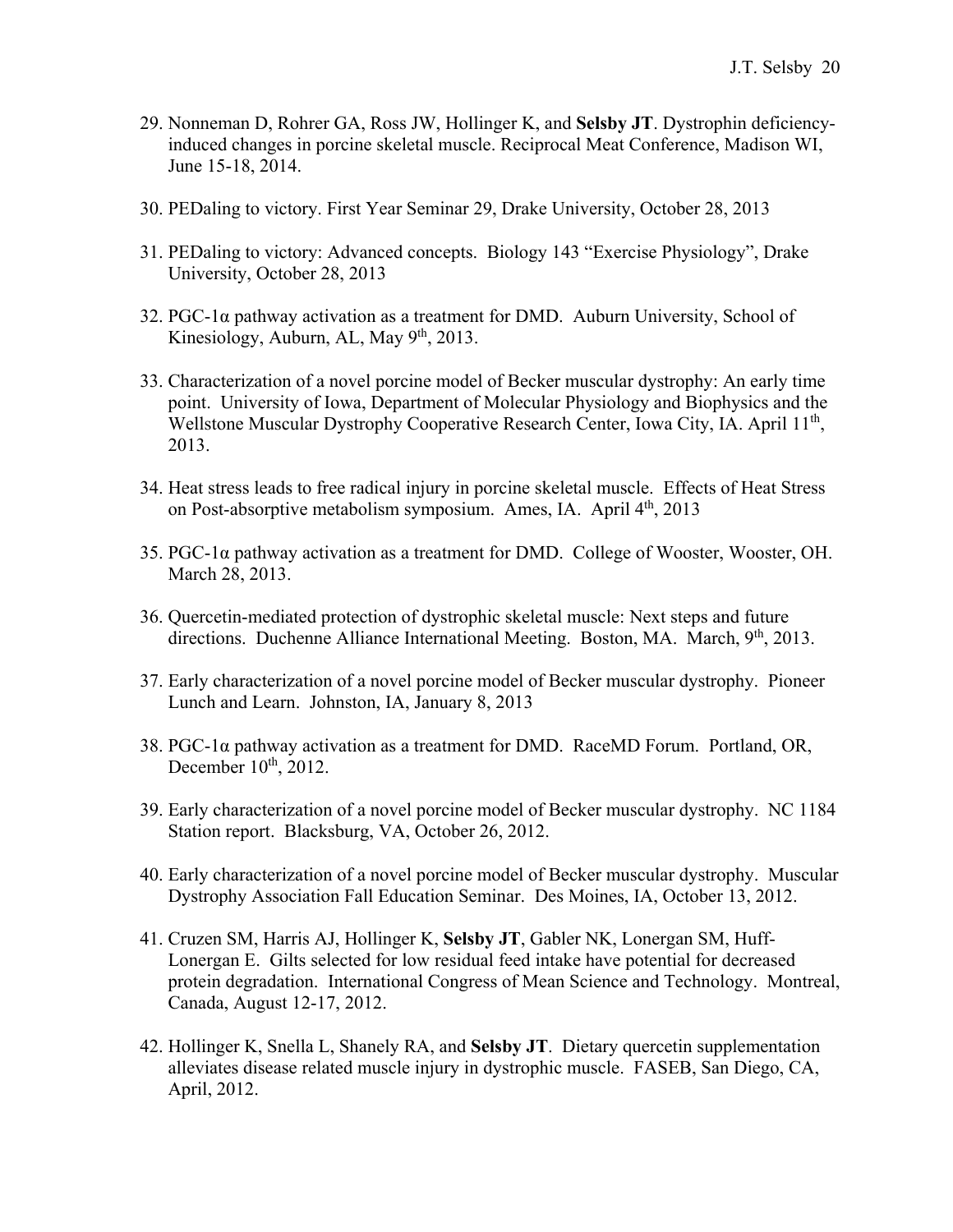- 43. MDA Educational Seminar. Duchenne muscular dystrophy: What is it and what do we do about it? Muscular Dystrophy Association. Ankeny, IA, November 5th, 2011.
- 44. The Becker muscular dystrophy model: A case study for using a swine herd has a reservoir for biomedical models. Institute of Animal Science, CAAS (part of IAS-ISU Ensminger Bilateral Academic Exchanges on Animal Science). Beijing, China, October  $16^{th}$ , 2011.
- 45. The Becker muscular dystrophy model: A case study for using a swine herd has a reservoir for biomedical models. Huazhong Agricultural University (Part of HZAU-ISU Ensminger Bilateral Academic Exchanges on Animal Science). Wuhan, China, October 18th, 2011.
- 46. PGC-1α protects dystrophin-deficient muscle from acute eccentric injury. NC 1131/1184 Station report, College Station, TX, November 12<sup>th</sup>, 2010.
- 47. The role of microRNAs in early Duchenne muscular dystrophy. Iowa Physiological Society. Des Moines, IA, October 9<sup>th</sup>, 2010.
- 48. PGC-1 $\alpha$  gene transfer is beneficial for Duchenne muscular dystrophy. TriBeta Honors Society. Ames, IA. September 21, 2010.
- 49. Gesing, L., Johnson, A., Stalder, K., **Selsby, J.T.**, Faga, M., Abrams, S., Hill, H., Whiley, A., Bailey, R., and Ritter, M. Effects of pen size on the stress response of market weight pigs during loading and unloading. American Society of Animal Science, Denver, July 2010.
- 50. **Selsby, J.T.** and Gardan-Salmon, D. Postnatal  $PGC-1\alpha$  gene transfer attenuates acute injury in mdx mice. FASEB, Anaheim, April, 2010.
- 51. An 'omics approach to DMD. CIAG annual meeting. April 8<sup>th</sup>, 2010.
- 52. Pediatric muscle disease and porcine reproductive biotechnology: Part of the biomedical research portfolio in the Department of Animal Science. Presented to Dean and Provost. November  $6<sup>th</sup>$ , 2009.
- 53. An 'omics approach to DMD. Second Potentially Semi-Regular Iowa Nebraska Muscle Biology Get-Together August 7, 2009.
- 54. Potential therapies for Duchenne muscular dystrophy. University of Nebraska Medical Center, Omaha, NE. June 2, 2009.
- 55. A calpain inhibitor fails to rescue dystrophic skeletal muscle. University of Pennsylvania, Chalk Talk Series. Philadelphia, Pennsylvania. November 8<sup>th</sup>, 2007.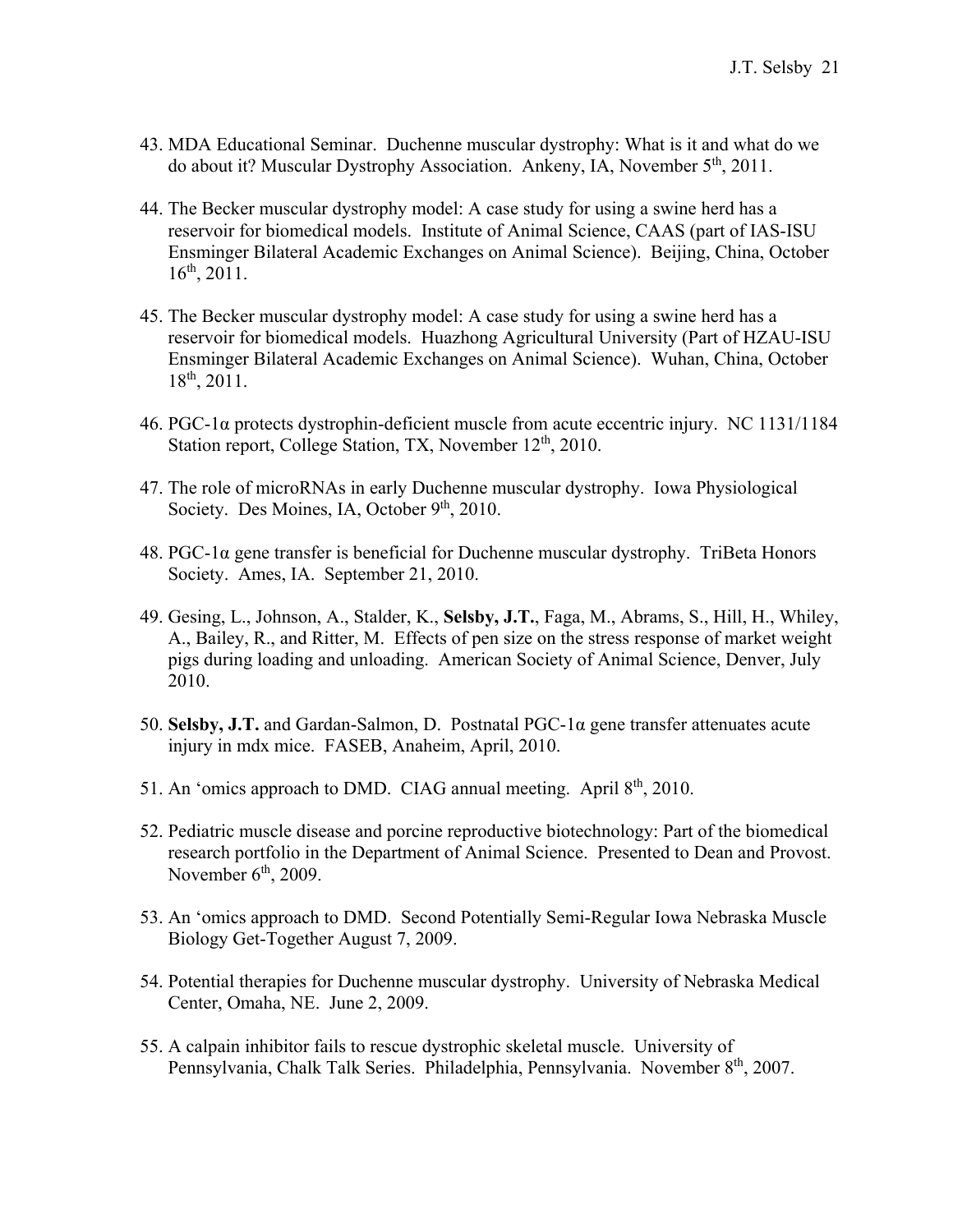- 56. Can heating augment hypertrophy? (Turning up the heat on hypertrophy) Superhuman Radio hosted by Carl Lanore. WKJK 1080 AM, Louisville, Kentucky. August  $11<sup>th</sup>$ , 2007.
- 57. Pipinos, II, Judge, AR, **Selsby, JT**, Johanning, JM, Lynch, TG, Baxter, BT, and Dodd SL. The skeletal muscle of patients with peripheral arterial disease has evidence of inefficient antioxidant defenses and significant oxidative damage. Academic Surgical Congress, San Diego, February 7-11, 2006.
- 58. Our current understanding of exercise claudication in rat soleus. University of Nebraska Medical Center. Omaha, Nebraska. July 13<sup>th</sup>, 2005.
- 59. The effect of heating on skeletal muscle remodeling. University of Pennsylvania. Philadelphia, Pennsylvania. June, 3rd, 2005.
- 60. Heating of immobilized muscle reduces oxidative stress and damage. National Football League Physicians Society. Indianapolis, Indiana. February 20<sup>th</sup>, 2004.
- 61. **Selsby, JT**, Payne, AM, Judge, AR, and Dodd, SL. Myosin heavy chain distribution in Botulinum neurotoxin treated animals. SEACSM, Atlanta, Jan 31-Feb 2, 2003.

#### **Seminars**

- 1. Autophagic dysfunction in dystrophic skeletal muscle. Interdepartmental Genetics and Genomics Seminar 9/2019.
- 2. Eat it!: Autophagic dysfunction in dystrophic skeletal muscle. Biomedical Sciences Departmental Seminar. November 1<sup>st</sup>, 2018.
- 3. Visiting Lecturer, University of Delaware. Will lead a discussion regarding muscle injury and therapy. KAAP 605 - Pathoetiology of Musculoskeletal Injuries (3cr.). Invited by Matthew Hudson. October  $17<sup>th</sup>$ , 2018.
- 4. The heat is on: Heat stress-mediated changes in skeletal muscle. Meat Science Seminar. Iowa State University, 2/6/18.
- 5. "He's virtually worthless": An objective evaluation of student evaluation of teaching. Animal Science Departmental Seminar, 1/26/18.
- 6. The heat is on: Heat stress-mediated changes in skeletal muscle. Modern Views of Nutrition Seminar Series. Iowa State University, 9/20/17.
- 7. It's getting hot in here: Heat stress-mediated changes in skeletal muscle. TriBeta Seminar 4/4/17.
- 8. Success, failure, and serendipity in Duchenne muscular dystrophy research. Genetics Seminar, 8/29/16.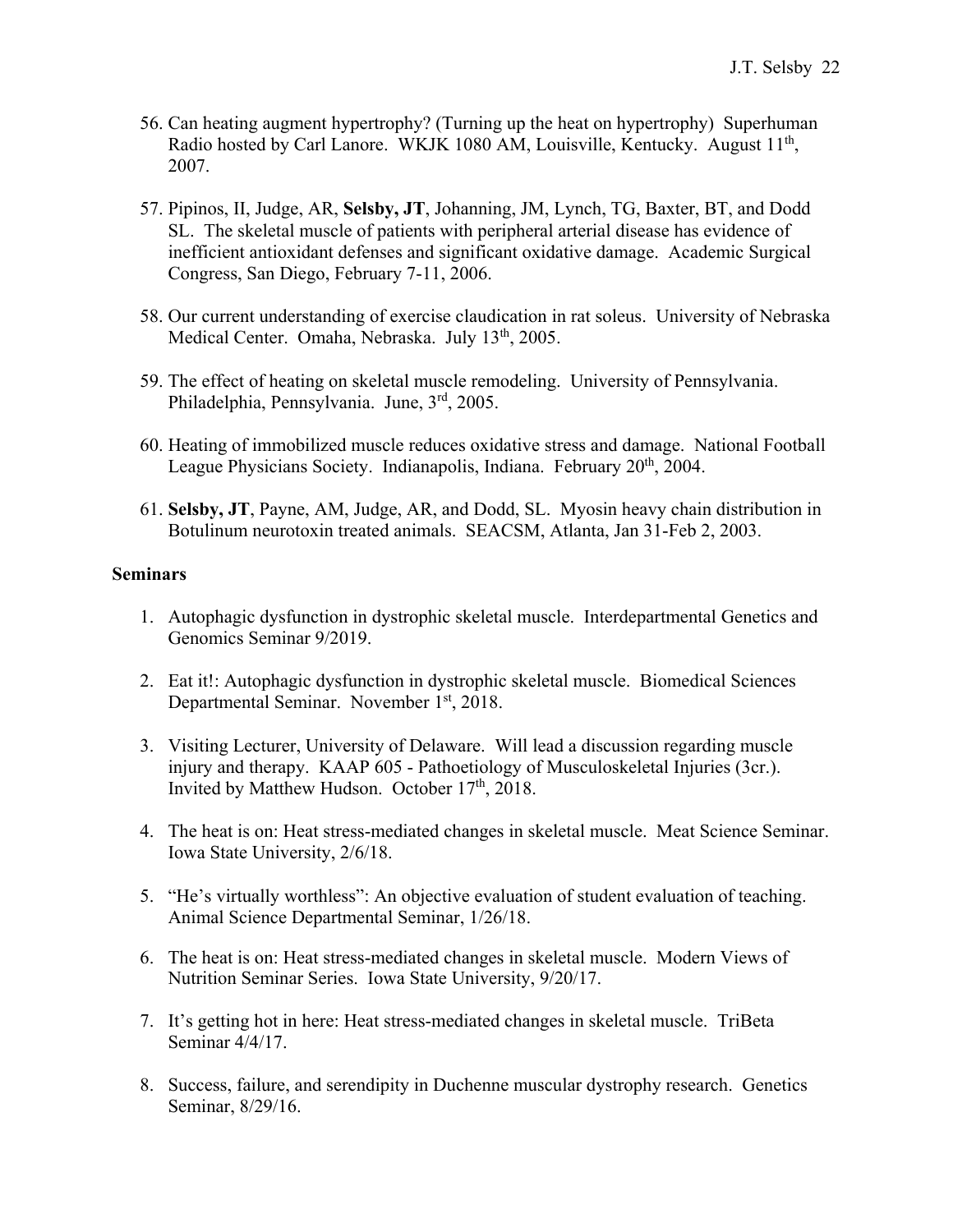- 9. "He's virtually worthless": alternative approaches to student evaluation of teaching. Plant Pathology and Microbiology Seminar. February 9, 2016
- 10. Translating PGC-1alpha pathway activation to clinical application. Interdepartmental Genetics Seminar (Gen 691), October 5<sup>th</sup>, 2014.
- 11. PGC-1 $\alpha$ -mediated protection of dystrophic skeletal muscle. TriBeta Seminar Feb. 13<sup>th</sup>, 2014.
- 12. PGC-1α-mediated protection of dystrophic skeletal muscle. Biological Science Club March 26<sup>th</sup>, 2014.
- 13. PGC-1α-mediated protection of dystrophic skeletal muscle: Update and future directions. IG Seminar November 11<sup>th</sup>, 2013.
- 14. Professional Speaking and Listening. George Washington Carver Internship Program, July 1, 2013.
- 15. Advances in the treatment of Duchenne muscular dystrophy. Animal Science Departmental Seminar April 27, 2013.
- 16. Harnessing the PGC-1α pathway to slow disease in dystrophin deficient skeletal muscle. Kinesiology Seminar, April 6<sup>th</sup>, 2012.
- 17. Harnessing the PGC-1 $\alpha$  pathway to slow disease in dystrophin deficient skeletal muscle. Food Science and Human Nutrition Seminar, Feb 8<sup>th</sup>, 2012.
- 18. PGC-1α protects dystrophin deficient skeletal muscle. Interdepartmental Genetics Seminar (Gen  $691$ ), Dec  $5<sup>th</sup>$ , 2011.
- 19. PGC-1α gene transfer protects dystrophic skeletal muscle. Biomedical Sciences Seminar. January 27<sup>th</sup>, 2011.
- 20. New approaches to DMD. Animal Science Departmental Seminar. April  $16<sup>th</sup>$ , 2010.
- 21. Advances in DMD. Proceedings of the Neuroscience Faculty. September 25, 2009.
- 22. PGC-1 $\alpha$  as a potential therapy for DMD. Veterinary Microbiology and Preventative Medicine and Veterinary Pathology seminar. February 16, 2009.
- 23. Using  $PGC-1\alpha$  as a therapy for DMD. Muscle Biology and Meat Science Seminar Series. Iowa State University, Ames, IA. January 20<sup>th</sup>, 2009.
- 24. PGC-1α's therapeutic potential. Animal Nutrition Seminar. Iowa State University, Ames, IA. November 3rd, 2008.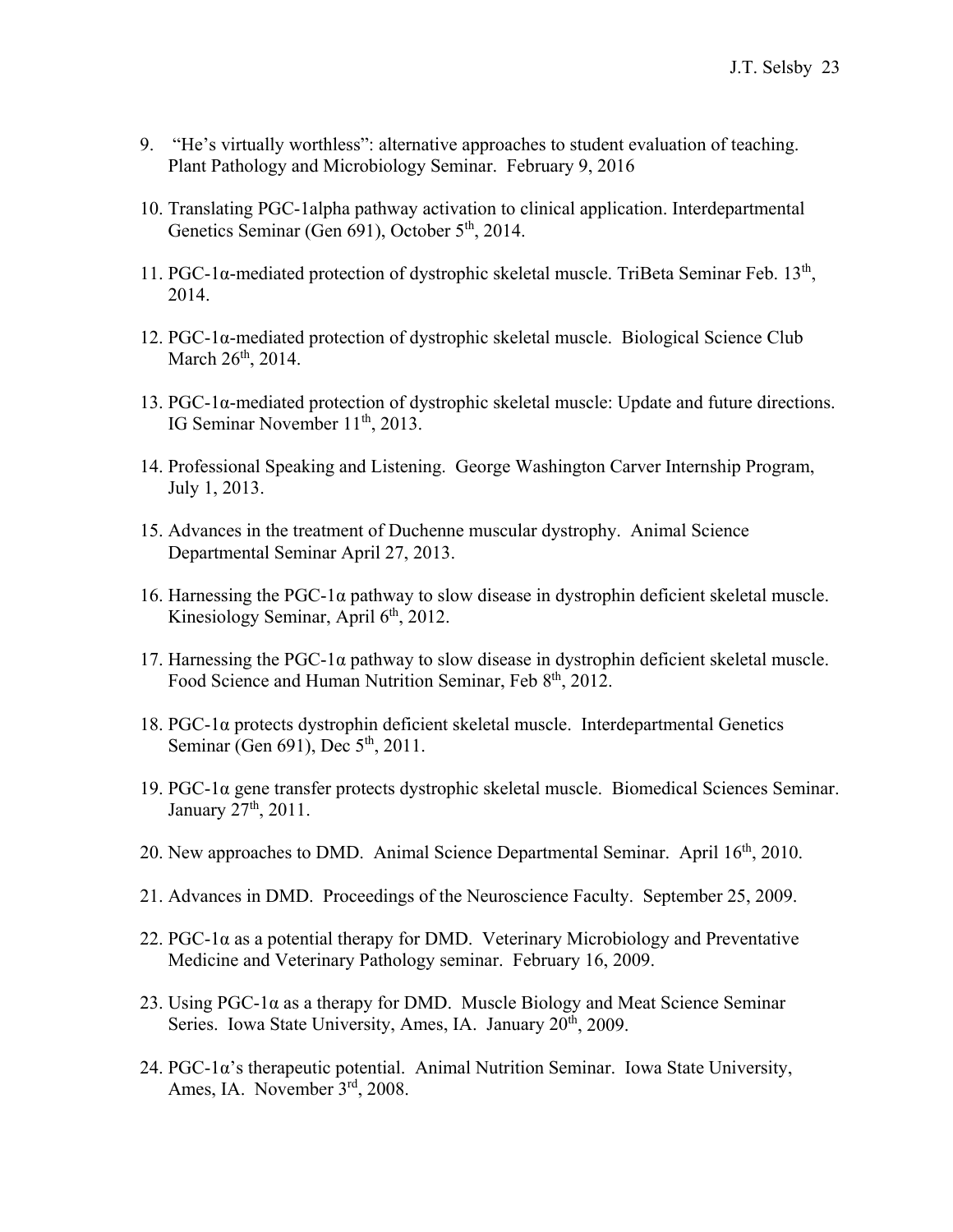- 25. Ergogenic Aids: Facts, Fiction, and Advertising. Presented to Personal and Family Health class: University of Florida. Gainesville, Florida. September 2002, January 2003, February 2003.
- 26. Dispelling Myths of the Gym. Presented to Personal and Family Health class: University of Florida. Gainesville, Florida. February 2003.
- 27. A novel Mg-creatine chelate and a low dose creatine supplementation regimen improve work. Presented to EDU PAES 886 – Student Colloquium: The Ohio State University. Columbus, Ohio. May 2001.
- 28. A comparative analysis of a creatine supplementation regimen and a magnesium supplementation regimen – a research proposal. Presented to EDU PAES 886 – Student Colloquium: The Ohio State University. Columbus, Ohio. March 2000.
- 29. Swim performance following creatine supplementation in Division III athletes. Presented to EDU PAES 886 – Student Colloquium: The Ohio State University. Columbus, Ohio. February 2000.

## **NON-REFEREED PUBLICATIONS**

- 1. Rudolph T, Rhoads R, Baumgard L, and **Selsby JT**. Why we should sweat heat stress. National Hog Farmer. December, 2019 news letter and published again in NHF January, 2020. https://www.nationalhogfarmer.com/animal-health/why-we-should-sweat-heat-stress
- 2. **Selsby JT.** Light versus dark the color of the meat is due to the job of the muscle. The Conversations. 11/21/19.

55,532 reads (2/17/2020)

- 3. **Selsby, JT**. Heat stress has effect on muscle growth, limits pork production. Feedstuffs. September 5<sup>th</sup>, p26-27, p32, 2017.
- 4. Rands ML, Bestler L, Butin E, Chan JCK, Genschel U, Hartman BL, **Selsby JT**, Whitehead R. Active learning classrooms faculty task force final report. Center for Excellence in Learning and Teaching, Iowa State University. 8/2016
- 5. Nonneman D, Rohrer G, Ross JW, Hollinger K, and **Selsby JT**. Dystrophin deficiencyinduced changes in porcine skeletal muscle. Conference Proceedings, Reciprocal Meats Conference, June, 2014.
- 6. **Selsby JT**. 17th annual meeting of the Iowa Physiological Society. The Physiologist, 57: 74-75, 2014.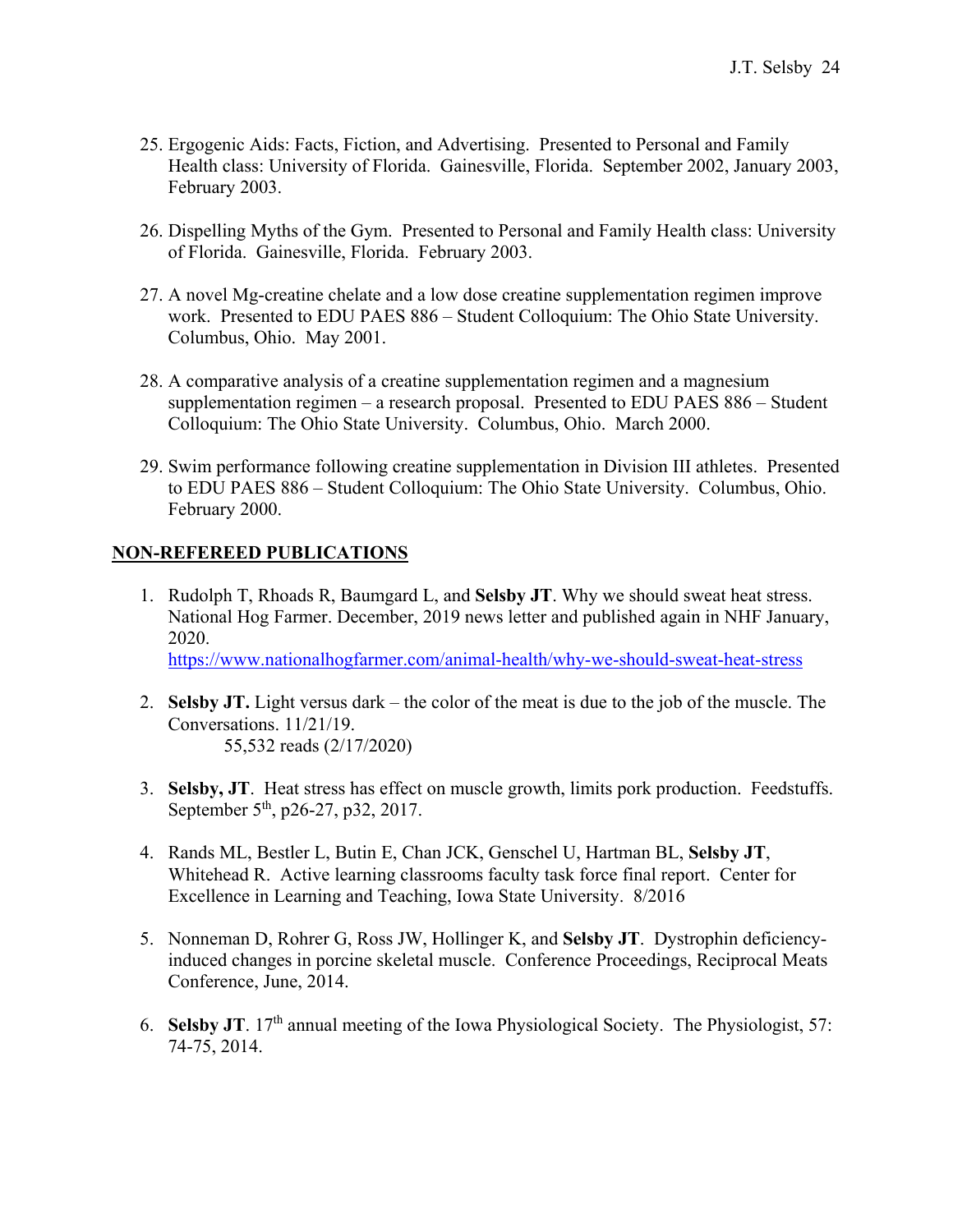- 7. Kaiser A, Johnson A, **Selsby JT**, and Stalder KJ. Independent Study 490A: Positive Reinforcement Training Piglets to Stand in a Container and Follow a Human. AS-Leaflet-R2914.pdf, 2014.
- 8. Ross JW, **Selsby JT**, Nonneman DJ. Genetic Modification of Pigs: Expanding their Utility as Biomedical Models. National Breeders Roundtable Annual Conference, Conference Proceedings, pp 32-38, 2013.
- 9. Johnson, J.S., M. Abuajamieh, M.V. Sanz-Fernandez, J.T. Seibert, S.K. Stoakes, J.W. Ross, **J.T. Selsby**, N.K. Gabler, H. Xin, M.C. Lucy, T.J. Safranski, R.P. Rhoads, and L.H. Baumgard. 2013. Heat stress alters energy metabolism during pre- and postnatal development. XXIII International Reunion on Production of Meat and Milk in Hot Climates. Mexicali, Mexico. Pp. 38-50.
- 10. Johnson, J, Ross, JW, **Selsby, JT**, Boddicker, R, Sanz-Fernandez, V, and Baumgard, L. 2013. Effects of In-utero Heat Stress on Porcine Post-natal Thermoregulation. Animal Industry Report R2826.
- 11. Johnson, J., Boddicker, R., Sanz-Fernandez, V., Ross, J.W., Baumgard, L., and **Selsby, J.T**\*. 2012. Gestational thermal environment alters postnatal response to heat stress. Animal Industry Report. R2738.
- 12. Yang, C., Gardan-Salmon, D.<sup>2</sup>, Selsby, J.T., and Ross, J.W. 2012. Utility and efficiency of homologous recombination for introducing targeted modifications to the pig genome. Animal Industry Report. R2742.
- 13. Gesing, L., A. Johnson, **J. Selsby**, K. Stalder, A. Whiley, H. Hill, R. Bailey, and M. Ritter. 2011. Effect of pen size on the stress presponse at laoding and unloading and transport losses from market weight pigs. Animal Industry Report R2642.
- 14. Gesing, L., A. Johnson, **J. Selsby**, K, Stalder, M. Faga, C. Feuerbach, H. Hill, R. Bailey and M. Ritter. 2010. Effects of pre-sorting prior to loading on transport losses of the market weight pigs during loading and unloading. Animal Industry Report. R2551.

## **INTELLECTUAL PROPERTY and COMMERCIALIZATION**

- 1. Muscle-Derived Extracellular Vesicles, and Composition, and Methods of Using the Same for Detection, Screening, and Liquid Biopsy. U.S. Provisional Patent Application No. 62/715,311, filed August 7, 2018, approval pending. Filed by: Hudson, MB (University of Delaware) and **Selsby JT** (Iowa State University).
- 2. Extracellular vesicles as biomarkers and therapeutics for neuromuscular and neurological disorders and pathology. U.S. Provisional Patent Application No. 62/722,331, filed August 24, 2018, approval pending. Filed by: Hudson, MB (University of Delaware) and **Selsby JT** (Iowa State University).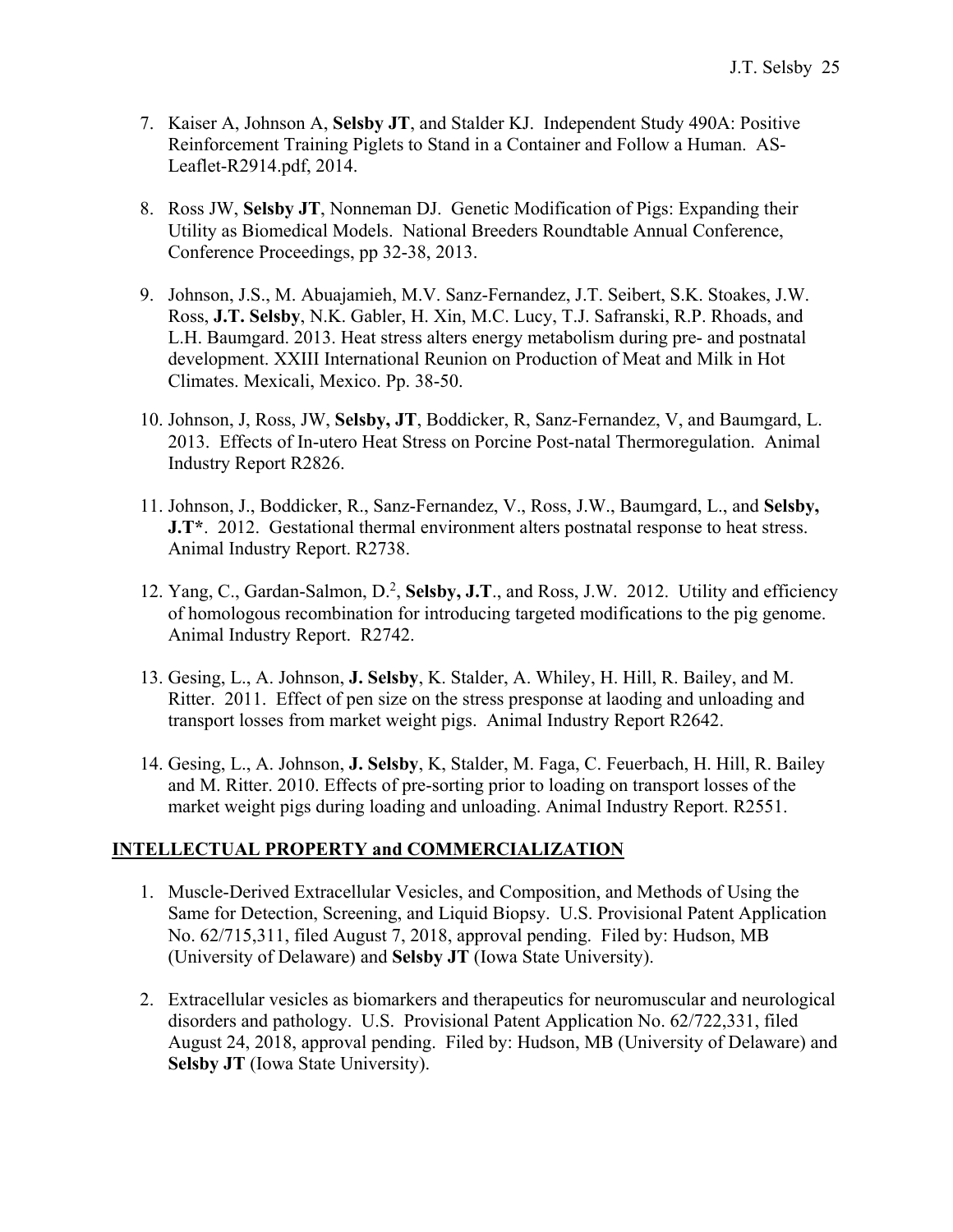3. Extracellular vesicles as biomarkers and therapeutics for neuromuscular and neurological disorders and pathology. International application (PCT). Filed August 23, 2019, approval pending. Filed by: Hudson, MB (University of Delaware) and **Selsby JT** (Iowa State University).

These patents pertain to the isolation of muscle- or neuron-derived vesicles for use as biomarkers of tissue injury. In addition, these patents protect production and delivery of biologically relevant molecules to recipient cells and tissues.

## **MENTORSHIP**

## **High School**

- 1. Andrea Moore George Washington Carver (GWC) program Su'13
- 2. Amelia Velazquez GWC Su'16

## **Undergraduates**

- 1. Alyona Avdonina Science with Practice (SWP) Sp'09 1<sup>st</sup> place poster competition, Independent study Au '09, Independent Study Sp '10, lab member Sp '10
- 2. Lauren Gealow SWP Sp'09, Independent study Au '09, Honors project mentor Sp '10
- 3. Kayla Nielsen work study Sp'09
- 4. Jenna Dixon Women in Science and Engineering Su'09, Undergraduate Research Assistantship Au '09, Honors project mentor Sp '10, Undergraduate Research Assistantship Au '10
- 5. Audrey Pinto NSF REU Su '09
- 6. Connie Santana NSF REU Su '10
- 7. Drance Rice NSF REU su '11
- 8. Maggie Robinson 490 Sp '12, summer '12, 490 Au '12
- 9. Hannah Opalko NSF REU Su'12
- 10. Cristina Mántaras GWC Su'12
- 11. Robyn Montz URA Fall'12, Spring '13, Fall '13, Sp'14
- 12. Allison Richman NSFREU Su'13
- 13. Katerina Herzberg AnS 490 Sp '14, Au '14, Sp '15, Au'15
- 14. Rose Robuccio AnS 490 Sp'14, Au '14, Sp '15
- 15. Martin Curry NSF REU Su'14
- 16. Sydney Hill Au'14 Sp'17
- 17. Stuart Lein Au'15 Sp'17
- 18. Olivia Weaver Sp'16
- 19. Thomas Wilgenbusch Au '16 Sp'18
- 20. Clara Young Sp'17 (1<sup>st</sup> year honors student), Au'17, Au'18
- 21. Amanda Ludwig Su'17
	- a. American Physiological Society summer fellowship awardee
	- b. Abstract selected for oral presentation at EB'18
	- c. American Physiological Society Barbara A. Horwitz and John M. Horowitz Undergraduate Research Award (Sp'18)
- 22. Blake Root Au '17
- 23. Alex Roney Au '17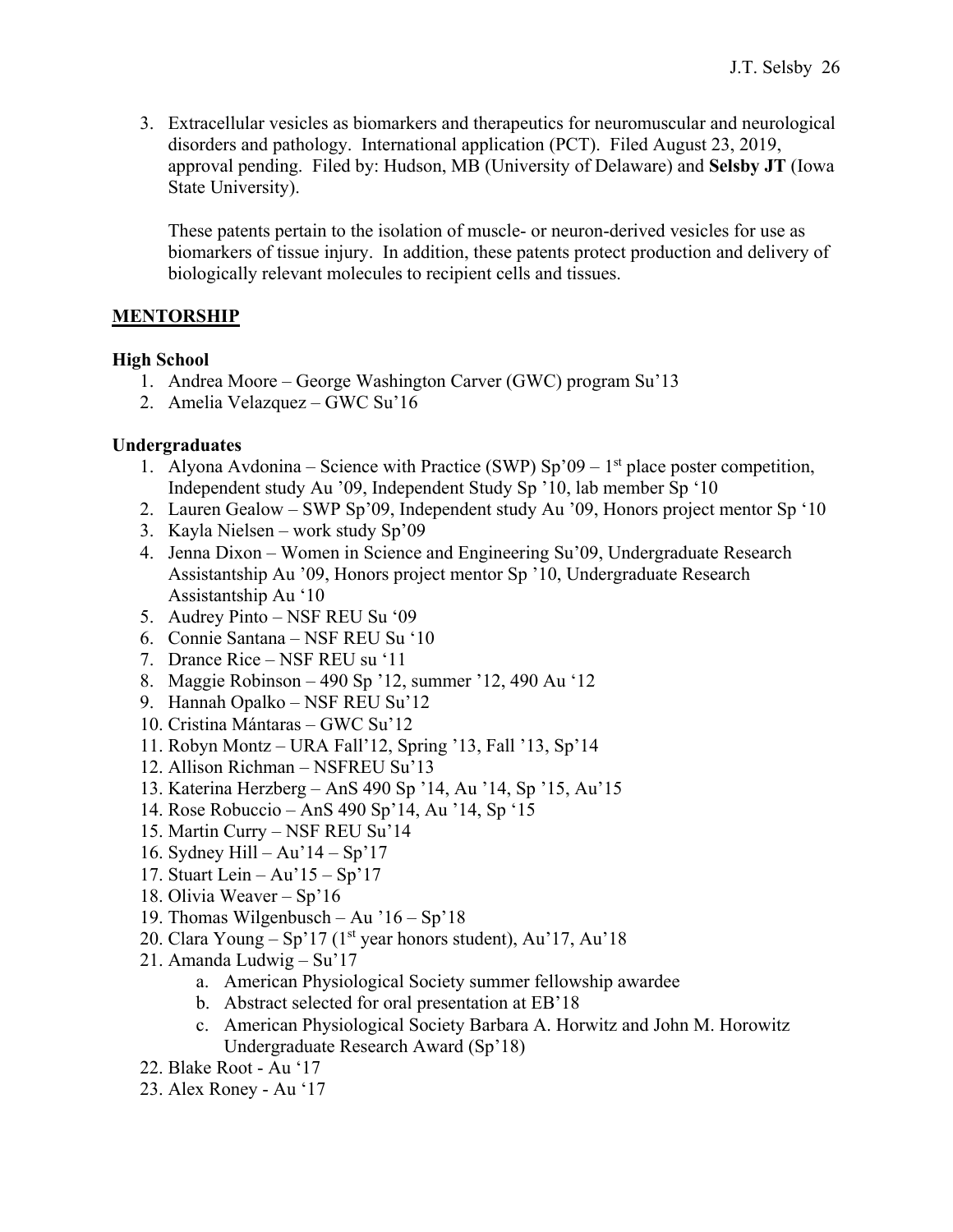- 24. Megan Gard Sp '18, Au'18
- 25. Charlotte Halley Sp '18
- 26. Kayleen Hammer Sp'18, Su'18, Au'18
- 27. Megan Gard Sp'18, Au'18
- 28. Cece Gregg Science with Practice Sp'19
- 29. Emily Gress Honors 290 Sp'20
	- a. Melampy Award for Undergraduate Research

### **Rotation Students**

- 1. Katrin Hollinger IG, Summer '10
- 2. Kirsten Johnson IG, Fall '10
- 3. Grace Huh IG, Sp '11
- 4. Sandra Rosado IG, Fall '11
- 5. Aditi Agrawal IG, Fall '11
- 6. Caitlyn Farris IG, Fall '12
- 7. Jessica Hendersen ImBio, Fall '13
- 8. Carmen Bustos IGPNS, Fall '13
- 9. Jermilia Charles MCDB, Spring '14
- 10. Hannah Spaulding MCDM, Spring '15
- 11. Corey Summers ImmunoBio, Spring '15
- 12. Alexandria Brownstein IG, Spring '15
- 13. Olga Volodina IG, Summer '15
- 14. Mike Murphy IGG Au'18
- 15. Tori Rudolf Rotation Student IGG Sp'19
- 16. Alyssa Hohman Rotation Student IGG Sp'19
- 17. Swathy Krishna Rotation Student IGG Sp'19

## **Current Graduate Students**

- 1. Tori Rudolf PhD student Sp'19-present IGG American Physiological Society Caroline tum Suden/Frances Hellebrandt Professional Opportunity Award 2019
- 2. Swathy Krishna PhD student Sp'19 IGG

#### **Former Graduate Students**

1. Katrin Hollinger – Graduate student Fall '10-Sp'14

Thesis: "Evaluating the PGC-1 alpha pathway and a new preclinical model to advance treatment options for dystrophinopathies"

*Employment after graduation – Post doc Jeff Chamberlain's group, University of Washington* 

| Graduate and Professional Student Senate Peer Research Award               | 2014 |
|----------------------------------------------------------------------------|------|
| IPS Outstanding Graduate Student 1 <sup>st</sup> Prize poster Presentation | 2013 |
| Teaching Excellence Award                                                  | 2013 |
| GPSS Peer Teaching Award                                                   | 2013 |
| Dean Klecker Global Agriculture Graduate Scholarship                       | 2013 |
| APS Physiologists in Ind. Comm. Predoctoral Novel Disease Model Award      | 2013 |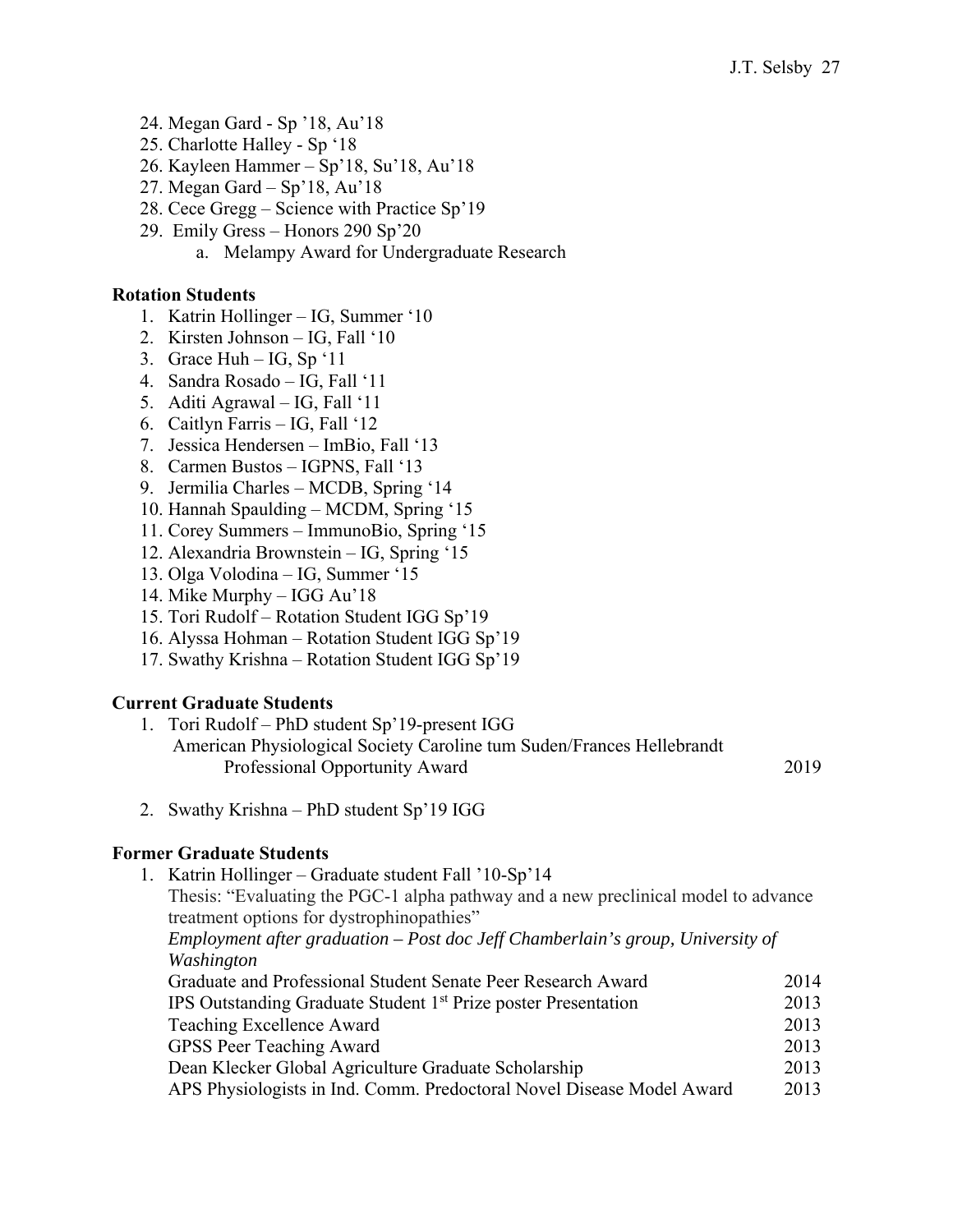| Professional Advancement Grant to attend Experimental Biology                             | 2013 |
|-------------------------------------------------------------------------------------------|------|
| Fung Travel Awards to attend Experimental Biology 2013, Boston MA                         | 2013 |
| ISU-HHMI Graduate Teaching Fellowship                                                     | 2012 |
| IPS Outstanding Graduate 2 <sup>nd</sup> Prize poster Presentation Award                  | 2012 |
| Graduate Award for Outstanding Teaching                                                   | 2012 |
| Agriculture Global Funding for Graduate Students                                          | 2012 |
| Ester and Richard Willham Graduate Scholarship in Animal Science                          | 2012 |
| Professional Advancement Grant to attend Experimental Biology                             | 2012 |
| Fung Travel Awards to attend Experimental Biology                                         | 2012 |
| GPSS Peer Teaching Award, Iowa State University                                           | 2011 |
| Professional Advancement Grant to attend Experimental Biology                             | 2011 |
| Professional Advancement Grant to attended RNA 2009, Madison WI                           | 2009 |
|                                                                                           |      |
| 2. Sandra Rosado – Masters student (IG) Spring '12-Fall '13                               |      |
| Employment after graduation - Research Associate, Vanderbilt                              |      |
| Nominated by editors for Temperature Young Investigator Award                             |      |
| for the Best Paper on Thermal Physiology in a Changing Thermal World                      | 2014 |
| Multicultural Liaison Officer (MLO) Outstanding Student Award, CALS                       | 2013 |
| <b>GPSS Travel Award</b>                                                                  |      |
|                                                                                           | 2013 |
| Sui Tong Chan Fung Travel Award                                                           | 2013 |
| 3. Alexandria Brownstein – M.S. student IG; March, 2015 – Su'16                           |      |
|                                                                                           |      |
| Employment after graduation - Research Associate, Rachelle Crosbie-Watson's<br>lab, UCLA  |      |
|                                                                                           |      |
| 4. Olga Volodina – M.S. student IG; August, 2015 – Su'16                                  |      |
| EEP's Military Physiology Predoctoral Research Award                                      | 2016 |
|                                                                                           |      |
| 5. Vivek Lawana – PhD student Au'll Toxicology                                            |      |
| I was named as the emergency PI and am the signatory of his final, submitted dissertation |      |
|                                                                                           |      |
| 6. Hannah Spaulding - Ph.D. student MCDB; January, 2015 - present                         |      |
| EEP's Partnership for Clean Competition Predoctoral Research Award                        | 2016 |
| IPS Outstanding Graduate 1st Prize Poster Presentation                                    | 2016 |
| Abstract selected for oral presentation (New Directions, Gainesville)                     | 2017 |
| Finalist, 3 minute abstract competition, ISU                                              | 2017 |
| American Physiological Society Caroline tum Suden/Frances Hellebrandt                     |      |
| Professional Opportunity Award                                                            | 2018 |
|                                                                                           |      |
| <b>Program of Study Committees</b>                                                        |      |
| Leah Guessing $(Ans) - 2011$                                                              |      |
| Paul Khoo (Kinesiology) $-2011$ -present                                                  |      |
| Muhammet Ay $(BMS) - 2012$ - Sp '16                                                       |      |
| Vivek Lawana (BMS) - Au'14-Au'18                                                          |      |
| Administratively appointed head of POSC                                                   |      |
| Davis Englund (Kinesiology) $-2013-2015$                                                  |      |
|                                                                                           |      |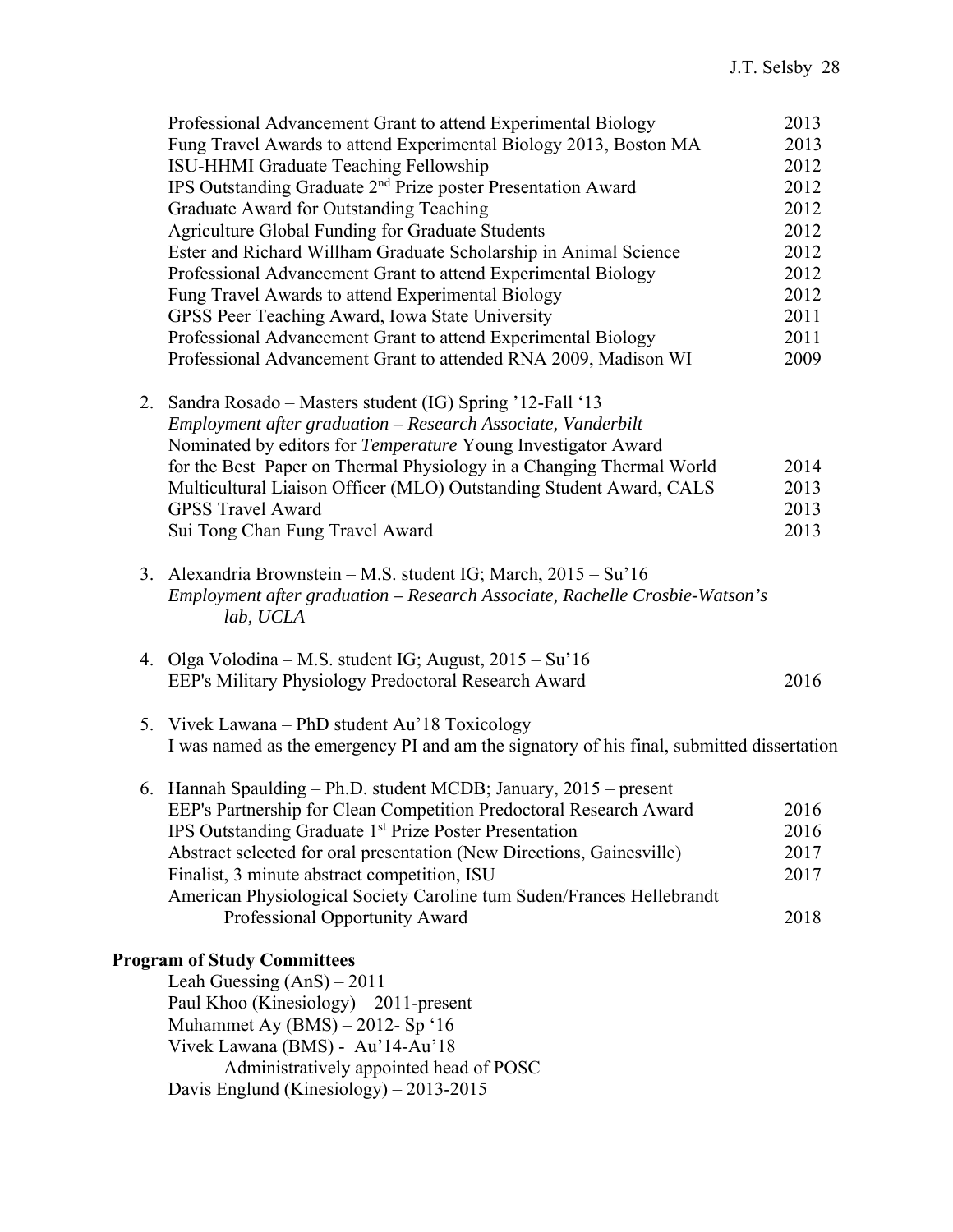Corey Summers (Kinesiology) – Sp'15 – Sp'18 Jahyun Kim (Kinesiology) – Au'16-Sp'20 Stephanie Lindbolm (Animal Science) – Su '16- Sp'17 Allison Birnbaum (IG2) – Au'16-Sp'20 Max Schmarzo (Kinesiology) – Au'16-Su'17 Katherine Oliver (AnS) – Sp '17-present Jessica Alley (Kinesiology) – Au'17-present Hyeyoon Eo (Kinesiology) – Sp'18-present Carl Frame (AnS) – Au'17-present Katherine Hochmuth (AnS) – Su'19-present Tamara Moretti (MCDB) – Su'19-present Alyssa Hohman (IGG) – Au'19-present Vasuki Silva (AnS) – Au'19-present Victoria Wilson (AnS) – Sp'20-present Carter Reed (Kin) – Sp'20-present

#### **Postdocs**

- 1. Delphine Gardan post doc 2/2009-10/2010
- 2. Shanthi Ganesan post doc 12/2014-12/2016

#### **Junior Faculty**

1. Matthew Hudson, Temple University/University of Delaware Mentor for DOD grant "Identification of a unique molecular signature in skeletal muscle released exosomes as a biomarker for DMD." July, 2017 Invited for full submission Scored 2<sup>nd</sup> percentile but not funded Mentor for NIH COBRE grant "Identification and characterization of extracellular vesicles released from dystrophin-deficient hearts." August, 2017 Funded in full - \$50,000

#### **PROFESSIONAL SOCIETIES**

| Member, $2010$ – present: | <b>Iowa Physiological Society</b>                    |
|---------------------------|------------------------------------------------------|
| 9/2011-9/2012             | President Elect                                      |
| 9/2012-9/2013             | President                                            |
| 9/2013-9/2014             | Past President                                       |
| Member, $2002$ – present: | <b>American Physiological Society</b>                |
| $3/2013$ – present        | MyoBio Planning Committee                            |
| Member, $2011 - 2014$ :   | American Societies of Animal Science                 |
| Member, $2004 - 2005$ :   | American Society for Gravitational and Space Biology |
| Member, $2000 - 2003$ :   | American College of Sports Medicine                  |
| Member, $2001 - 2003$ :   | South-East American College of Sports Medicine       |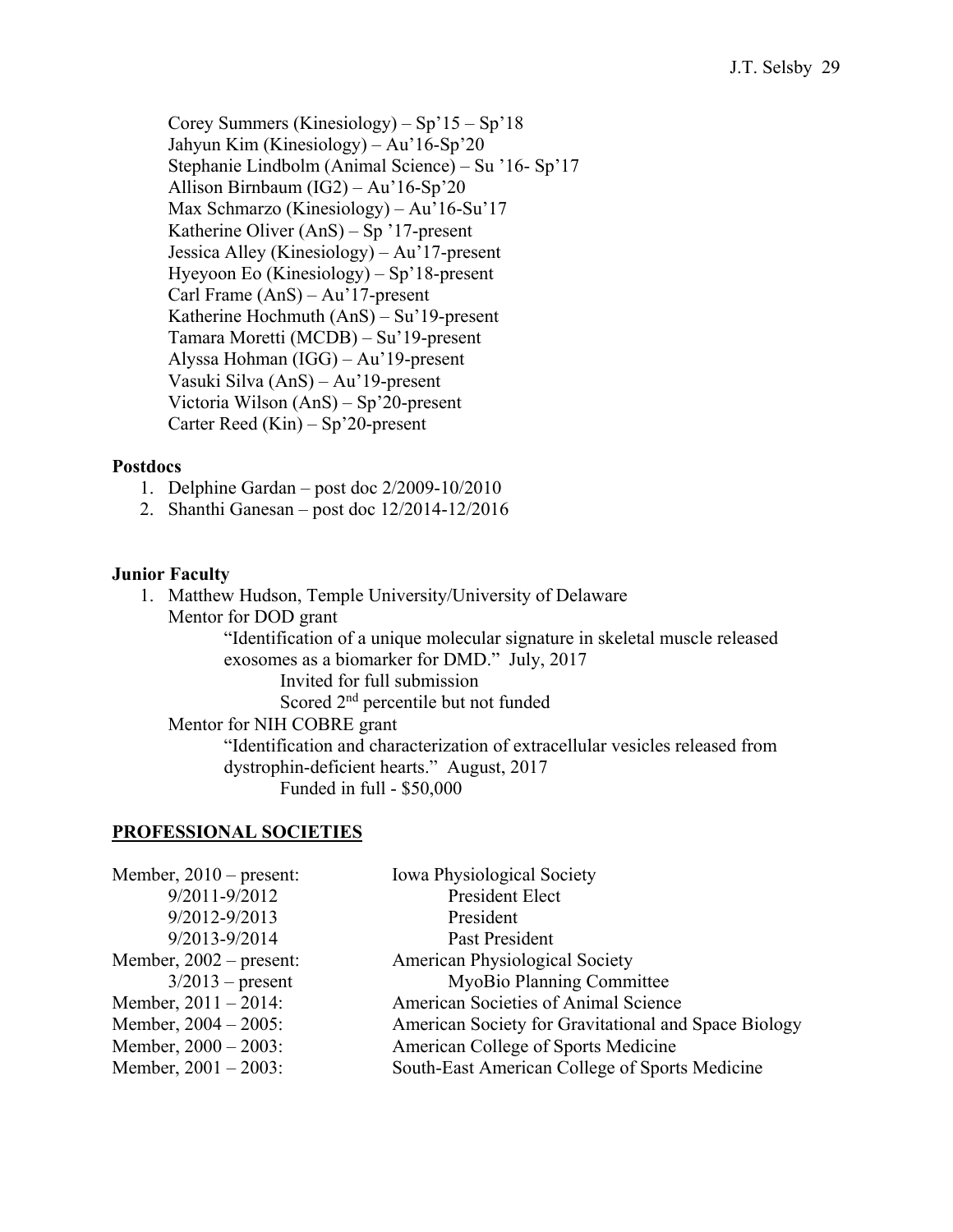## **HONORS and AWARDS**

| 2017:           | Invitee and attendee Alpha Delta Pi Faculty Dinner                          |
|-----------------|-----------------------------------------------------------------------------|
| 2016:           | Invitee and attendee Pi Beta Phi academic honors dinner                     |
| 2015:           | Invitee, Pi Beta Phi academic honors dinner                                 |
| 2014:           | <b>Outstanding Faculty Member – Greek Community</b>                         |
| $2013 - 2014$ : | Past President Iowa Physiological Society                                   |
| 2012:           | Awardee, CALS Early Excellence in Advising Award, Iowa State University     |
| $2012 - 2013$ : | President of Iowa Physiological Society                                     |
| $2011 - 2012$ : | President Elect of Iowa Physiological Society                               |
| 2009:           | Invitee and attendee Pi Beta Phi academic honors diner                      |
| 2007:           | NRSA Fellow, National Institute of Health                                   |
| 2006:           | Peter B. Weisman Fellow, Parent Project Muscular Dystrophy                  |
| 2004:           | First runner up in The American Society for Gravitational and Space Biology |
|                 | graduate student poster competition, Animal Division. New York, Nov 11,     |
|                 | 2004                                                                        |
| $2001 - 2002$ : | LaPradd Fellow, University of Florida                                       |
| 2001:           | First runner up in Edward F. Hayes Graduate Research Forum, The Ohio State  |
|                 | University                                                                  |
| $1995 - 1999$ : | Achievement Award, College of Wooster                                       |
|                 | Academic Achievement Award, College of Wooster                              |
|                 |                                                                             |

# **SERVICE**

# **Ad Hoc Reviewer**

| Applied Physiology, Metabolism, and<br>Nutrition | Medicine and Science in Sport and Exercise<br>Journal of Applied Physiology |
|--------------------------------------------------|-----------------------------------------------------------------------------|
| Physiological Genomics                           | American Journal of Physiology - Endocrine                                  |
| Muscle Nerve                                     | Journal of Animal Science                                                   |
| <b>Current Medicinal Chemistry</b>               | Toxicon                                                                     |
| Molecular and Cellular Biochemistry              | Proteomics Clinical Applications                                            |
| <b>Animal Genetics</b>                           | AGE                                                                         |
| American Journal of Physiology – Reg             | PLoS One                                                                    |
| Journal of Protein Research                      | European Journal of Histochemistry                                          |
| European Journal of Applied Physiology           | Pathophysiology Journal                                                     |
| <b>Clinical Nutrition</b>                        | Journal of Nutrition                                                        |
| Free Radical Biology and Medicine                | <b>Nutrients</b>                                                            |
| Human Molecular Genetics                         | The FEBS Journal                                                            |
| Proteomics                                       | American Journal of Physiology - Renal                                      |
| American Journal of Physiology – Cell            | Cell and Molecular Life Sciences                                            |
| Journal of Physiology                            | Journal of Medical Genetics                                                 |
| <b>FASEB</b> Journal                             | Autophagy                                                                   |
| Acta Physiologica                                |                                                                             |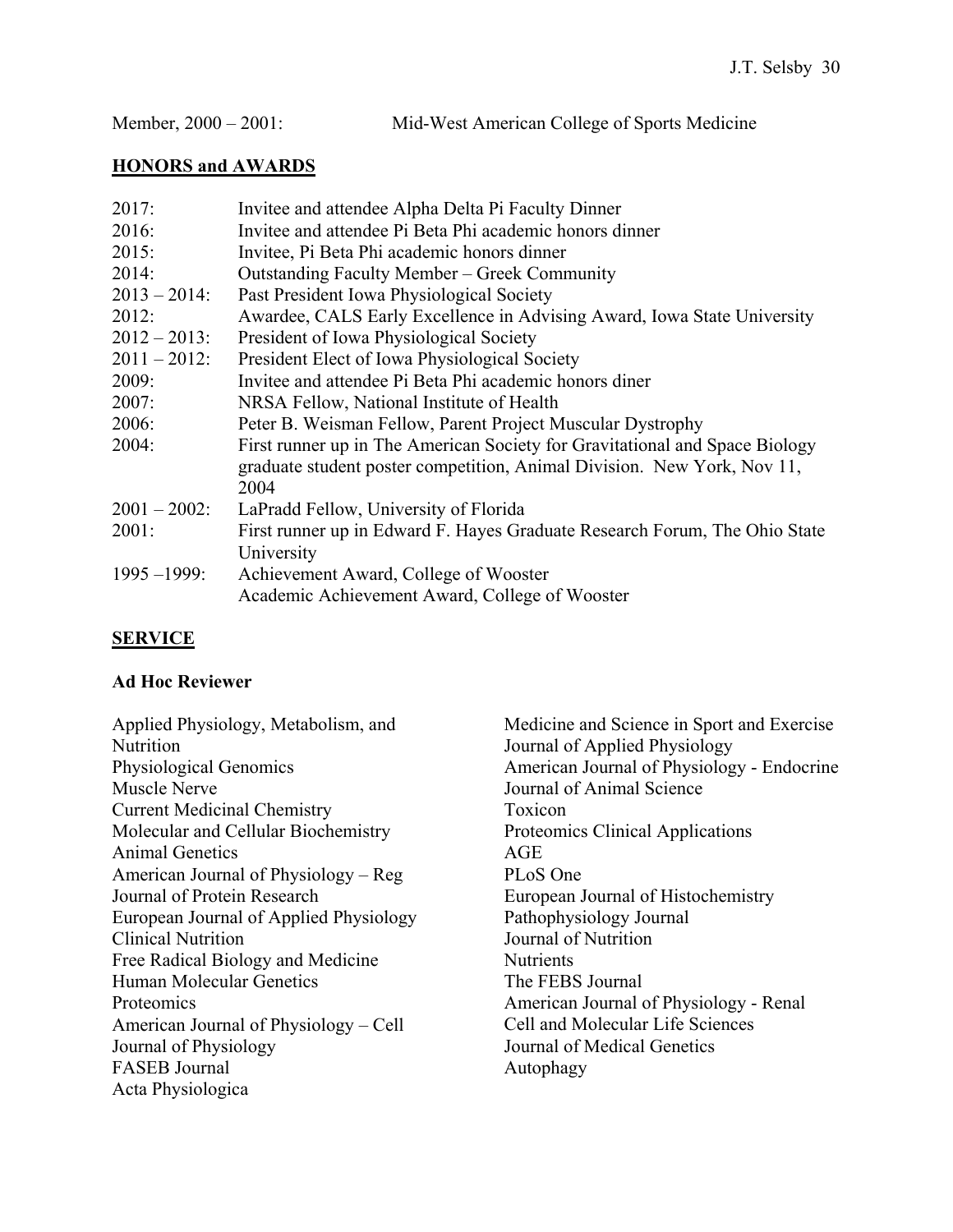## **JOSHUA TAYLOR SELSBY CURRICULUM VITAE**

# **Service and Committee Membership**

| International                                                        |                   |
|----------------------------------------------------------------------|-------------------|
| Ad hoc reviewer – Netherlands Organization for Scientific            | 8/2018            |
| External reviewer for dissertation, Victoria University              | 12/16             |
| Ad hoc reviewer – Duchenne Alliance grants                           | 2/2016, 3/2016    |
| Ad hoc reviewer – AFM grants (French Muscular Dystrophy Association) |                   |
| Scientific Committee: Molecular & physiopathological basis of        |                   |
| muscular dystrophies                                                 | 8/2014, 11/2015,  |
|                                                                      | 3/2020            |
| Ad hoc reviewer – Duchenne Alliance grants                           | 7/2013, 11/2015   |
| Ad hoc reviewer – Bard Grants (USA – Israel grants)                  | 12/2012-1/2013    |
| Ad hoc reviewer – Bard Grants (USA – Israel grants)                  | 11/2011-1/2012    |
| External reviewer for dissertation, Victoria University              | 8/2011            |
| National                                                             |                   |
| Panel manager, USDA/NIFA IDEA grants                                 | $2/2020$ -present |
| Ad hoc reviewer, USDA/NIFA Conference grants, Animal Health and      |                   |
| Production and Animal Products: Improved Nutritional Performance,    |                   |
| Growth, and Lactation of Animals                                     | 12/2019           |
| Study section member, USDA/AFRI Foundation Awards, Animal            |                   |
| Nutrition, Growth, and Lactation Program                             | 12/2018           |
| Jett Foundation Scientific Advisory Board                            | $5/2018$ -present |
| The Hot Zone: Skeltal muscle change caused by hyperthermia           |                   |
| and heat stres. Session Chair, FASEB '17, Chicago                    | 4/2017            |
| Ryan's Quest Scientific Advisory Board                               | $6/2016$ -present |
| Ad hoc reviewer Strength, Science, and Stories of Inspiration/MDA    | 6/2017            |
| fellowship program                                                   |                   |
| Attended FDA Eteplirsen Advising Committee at request of Jett        |                   |
| Foundation                                                           | 4/2016            |
| Submitted a scientific evaluation of the FDA Eteplirsen response     |                   |
| at the request of Jett Foundation                                    | 1/2016            |
| Ad hoc reviewer, USDA/NIFA Exploratory Program                       | 5/2015            |
| Duchenne Alliance Scientific Advisory Board                          | 3/2015-6/2016     |
| Interact with Team Joseph leadership                                 | 1/2015            |
| Duchenne Alliance Scientific Panel                                   | 3/2015            |
| Muscle diseases: Recent advances in disease mechanisms               |                   |
| Session co-chair, FASEB '15, Boston                                  | 4/2015            |
| NC1184 project renewal committee                                     | 8/2014-2015       |
| Study section member, AFRI Fellowships Panel (B)                     | 5/2014            |
| Project leader and meeting host NC1184 project                       | 10/2013-10/2014   |
| Organizing Committee, APS Muscle Biology Group                       | $3/2013$ -present |
| Study section member, AFRI Fellowships Panel (B)                     | 5/2013            |
| Secretary NC1184 project                                             | 10/2012-10/2013   |
| Invited participant RaceMD Forum                                     | 12/2012           |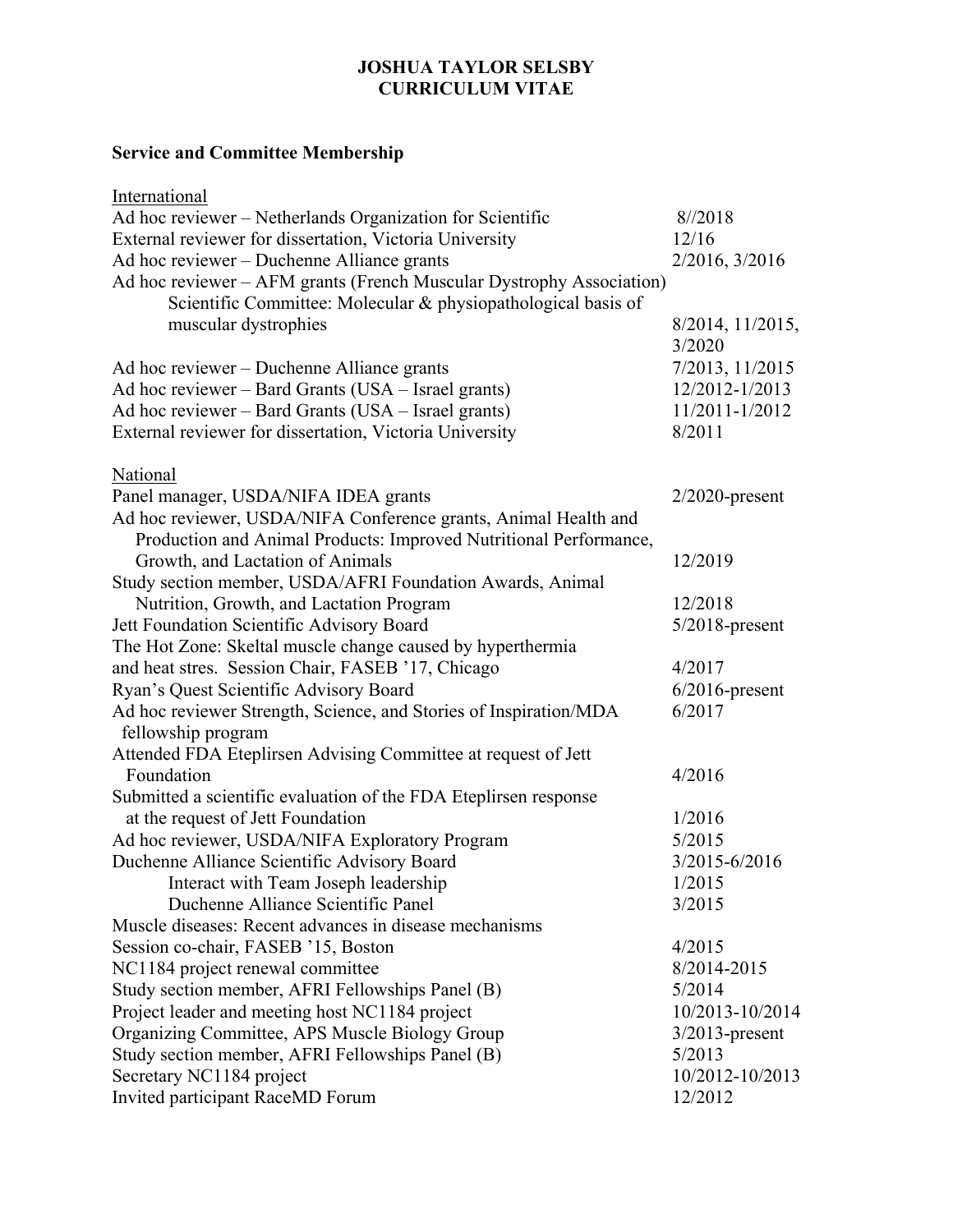| Supported Kristin Robertson (Ferrum University, Ferrum, VA)<br>in establishing an AnS 214-like class at Ferrum College<br>8/2012-12/2012<br>Regional<br>Poster judge Iowa Physiological Society<br>9/15/2018<br>Provided testimony to Iowa Medicaid board regarding Exondys 51<br>4/2018<br>Provided testimony to Iowa Medicaid board regarding Exondys 51<br>4/2017<br>Poster judge Iowa Physiological Society<br>10/2016<br>Delivered Lunch and Learn for Pioneer<br>1/2013<br>Interaction with parents with neuromuscular diseases<br>6/2012<br>MDA Fall Educational Seminar, Des Moines, IA<br>10/2012<br>Judge – State Science and Technology Fair of Iowa<br>3/2012<br>MDA Fall Educational Seminar, Des Moines, IA<br>11/2011<br>University<br>Interdepartmental Graduate Program External Review<br>Taskforce<br>Summer '19<br>Session moderator ISU UG research symposium<br>4/17/19<br>Internal Department Review of Office of Student Conduct<br>9/2018-1/2019<br>Session moderator ISU UG research symposium<br>4/10/18<br>Interdepartmental Graduate Program Review Taskforce<br>1/2018-9/2018<br><b>Faculty Senate Committee on Appeals</b><br>$6/2015$ -present<br>All University Judicial Committee<br>$1/2015$ -present<br>Center for Learning and Teaching: Active Learning Space<br><b>Task Force</b><br>9/2015-6/2016<br>Search committee, Judicial Affairs Associate<br>Summer '15<br>Panel member, Peer Evaluation of teaching: Perspectives of the<br>reviewed and the reviewer<br>2/2015<br>Reviewer-Symposium on Undergraduate Research & Creative<br>Expression.<br>3/2014<br>Reviewer Borlaug prize poster competition<br>10/2013<br>Judge GMAP Symposium<br>5/2013<br>Reviewer-Symposium on Undergraduate Research & Creative<br>Expression.<br>2/2013<br>Reviewer Borlaug prize poster competition<br>10/2012<br>Reviewer-Symposium on Undergraduate Research & Creative<br>Expression.<br>2/2012<br><b>Interdepartmental Genetics</b><br><b>DOGE</b><br>$7/2018$ -present<br>7/2016-7/2018<br>Associate DOGE<br>Executive committee<br>$8/2015$ -present<br>Admissions committee<br>8/2012-2015 | Interaction/Strategy session with RaceMD<br>Member, Chapter Advisory Committee, APS | 11/2012<br>10/2012-10/2014 |
|-------------------------------------------------------------------------------------------------------------------------------------------------------------------------------------------------------------------------------------------------------------------------------------------------------------------------------------------------------------------------------------------------------------------------------------------------------------------------------------------------------------------------------------------------------------------------------------------------------------------------------------------------------------------------------------------------------------------------------------------------------------------------------------------------------------------------------------------------------------------------------------------------------------------------------------------------------------------------------------------------------------------------------------------------------------------------------------------------------------------------------------------------------------------------------------------------------------------------------------------------------------------------------------------------------------------------------------------------------------------------------------------------------------------------------------------------------------------------------------------------------------------------------------------------------------------------------------------------------------------------------------------------------------------------------------------------------------------------------------------------------------------------------------------------------------------------------------------------------------------------------------------------------------------------------------------------------------------------------------------------------------------------------------------------------------------------------------------------------------------------------|-------------------------------------------------------------------------------------|----------------------------|
|                                                                                                                                                                                                                                                                                                                                                                                                                                                                                                                                                                                                                                                                                                                                                                                                                                                                                                                                                                                                                                                                                                                                                                                                                                                                                                                                                                                                                                                                                                                                                                                                                                                                                                                                                                                                                                                                                                                                                                                                                                                                                                                               |                                                                                     |                            |
|                                                                                                                                                                                                                                                                                                                                                                                                                                                                                                                                                                                                                                                                                                                                                                                                                                                                                                                                                                                                                                                                                                                                                                                                                                                                                                                                                                                                                                                                                                                                                                                                                                                                                                                                                                                                                                                                                                                                                                                                                                                                                                                               |                                                                                     |                            |
|                                                                                                                                                                                                                                                                                                                                                                                                                                                                                                                                                                                                                                                                                                                                                                                                                                                                                                                                                                                                                                                                                                                                                                                                                                                                                                                                                                                                                                                                                                                                                                                                                                                                                                                                                                                                                                                                                                                                                                                                                                                                                                                               |                                                                                     |                            |
|                                                                                                                                                                                                                                                                                                                                                                                                                                                                                                                                                                                                                                                                                                                                                                                                                                                                                                                                                                                                                                                                                                                                                                                                                                                                                                                                                                                                                                                                                                                                                                                                                                                                                                                                                                                                                                                                                                                                                                                                                                                                                                                               |                                                                                     |                            |
|                                                                                                                                                                                                                                                                                                                                                                                                                                                                                                                                                                                                                                                                                                                                                                                                                                                                                                                                                                                                                                                                                                                                                                                                                                                                                                                                                                                                                                                                                                                                                                                                                                                                                                                                                                                                                                                                                                                                                                                                                                                                                                                               |                                                                                     |                            |
|                                                                                                                                                                                                                                                                                                                                                                                                                                                                                                                                                                                                                                                                                                                                                                                                                                                                                                                                                                                                                                                                                                                                                                                                                                                                                                                                                                                                                                                                                                                                                                                                                                                                                                                                                                                                                                                                                                                                                                                                                                                                                                                               |                                                                                     |                            |
|                                                                                                                                                                                                                                                                                                                                                                                                                                                                                                                                                                                                                                                                                                                                                                                                                                                                                                                                                                                                                                                                                                                                                                                                                                                                                                                                                                                                                                                                                                                                                                                                                                                                                                                                                                                                                                                                                                                                                                                                                                                                                                                               |                                                                                     |                            |
|                                                                                                                                                                                                                                                                                                                                                                                                                                                                                                                                                                                                                                                                                                                                                                                                                                                                                                                                                                                                                                                                                                                                                                                                                                                                                                                                                                                                                                                                                                                                                                                                                                                                                                                                                                                                                                                                                                                                                                                                                                                                                                                               |                                                                                     |                            |
|                                                                                                                                                                                                                                                                                                                                                                                                                                                                                                                                                                                                                                                                                                                                                                                                                                                                                                                                                                                                                                                                                                                                                                                                                                                                                                                                                                                                                                                                                                                                                                                                                                                                                                                                                                                                                                                                                                                                                                                                                                                                                                                               |                                                                                     |                            |
|                                                                                                                                                                                                                                                                                                                                                                                                                                                                                                                                                                                                                                                                                                                                                                                                                                                                                                                                                                                                                                                                                                                                                                                                                                                                                                                                                                                                                                                                                                                                                                                                                                                                                                                                                                                                                                                                                                                                                                                                                                                                                                                               |                                                                                     |                            |
|                                                                                                                                                                                                                                                                                                                                                                                                                                                                                                                                                                                                                                                                                                                                                                                                                                                                                                                                                                                                                                                                                                                                                                                                                                                                                                                                                                                                                                                                                                                                                                                                                                                                                                                                                                                                                                                                                                                                                                                                                                                                                                                               |                                                                                     |                            |
|                                                                                                                                                                                                                                                                                                                                                                                                                                                                                                                                                                                                                                                                                                                                                                                                                                                                                                                                                                                                                                                                                                                                                                                                                                                                                                                                                                                                                                                                                                                                                                                                                                                                                                                                                                                                                                                                                                                                                                                                                                                                                                                               |                                                                                     |                            |
|                                                                                                                                                                                                                                                                                                                                                                                                                                                                                                                                                                                                                                                                                                                                                                                                                                                                                                                                                                                                                                                                                                                                                                                                                                                                                                                                                                                                                                                                                                                                                                                                                                                                                                                                                                                                                                                                                                                                                                                                                                                                                                                               |                                                                                     |                            |
|                                                                                                                                                                                                                                                                                                                                                                                                                                                                                                                                                                                                                                                                                                                                                                                                                                                                                                                                                                                                                                                                                                                                                                                                                                                                                                                                                                                                                                                                                                                                                                                                                                                                                                                                                                                                                                                                                                                                                                                                                                                                                                                               |                                                                                     |                            |
|                                                                                                                                                                                                                                                                                                                                                                                                                                                                                                                                                                                                                                                                                                                                                                                                                                                                                                                                                                                                                                                                                                                                                                                                                                                                                                                                                                                                                                                                                                                                                                                                                                                                                                                                                                                                                                                                                                                                                                                                                                                                                                                               |                                                                                     |                            |
|                                                                                                                                                                                                                                                                                                                                                                                                                                                                                                                                                                                                                                                                                                                                                                                                                                                                                                                                                                                                                                                                                                                                                                                                                                                                                                                                                                                                                                                                                                                                                                                                                                                                                                                                                                                                                                                                                                                                                                                                                                                                                                                               |                                                                                     |                            |
|                                                                                                                                                                                                                                                                                                                                                                                                                                                                                                                                                                                                                                                                                                                                                                                                                                                                                                                                                                                                                                                                                                                                                                                                                                                                                                                                                                                                                                                                                                                                                                                                                                                                                                                                                                                                                                                                                                                                                                                                                                                                                                                               |                                                                                     |                            |
|                                                                                                                                                                                                                                                                                                                                                                                                                                                                                                                                                                                                                                                                                                                                                                                                                                                                                                                                                                                                                                                                                                                                                                                                                                                                                                                                                                                                                                                                                                                                                                                                                                                                                                                                                                                                                                                                                                                                                                                                                                                                                                                               |                                                                                     |                            |
|                                                                                                                                                                                                                                                                                                                                                                                                                                                                                                                                                                                                                                                                                                                                                                                                                                                                                                                                                                                                                                                                                                                                                                                                                                                                                                                                                                                                                                                                                                                                                                                                                                                                                                                                                                                                                                                                                                                                                                                                                                                                                                                               |                                                                                     |                            |
|                                                                                                                                                                                                                                                                                                                                                                                                                                                                                                                                                                                                                                                                                                                                                                                                                                                                                                                                                                                                                                                                                                                                                                                                                                                                                                                                                                                                                                                                                                                                                                                                                                                                                                                                                                                                                                                                                                                                                                                                                                                                                                                               |                                                                                     |                            |
|                                                                                                                                                                                                                                                                                                                                                                                                                                                                                                                                                                                                                                                                                                                                                                                                                                                                                                                                                                                                                                                                                                                                                                                                                                                                                                                                                                                                                                                                                                                                                                                                                                                                                                                                                                                                                                                                                                                                                                                                                                                                                                                               |                                                                                     |                            |
|                                                                                                                                                                                                                                                                                                                                                                                                                                                                                                                                                                                                                                                                                                                                                                                                                                                                                                                                                                                                                                                                                                                                                                                                                                                                                                                                                                                                                                                                                                                                                                                                                                                                                                                                                                                                                                                                                                                                                                                                                                                                                                                               |                                                                                     |                            |
|                                                                                                                                                                                                                                                                                                                                                                                                                                                                                                                                                                                                                                                                                                                                                                                                                                                                                                                                                                                                                                                                                                                                                                                                                                                                                                                                                                                                                                                                                                                                                                                                                                                                                                                                                                                                                                                                                                                                                                                                                                                                                                                               |                                                                                     |                            |
|                                                                                                                                                                                                                                                                                                                                                                                                                                                                                                                                                                                                                                                                                                                                                                                                                                                                                                                                                                                                                                                                                                                                                                                                                                                                                                                                                                                                                                                                                                                                                                                                                                                                                                                                                                                                                                                                                                                                                                                                                                                                                                                               |                                                                                     |                            |
|                                                                                                                                                                                                                                                                                                                                                                                                                                                                                                                                                                                                                                                                                                                                                                                                                                                                                                                                                                                                                                                                                                                                                                                                                                                                                                                                                                                                                                                                                                                                                                                                                                                                                                                                                                                                                                                                                                                                                                                                                                                                                                                               |                                                                                     |                            |
|                                                                                                                                                                                                                                                                                                                                                                                                                                                                                                                                                                                                                                                                                                                                                                                                                                                                                                                                                                                                                                                                                                                                                                                                                                                                                                                                                                                                                                                                                                                                                                                                                                                                                                                                                                                                                                                                                                                                                                                                                                                                                                                               |                                                                                     |                            |
|                                                                                                                                                                                                                                                                                                                                                                                                                                                                                                                                                                                                                                                                                                                                                                                                                                                                                                                                                                                                                                                                                                                                                                                                                                                                                                                                                                                                                                                                                                                                                                                                                                                                                                                                                                                                                                                                                                                                                                                                                                                                                                                               |                                                                                     |                            |
|                                                                                                                                                                                                                                                                                                                                                                                                                                                                                                                                                                                                                                                                                                                                                                                                                                                                                                                                                                                                                                                                                                                                                                                                                                                                                                                                                                                                                                                                                                                                                                                                                                                                                                                                                                                                                                                                                                                                                                                                                                                                                                                               |                                                                                     |                            |
|                                                                                                                                                                                                                                                                                                                                                                                                                                                                                                                                                                                                                                                                                                                                                                                                                                                                                                                                                                                                                                                                                                                                                                                                                                                                                                                                                                                                                                                                                                                                                                                                                                                                                                                                                                                                                                                                                                                                                                                                                                                                                                                               |                                                                                     |                            |
|                                                                                                                                                                                                                                                                                                                                                                                                                                                                                                                                                                                                                                                                                                                                                                                                                                                                                                                                                                                                                                                                                                                                                                                                                                                                                                                                                                                                                                                                                                                                                                                                                                                                                                                                                                                                                                                                                                                                                                                                                                                                                                                               |                                                                                     |                            |
|                                                                                                                                                                                                                                                                                                                                                                                                                                                                                                                                                                                                                                                                                                                                                                                                                                                                                                                                                                                                                                                                                                                                                                                                                                                                                                                                                                                                                                                                                                                                                                                                                                                                                                                                                                                                                                                                                                                                                                                                                                                                                                                               |                                                                                     |                            |
|                                                                                                                                                                                                                                                                                                                                                                                                                                                                                                                                                                                                                                                                                                                                                                                                                                                                                                                                                                                                                                                                                                                                                                                                                                                                                                                                                                                                                                                                                                                                                                                                                                                                                                                                                                                                                                                                                                                                                                                                                                                                                                                               |                                                                                     |                            |
|                                                                                                                                                                                                                                                                                                                                                                                                                                                                                                                                                                                                                                                                                                                                                                                                                                                                                                                                                                                                                                                                                                                                                                                                                                                                                                                                                                                                                                                                                                                                                                                                                                                                                                                                                                                                                                                                                                                                                                                                                                                                                                                               |                                                                                     |                            |
|                                                                                                                                                                                                                                                                                                                                                                                                                                                                                                                                                                                                                                                                                                                                                                                                                                                                                                                                                                                                                                                                                                                                                                                                                                                                                                                                                                                                                                                                                                                                                                                                                                                                                                                                                                                                                                                                                                                                                                                                                                                                                                                               |                                                                                     |                            |
|                                                                                                                                                                                                                                                                                                                                                                                                                                                                                                                                                                                                                                                                                                                                                                                                                                                                                                                                                                                                                                                                                                                                                                                                                                                                                                                                                                                                                                                                                                                                                                                                                                                                                                                                                                                                                                                                                                                                                                                                                                                                                                                               |                                                                                     |                            |
|                                                                                                                                                                                                                                                                                                                                                                                                                                                                                                                                                                                                                                                                                                                                                                                                                                                                                                                                                                                                                                                                                                                                                                                                                                                                                                                                                                                                                                                                                                                                                                                                                                                                                                                                                                                                                                                                                                                                                                                                                                                                                                                               |                                                                                     |                            |
|                                                                                                                                                                                                                                                                                                                                                                                                                                                                                                                                                                                                                                                                                                                                                                                                                                                                                                                                                                                                                                                                                                                                                                                                                                                                                                                                                                                                                                                                                                                                                                                                                                                                                                                                                                                                                                                                                                                                                                                                                                                                                                                               |                                                                                     |                            |
|                                                                                                                                                                                                                                                                                                                                                                                                                                                                                                                                                                                                                                                                                                                                                                                                                                                                                                                                                                                                                                                                                                                                                                                                                                                                                                                                                                                                                                                                                                                                                                                                                                                                                                                                                                                                                                                                                                                                                                                                                                                                                                                               |                                                                                     |                            |
|                                                                                                                                                                                                                                                                                                                                                                                                                                                                                                                                                                                                                                                                                                                                                                                                                                                                                                                                                                                                                                                                                                                                                                                                                                                                                                                                                                                                                                                                                                                                                                                                                                                                                                                                                                                                                                                                                                                                                                                                                                                                                                                               |                                                                                     |                            |
|                                                                                                                                                                                                                                                                                                                                                                                                                                                                                                                                                                                                                                                                                                                                                                                                                                                                                                                                                                                                                                                                                                                                                                                                                                                                                                                                                                                                                                                                                                                                                                                                                                                                                                                                                                                                                                                                                                                                                                                                                                                                                                                               |                                                                                     |                            |

# College